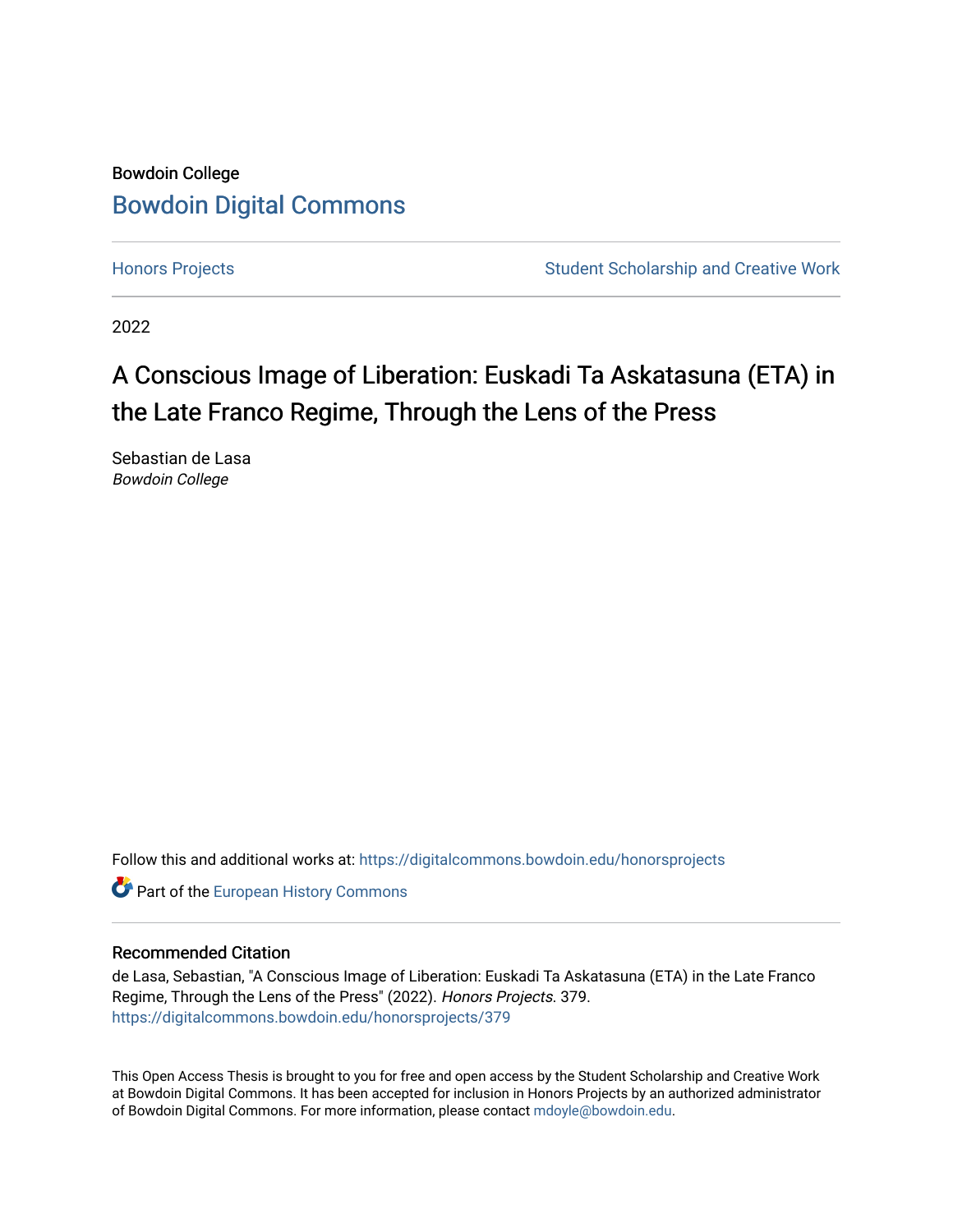A Conscious Image of Liberation: Euskadi Ta Askatasuna (ETA) in the Late Franco Regime,

Through the Lens of the Press

An Honors Paper for the Department of History,

By Sebastian de Lasa

Bowdoin College, 2022

©2022, Sebastian de Lasa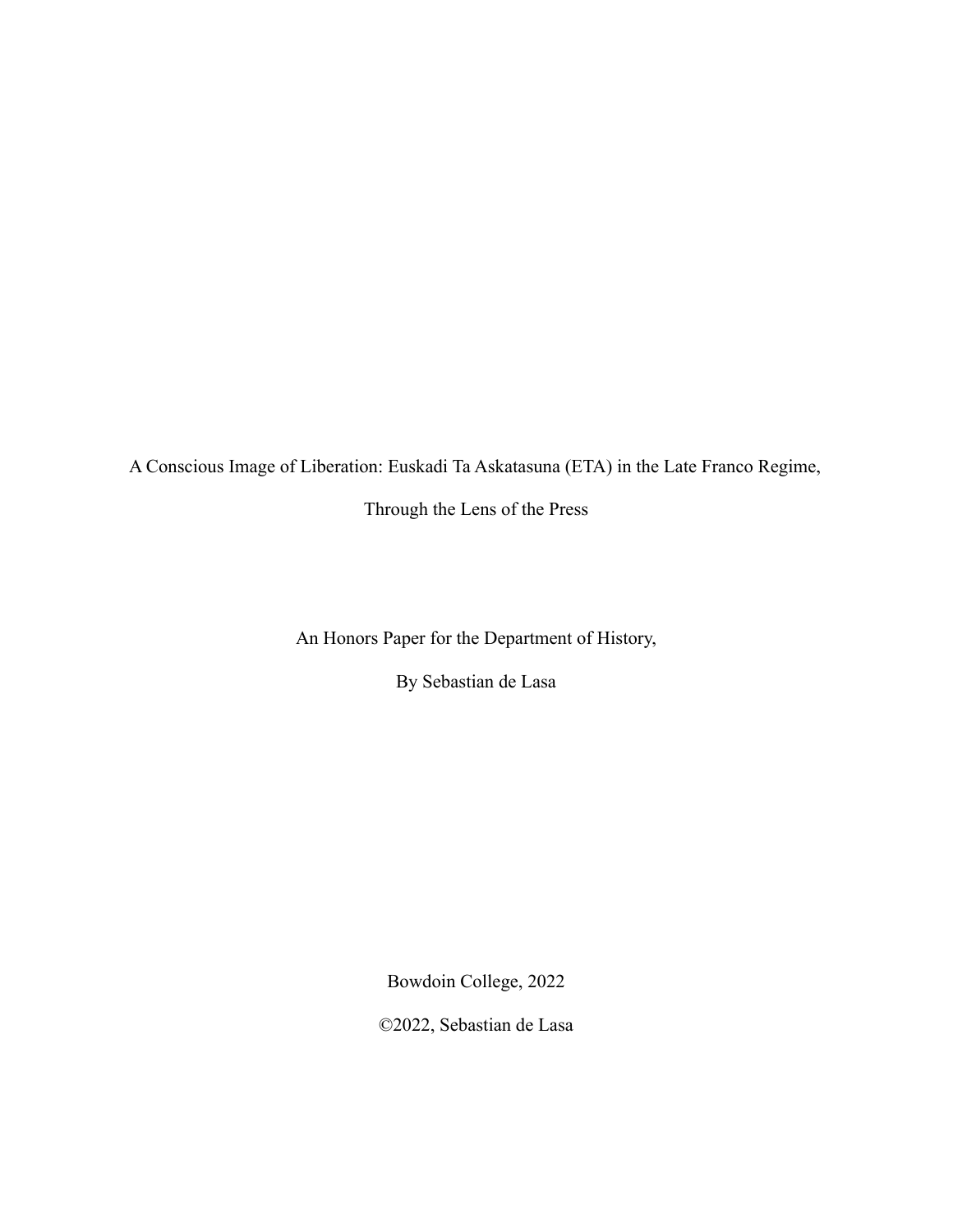## **CONTENTS**

- I. Introduction, Page 2
- II. Chapter 1: ETA's Emergence, Page 15
- III. Interlude: The Many ETAs of the Early 1970s, Page 33
- IV. Chapter 2: The Beginning of the End, Page 36
- V. Conclusion: ETA Dies a Slow Death, Page 53
- VI. Appendices, Page 58
- VII. Acknowledgments, Page 60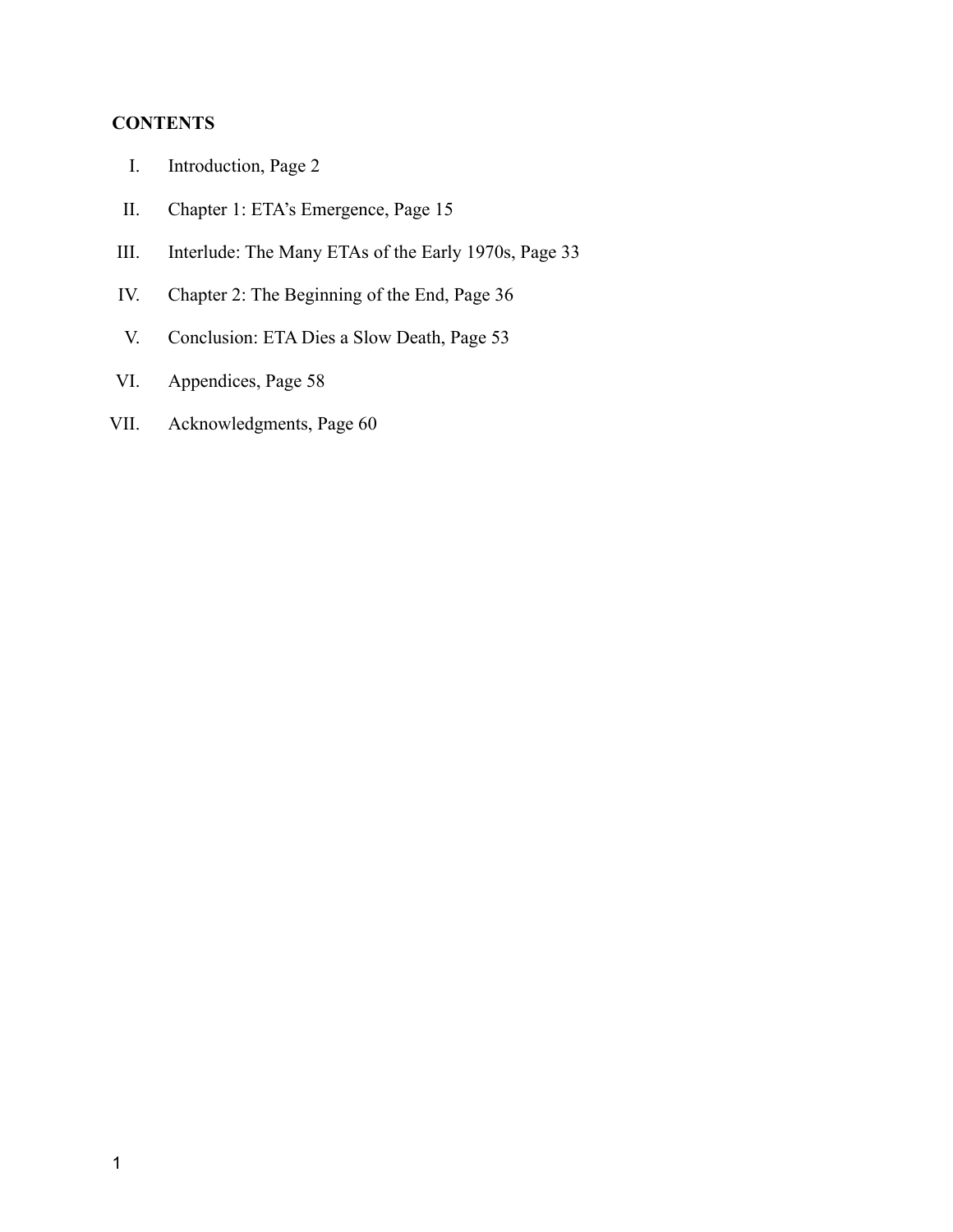#### **Introduction**

As the winds of uprising, resistance, and revolution blew across Europe during the late 1960s, Euskadi Ta Askatasuna (ETA) was growing in prominence as the radical spear of the Basque nationalist project. Basque nationalism had been in a period of strife in the years after the Spanish Civil War (1936-39); the Franco regime strictly outlawed the use of the Basque language and the occurrence of Basque cultural festivals and gatherings. The Basque Nationalist Party (PNV) was in exile, barred from participation in Spanish politics, while an estimated 150,000 Basques were exiled after the Spanish Civil War in order to avoid retaliation from the Franco regime.<sup>1</sup> However, by the late 1960s cracks were beginning to show within the regime; ETA's membership was forming a cohesive strategy of resistance, and a new age of radicalism was ascending. Organized leftist groups throughout continental Europe had been flexing their power through protest, strikes, and armed resistance, and despite the strict limitations imposed upon those who espoused anti-regime ideology in Spain, ETA was increasing in visibility. 2

The struggle for good public relations was at the heart of ETA's actions during the Franco regime—its status rose when it received positive press, empowering members to take bold actions, but when the same actions were dislocated by journalists from the ideological aims of the movement, the group stalled. The Burgos trial of December 1970 was a defining moment in ETA's history, as 16 suspected ETA members were tried in a military tribunal which aimed to link the accused to the 1968 murder of a police chief in San Sebastián. The trial, which took place in the Spanish city of Burgos five years before the dissolution of the Franco regime, served as the final attempt by the regime to crack down on this transient spirit of radical nationalism,

<sup>1</sup> Totoricagüena, Gloria. *Basque Diaspora: Migration and Transnational Identity.* (Center for Basque Studies Press, Reno, NV. 2005), 15.

<sup>2</sup> Charalambous, Giorgos, *The European Radical Left: Movements and Parties since the 1960s*. (Pluto Press, London. 2022), 128.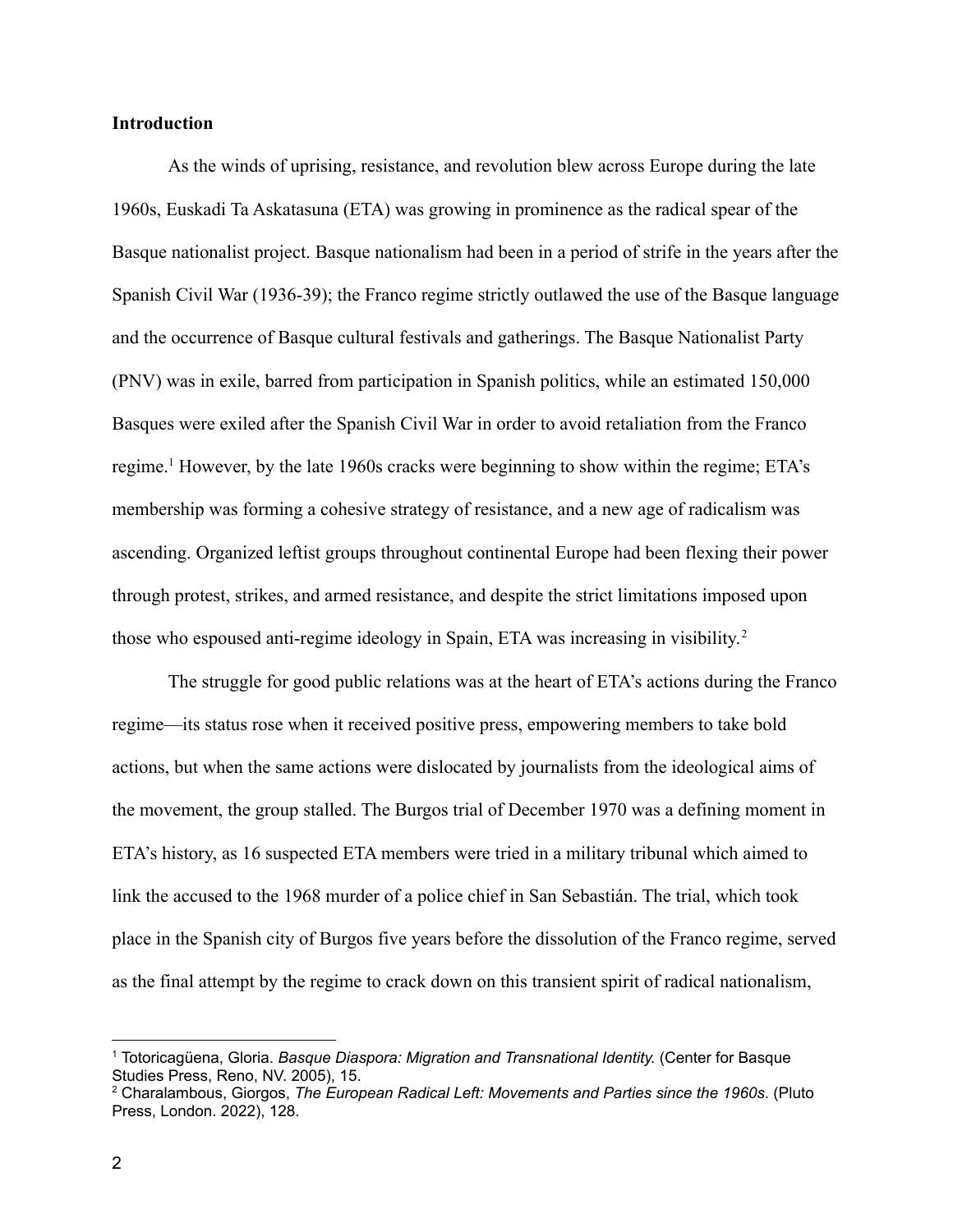and to show that Marxist dissent and new theories of national liberation were incompatible with their vision of a Spanish future. The plan backfired, as the domestic and international blowback to the harshness of the Franco regime throughout the Burgos trials exposed the fragility of the state to all who followed the press coverage of the event.

Three years later, the assassination of Spanish Prime Minister Luis Carrero Blanco became the definitive ETA attack, changing the path of Spanish history and confirming to the world that the Franco regime was weak and would not survive after the death of the Caudillo. However, despite the fundamental importance of ETA in facilitating the eventual overthrow of the Spanish dictatorship, internal strife prevented ETA from getting its hands on the levers of power. ETA would further commit itself to armed struggle in the years during and after the Transition (1975-1978)<sup>3</sup>, the period in which the Spanish state democratized into a constitutional monarchy with a parliamentary system. The aims of these attacks were to keep the notion of Basque independence firmly in the minds of those in power during this period—ETA would not tolerate a new Spanish state that included the Basque Country, and would pursue violent actions to make its viewpoints clear. But such actions proved to be increasingly unpopular, and by 1980 support for the group's military resistance would steadily decline.<sup>4</sup> The notion of liberation movements and the revolutionary appeal of armed struggle faded from the consciousness of the international press, the Spanish public, and most fatally for ETA, the Basques.

The aim of this project is to better understand ETA's rise and fall by situating ETA within the world around it, using ETA's depiction in the press as a gauge for public perception of the group. I draw on Basque sources to provide local insight on ETA, along with Basques emigres in

<sup>&</sup>lt;sup>3</sup> The actual end of the period known as the Transition is debated. For this instance, I consider the end of the Transition to coincide with the approval of the Spanish Constitution through a public referendum in 1978.

<sup>4</sup> Clark, Robert. "The Legitimacy of Ethnonationalist Insurgency," Presented at the Symposium on Political Violence, University of Massachusetts Amherst. Accessed from the Center for Basque Studies Archives. 7.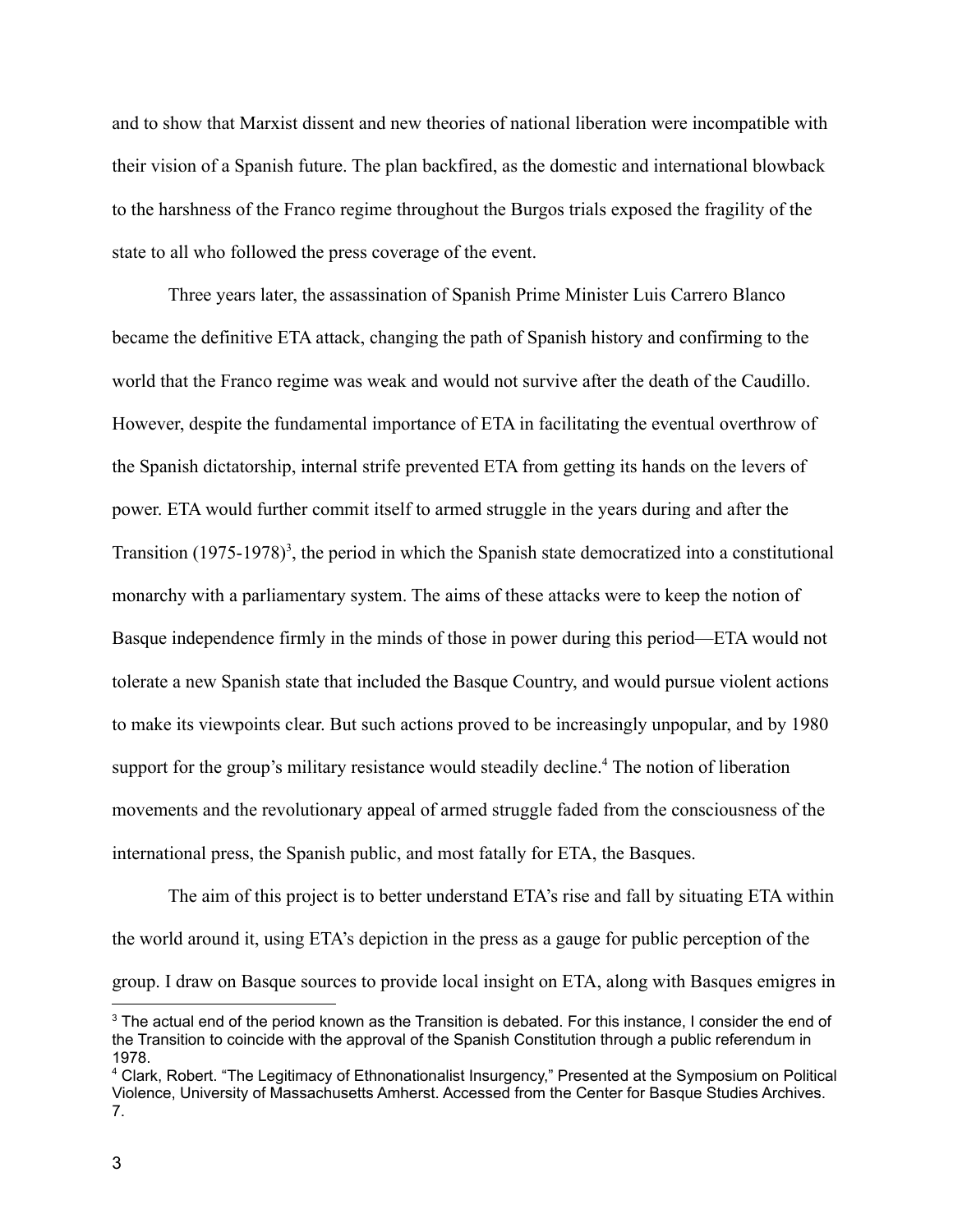the United States. The domestic perspective is composed from how the Spanish state, Spanish writers and journalists, and Spanish workers viewed ETA. Ultimately it is the Spanish perspective which hindered ETA most significantly, but it was their original presence which gave ETA a reason for its existence. The final perspective is the international community—I will explore how and why writers, journalists, political scientists, historians, and revolutionaries paid any attention to a relatively small group of people fighting for their seemingly niche interests. The way the world changed around the Basque Country is vital to understanding how previously accepted notions of liberation and action became unpalatable as the international audience developed different perspectives on acceptable political action.

The span of my thesis will primarily cover ETA from 1968-1975, the period in which ETA gained international notoriety, held the greatest support domestically, and had a clear and widely disparaged enemy—the Franco regime.<sup>5</sup> This history situates ETA within the rise of organized Marxist groups in the late 20th century, examines the role ETA played in accelerating the demise of the Franco regime, and shows how internal strife destroyed any possibility of ETA achieving its foremost goal, a Basque Country free from the dominion of the Spanish. This period sees ETA rise and fall, despite the public perception of ETA as the grand menace to a unified Spain in the decades to come. ETA killed the most people in a single year in 1980, after it had gone through multiple periods of fracture and shed much of its support base from the early 1970s. The fact that ETA operated well into the 21st century, despite the start of its decline hitting in the 1970s, is a testament to the endurance of the hardliners in the group.<sup>6</sup> ETA had spent decades trimming the proverbial fat, until there was nothing else left.

<sup>5</sup> Zulaika, Joseba. *Basque Violence: Metaphor and Sacrament*. (University of Nevada Press, Reno, NV), 99-100.

<sup>6</sup> Sullivan, John. *ETA and Basque Nationalism*. (Routledge, London. 1988), 271.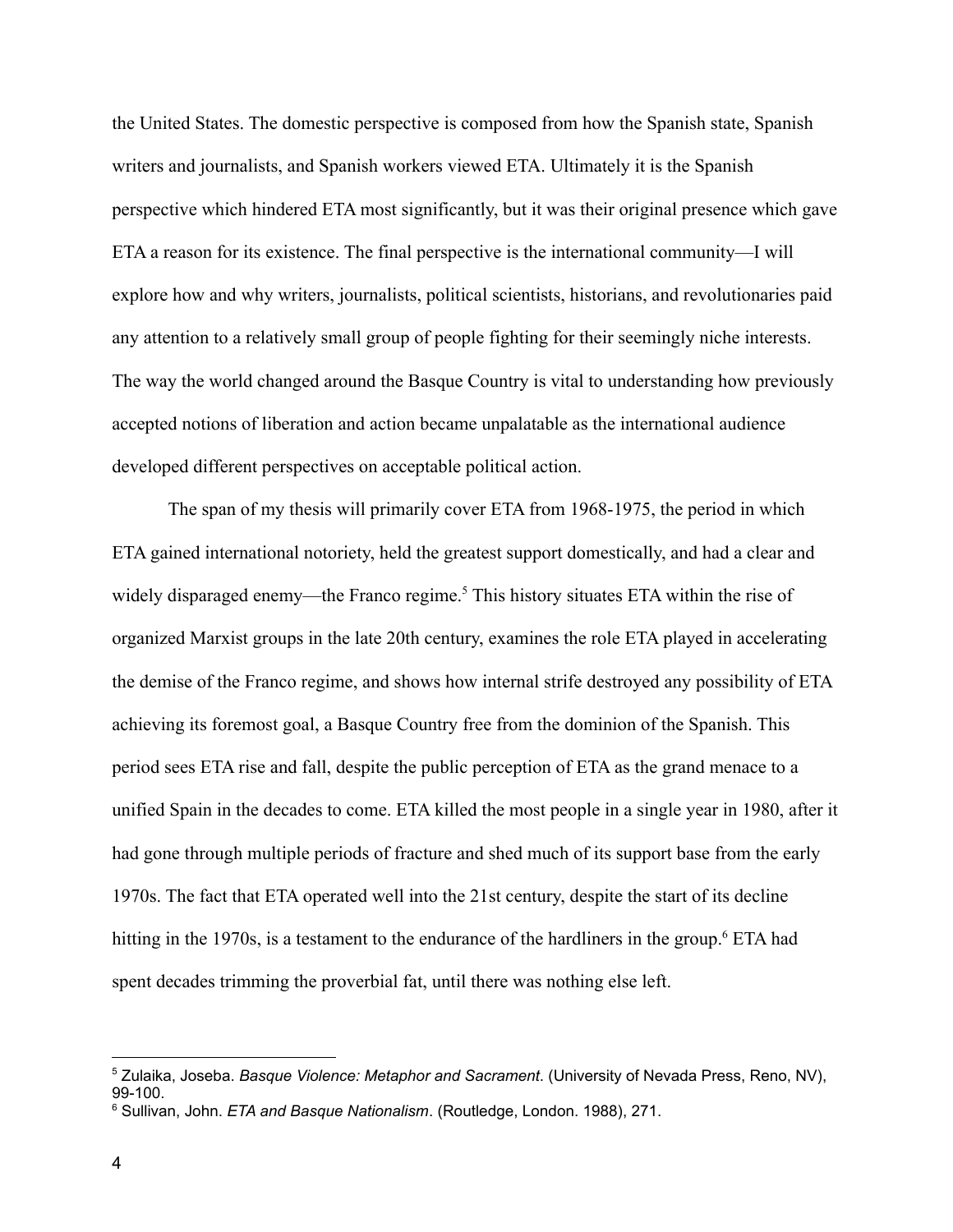This project positions ETA as conscious actors under the press microscope, as a group that acted with clear intentions to generate attention using self-published, domestic, and intentional media. The outward image of ETA was crucial for exposing new members or sympathizers, for developing an aura of infamy among its Spanish opposition, and for bringing wider attention to the Basque nationalist struggle. Early moments of significant public scrutiny for ETA were the Burgos trial and the assassination of Luis Carrero Blanco; the creation of hyper-visible moments by ETA sought to manipulate how the public, the state, and the press perceived the group. As the makeup of ETA shifted in the early 1970s, its aims for public perception changed; as the group became more violent, the generation of spectacle and shock became more prominent goals for ETA actions. But by this point, the ETA leaders with the greatest influence over ground-level ETA soldiers had dropped all pretenses of a democratic or negotiated solution to a liberated Basque Country, and had little interest in maintaining goodwill among Spanish or international sympathizers.

To explore ETA's intentions and efforts for creating its own public image, I draw upon a broad variety of historical, ethnographical, and mass produced sources. The search for this information brought me to surprising places. The Basque diaspora brought many ethnic Basques to the western United States, as they settled in gold rush towns and rural villages alike, including Reno, Nevada. Any research regarding the Basques will inevitably bring the researcher to Reno, as the Center for Basque Studies is located at the University of Nevada, Reno. Much of the material I draw upon comes from there—primary sources from the Jon Bilbao Basque Archives, books published by the Center for Basque Studies press, and material from its library dedicated to Basque studies. The holy grail for ETA researchers is *Documentos Y*, an 18 volume set of collected ETA documents from the founding of the group until the early 1980s. I briefly cite

5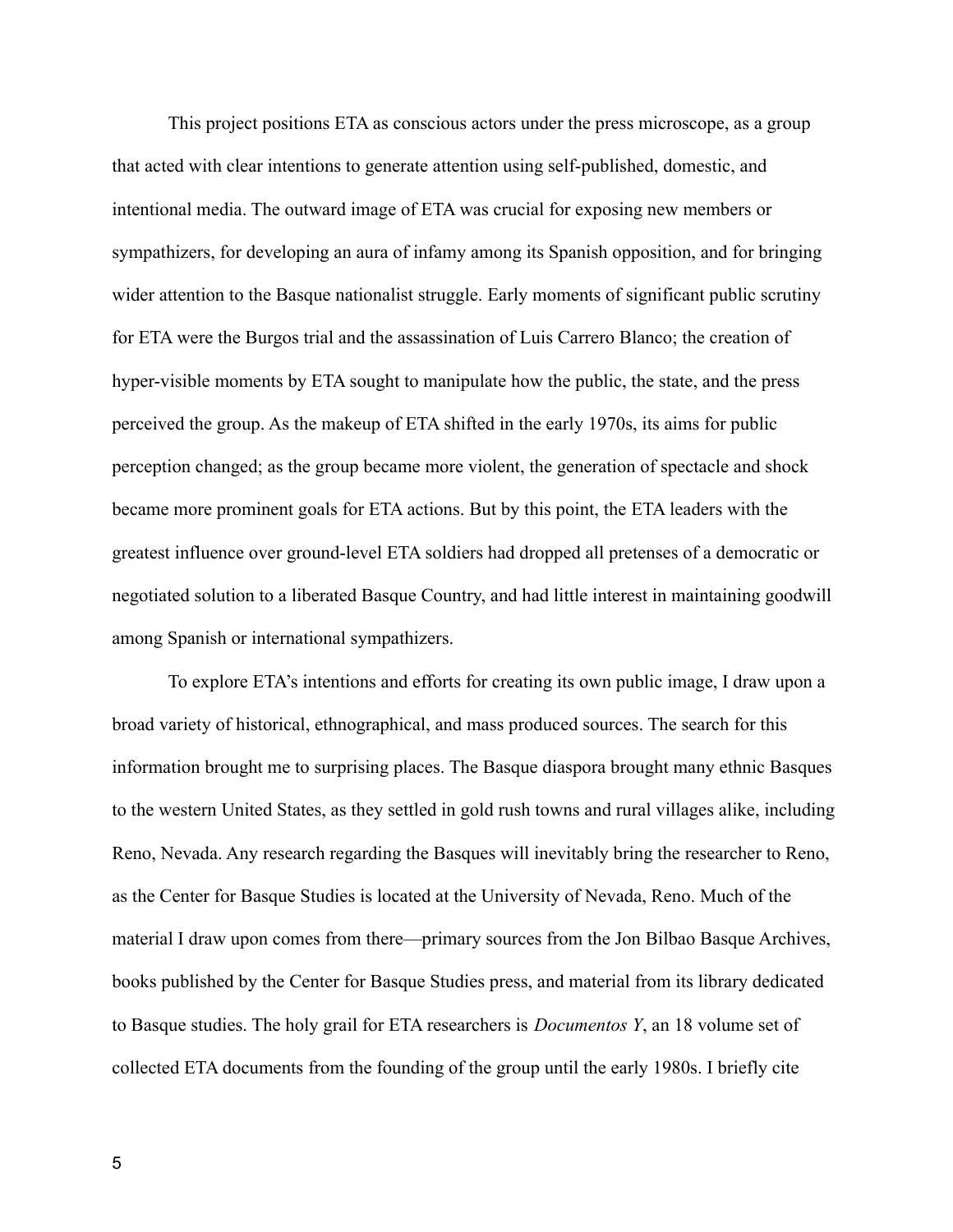*Documentos Y* directly, but much of the secondary source material that I used for my project also used *Documentos Y* as a central resource. This includes *ETA and Basque Nationalism: The Fight for Euskadi 1890-1986* by John Sullivan, a source that I frequently return to throughout the thesis. *ETA and Basque Nationalism* is a comprehensive overview of the group's activities and actions, internal struggles, and position within Spanish politics.<sup>7</sup>

The Basque sources I consult in this paper include the work of Joseba Zulaika, a Basque scholar whose work includes histories, ethnographies, and cultural theories of terrorism in the Basque Country. <sup>8</sup> His book *Basque Violence: Metaphor and Sacrament* is an intriguing ethnography written about the Basque town of Itziar during a period of intense ETA violence, 1979-1981. Zulaika was originally from Itziar, but had not returned since he was 12. This ethnography explicitly does not aim to establish cause-and-effect relationships between the learned experiences of Basques and political violence, but rather creates a vivid landscape of the Basque culture to serve as context for the violent realities hanging in the background. This book was developed out of Zulaika's doctoral dissertation.<sup>9</sup>

In an effort to understand Spanish press coverage on ETA, this paper draws on the research of Eduardo Uriarte Romero, a former Basque politician and ETA member. He wrote a compelling chapter for *El atentado contra Carrero Blanco como lugar de (no-)memoria*, titled "El tratamiento de la prensa española del magnicidio de Carrero Blanco." It examined how three Spanish newspapers covered the assassination of Luis Carrero Blanco and the ensuing funerals and memorials.<sup>10</sup> Other published works that review the relationship between ETA and the

7 Ibid, VII.

<sup>8</sup> "Joseba Zulaika, PhD." *The University of Nevada, Reno*. Accessed through https://www.unr.edu/basque-studies/people/joseba-zulaika

<sup>9</sup> Zulaika, Joseba. *Basque Violence: Metaphor and Sacrament*. XIII-XXXI

<sup>10</sup> Uriarte Romero, Eduardo. "El tratamiento de la Prensa Española del Magnicidio de Carrero Blanco," in *El atentado contra Carrero Blanco como lugar de (no-)memoria*, ed. Patrick Eser, Stefan Peters. (Iberoamericana, Madrid. 2016).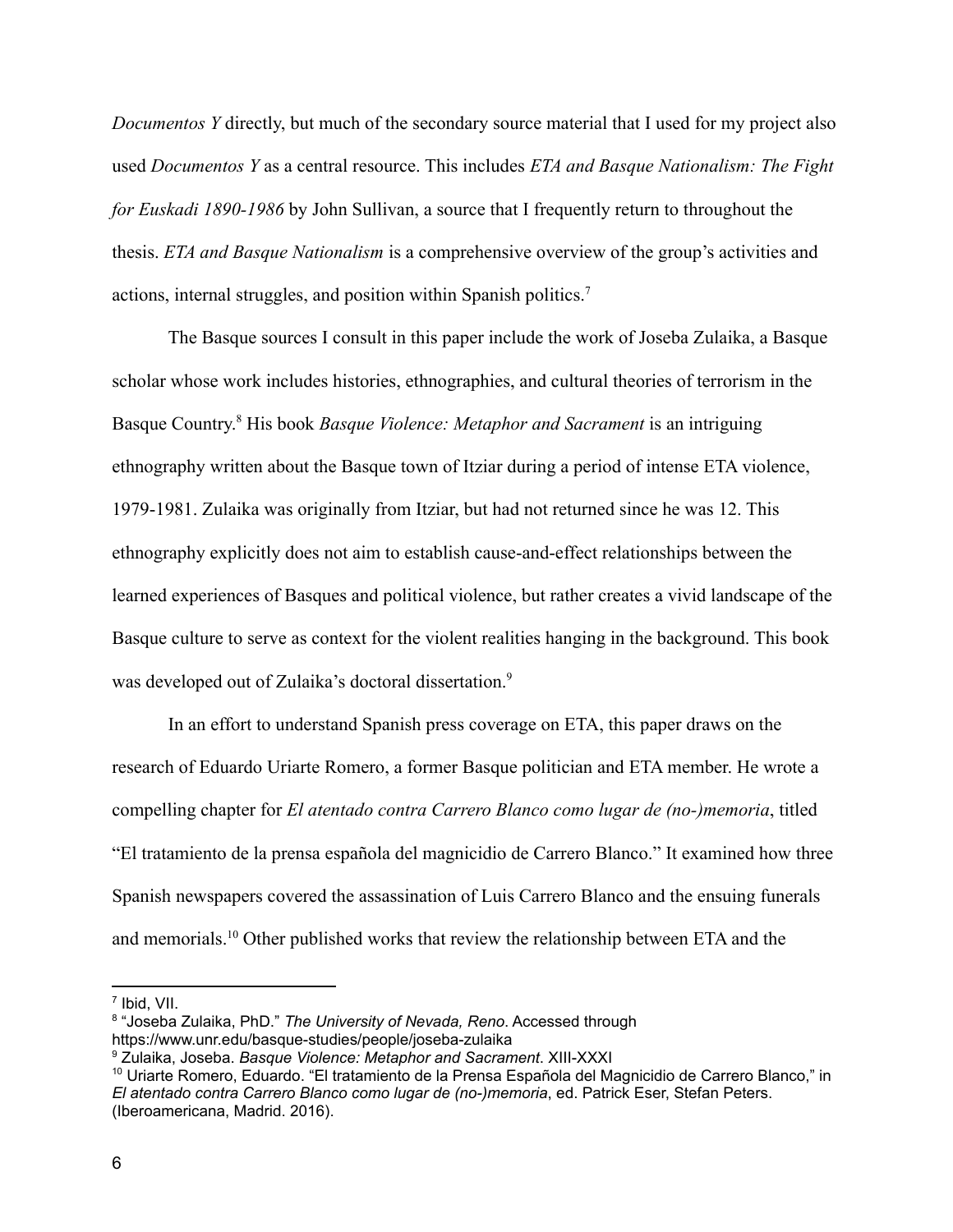Spanish press include "El cese de la violencia como 'bad news': la cobertura del fin de ETA en la prensa vasca y española" by Imanol Murua and Txema Ramírez de la Piscina; "El informador de los atentados de ETA en las fotografías de prensa" by Nekane Parejo Jiménez; and "La representación de ETA en la prensa española: el terrorismo en portada (1973-1998)" by Coral Morera Hernández. All of these works are thematically significant to my project, but my work diverges from them chronologically (1968-1975); it also covers the incorporation of international media rather than strictly Spanish press, and the connections between ETA's internal and external image.

I have also consulted the work of historian Stanley Payne, especially his immense overview of Spanish history titled *The Franco Regime: 1936-1975*. Payne's work has provided excellent insight to the inner workings of the Franco regime, the economic and social forces that existed within Spain, and examples of how the Franco regime responded to the rising tides of radical Basque nationalism.<sup>11</sup> I relied on *The Franco Regime* along with Cameron J. Watson's *Basque Nationalism and Political Violence: The Ideological and Intellectual Origins of ETA* in order to conceptualize the state of Spanish and Basque society which ETA emerged from.<sup>12</sup>

*Empire & Terror: Nationalism/Postnationalism in the New Millennium*, edited by Begoña Aretxaga, Dennis Dworkin, Joseba Gabilondo, and Joseba Zulaika, is filled with some of the most compelling essays I came across concerning the reproduction and cycle of terrorism, theories on nationalist formation, and Basque issues in general. It is compiled from papers and lectures delivered at a 2002 conference entitled "Nationalism, Globalism, and Terror: A Debate on Stateless Nations, Particularism/Universalism, and Radical Democracy." The Center for

<sup>11</sup> Payne, Stanley. *The Franco Regime: 1936-1975*. (The University of Wisconsin Press, Madison, WI. 1987).

<sup>12</sup> Watson, Cameron J. *Basque Nationalism and Political Violence: The Ideological and Intellectual Origins of ETA*. (Center for Basque Studies, Reno, NV. 2007).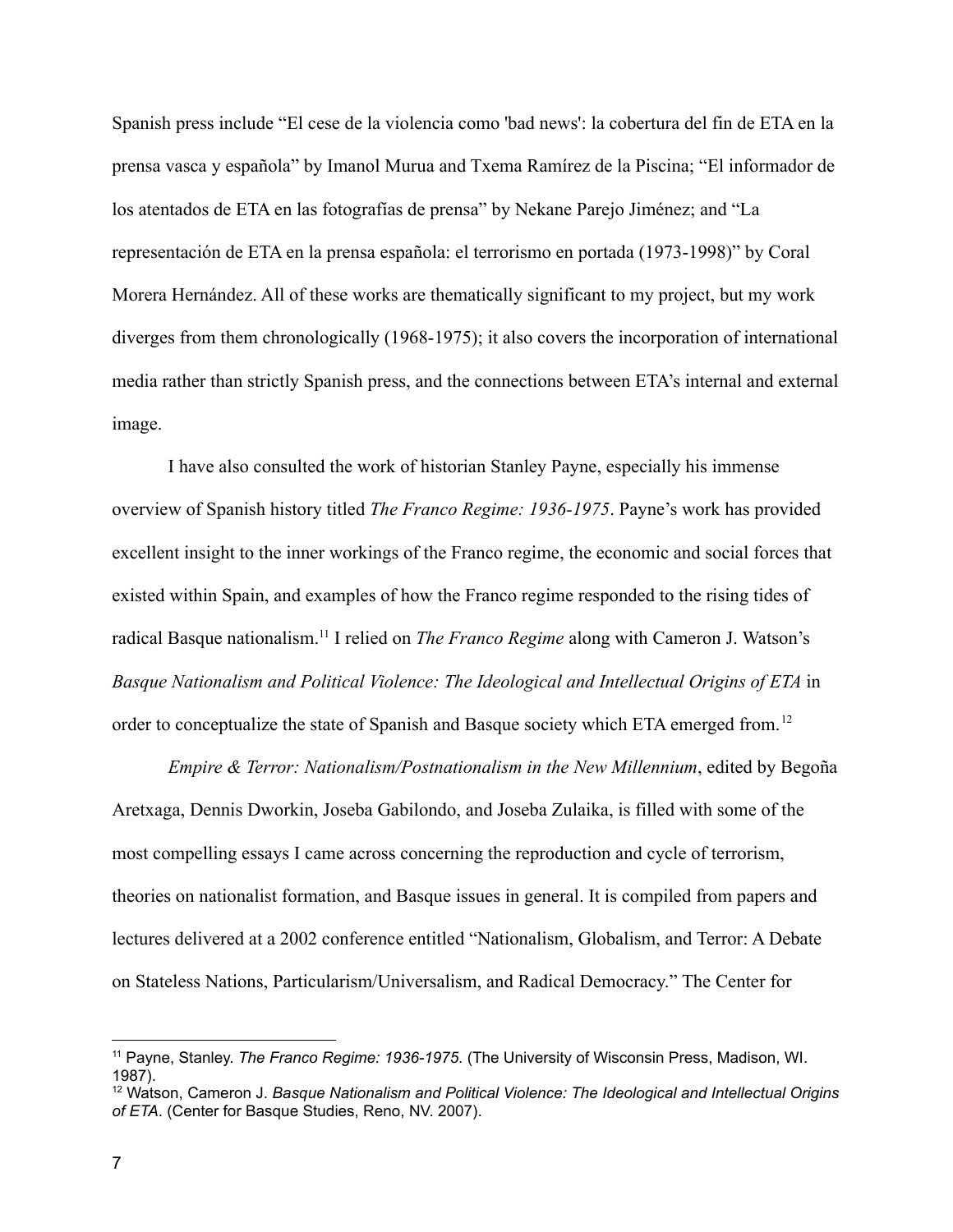Basque Studies hosted the conference, with the goal of connecting Basque studies and other nationalist crises from around the world.<sup>13</sup> The essays I cite from this collection include "A Basque Referendum: Resolution of Political Conflict or the Promised Land of Error?" by William A. Douglass and Pedro Ibarra Güell, which considers whether a peacefully negotiated ceasefire with ETA is possible given the factors leading to ETA's formation; and "Out of Their Minds?: On Political Madness in the Basque Country" by Begoña Aretxaga, which explores the idea of how madness and insanity are conflated with political extremism in the Basque Country.

Lastly, this thesis draws on materials from the Jon Bilbao Archives at the Center for Basque Studies. Sources cited from the collection include the papers of Mario Salegi, a Basque man who immigrated to the United States in 1941 who was heavily involved with the Committee of Americans for Basque Independence and Survival (CAMBIAS). Included in his papers are theorizations on Basque violence, propaganda supporting ETA members on trial and distributed among Basque-Americans, and newspaper clippings regarding issues of Basque radicalism. I drew upon Salegi's papers significantly, and was fascinated by his dedication to his homeland.<sup>14</sup> While Salegi's political leanings regarding Basque independence were more radical than the average Basque-American, his lifetime devotion to Basque issues helps show that for many emigres Basqueness transcended the geographic borders of the Basque Country.

As historian Sarah Maza stated regarding the practice of history, "Scholars are explicitly in the business of pushing the boundaries of knowledge, of finding new subjects or new approaches to old ones;"<sup>15</sup> In this spirit this thesis aims to expand the current understanding of ETA by showing that the group's actions, internal struggles, and goals were connected to the

<sup>13</sup> Ed. Aretxaga, Begoña et al. *Empire & Terror: Nationalism/Post Nationalism in the New Millenium*. (Center for Basque Studies, Reno, NV. 2005).

<sup>14</sup> "Mario Salegi Papers," *University of Nevada, Reno*. Accessed through https://archive.library.unr.edu/public/repositories/4/resources/3638

<sup>15</sup> Maza, Sarah. *Thinking About History*. (The University of Chicago Press, Chicago. 2017), 125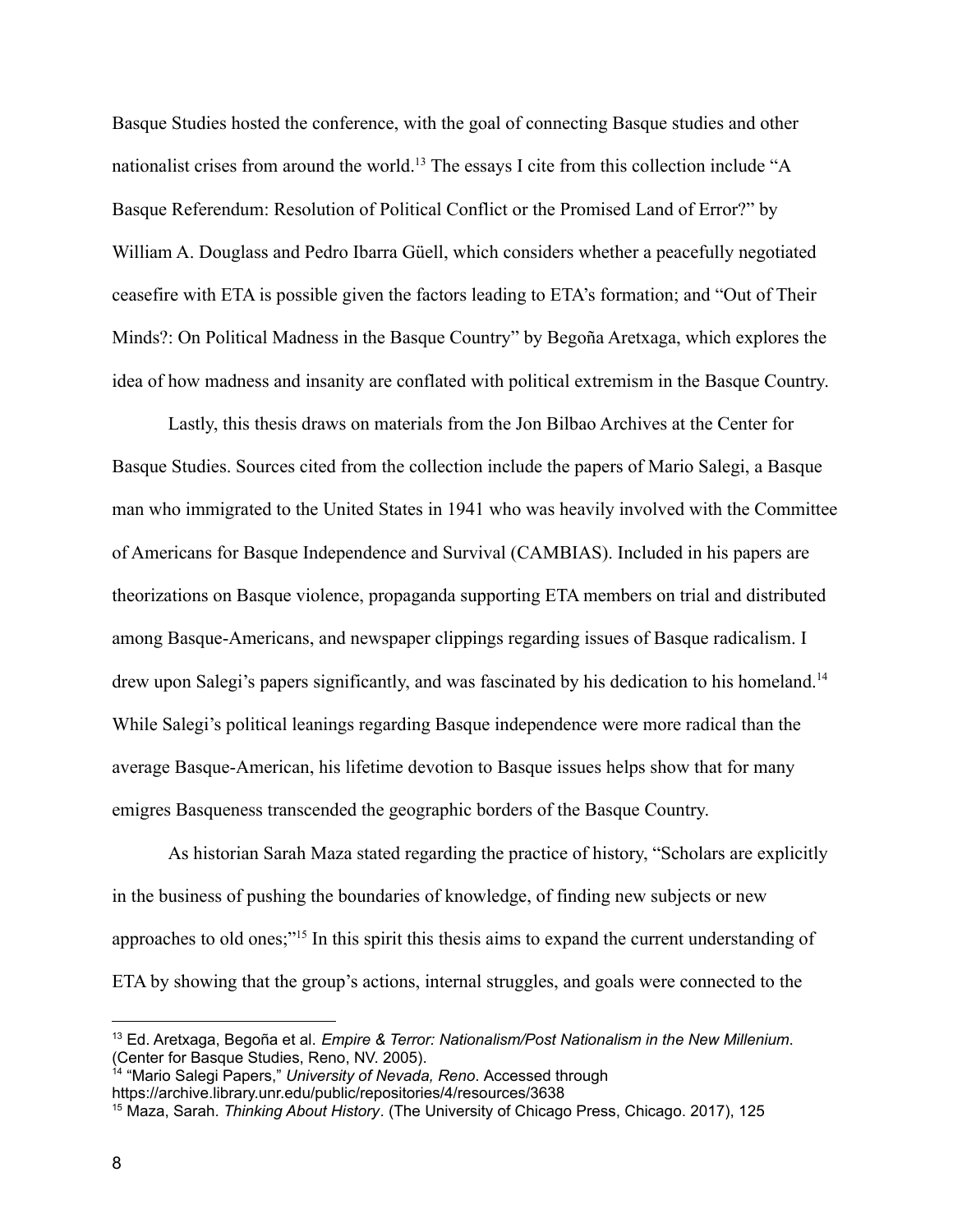group's public image as constructed in self-produced, domestic, and international media. Through analysis of scholarly published research, shoddily constructed zines, personal manifestos, and many newspaper clippings, I will tie ETA's fortunes and fate in the late Franco period to the façade constructed of the group through what was written about them in the context of the Burgos trial and the assassination of Luis Carrero Blanco. There are three primary examples of this: ETA's efforts before the Sixth Assembly looked to gain popular support through visual and linguistic association with the rising protest movements of the late 1960s; ETA aimed to manufacture discontentment against the Franco regime through manipulation of the proceedings during the Burgos trial; ETA's plan for the assassination of Carrero Blanco to become a massive media event through spectacle and shock. All of this is to say, when agitating against the state, image is everything.

Before getting into ETA's heyday it seems important to review the circumstances that precipitated the chaos of the late 1960s/early 1970s. In the 1950s, a confluence of state repression, increased class consciousness among workers, and rising national liberation groups in the global south inspired Basques to pursue organized resistance against the Spanish state. The long-standing relationship between central governing powers in Madrid and the Basques had existed as a pendulum; while the state never granted the Basque Country outright political independence it allowed for local structures of governance and legislation to exist. The *fueros*, laws specific to the Basque Country, were indicative of the push-pull relationship between the governing forces in Spain in the 19th century and the Basques. Basque involvement in the Carlist wars largely depended on which side offered a more favorable view on the *fueros*—the distinction of the Basques as a separate identity to the Castilians was the ideological basis of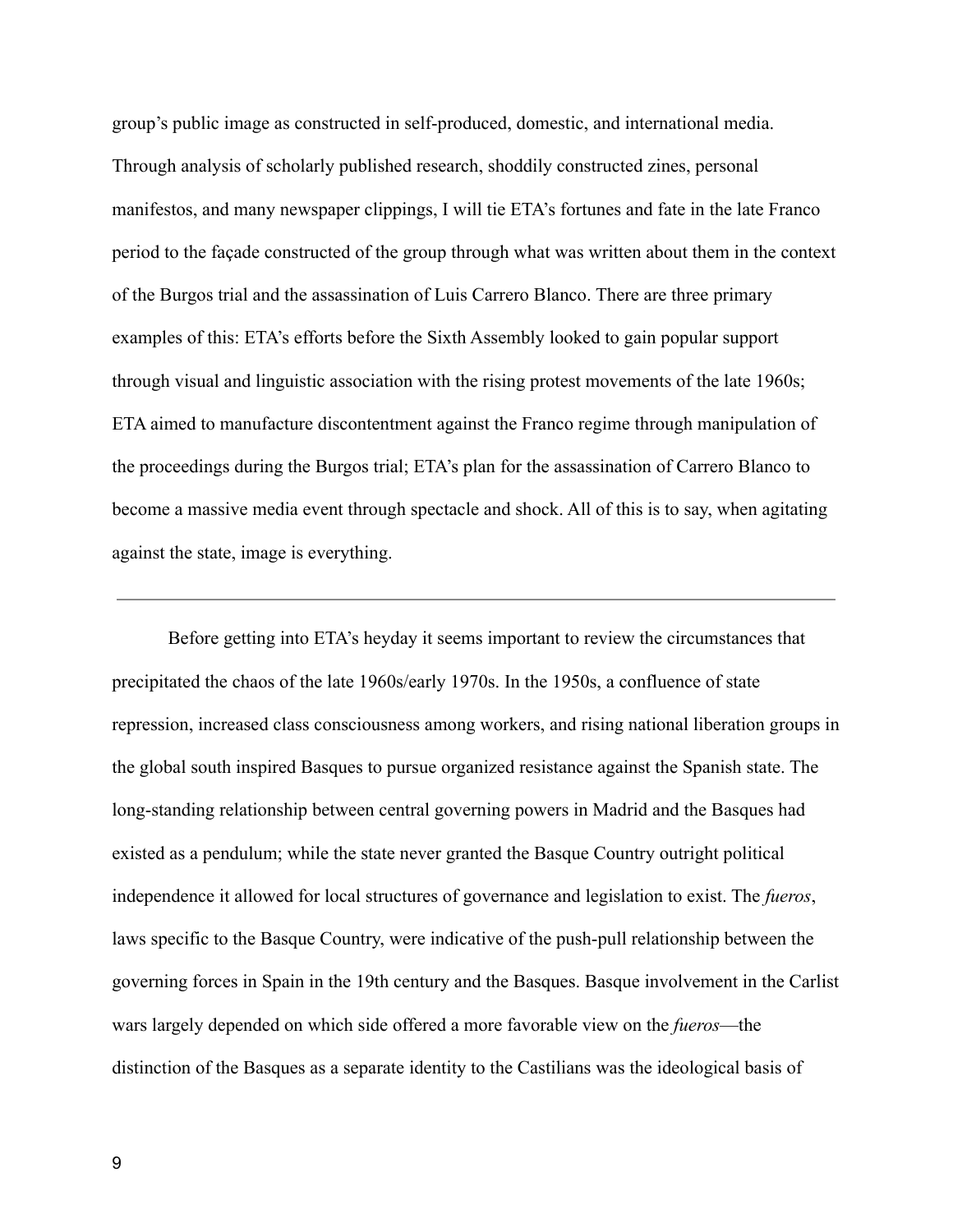early Basque nationalism.<sup>16</sup> This tension between Castilians and Basques would increase dramatically during and after the Spanish Civil War, when Francisco Franco became the leader of Spain concluding the right-wing victory in the war.

Decades under the Franco regime soured the dynamic between Basque people and the central government, infringing upon previous acceptance of Basque tradition, practice, and language. Joseba Zulaika, a Basque anthropologist and historian, wrote an ethnography of his home village, Itziar, written over a span of a few years in the early 1980s. Zulaika interviews villagers who spoke of repression of language and culture after the Spanish Civil War, beginning at a young age. One praised a teacher in Itziar's public school as "very good," but also "a staunch Francoist," who "would castigate harshly anyone speaking Basque, either in school or in the street. He had *chivatos* [informers] to tell him who had been speaking in Basque and then would hit them in school."<sup>17</sup> Basque identity was a punishable offense during this period, and it created significant discontentment within Basque-speaking communities.

According to Cameron J. Watson, the Franco regime not only persecuted the Basques for their political orientation during the Spanish Civil War, in which the Basques largely sided with the Republic, but also held policies of ethnic differentiation and suppression.<sup>18</sup> Watson and sociologist Alfonzo Pérez-Agote both distinguish the family and the household as the place where Basque children learned of their heritage, language, and politics, as public spaces strictly forbade these topics. A generational gap emerged, with young Basques looking to "[liberate] their parents from their humiliation and frustration and [achieve] their *redemption*."<sup>19</sup> Where a

<sup>17</sup> Zulaika, Joseba. *Basque Violence: Metaphor and Sacrament.* (University of Nevada Press, Reno, NV. 1988) 37. <sup>16</sup> Watson, Cameron J. *Basque Nationalism and Political Violence: The Ideological and Intellectual Origins of ETA.* (Center for Basque Studies Press, Reno, NV. 2007.) 35-37

<sup>18</sup> Watson, *Basque Nationalism and Political Violence*. 174

<sup>19</sup> Pérez-Agote, Alfonzo. "Self-Fulfilling Prophecy and Unresolved Meaning," in *Empire and Terror*. Ed. Begoña Aretxaga, et al. (Center for Basque Studies, Reno, NV. 2005). 180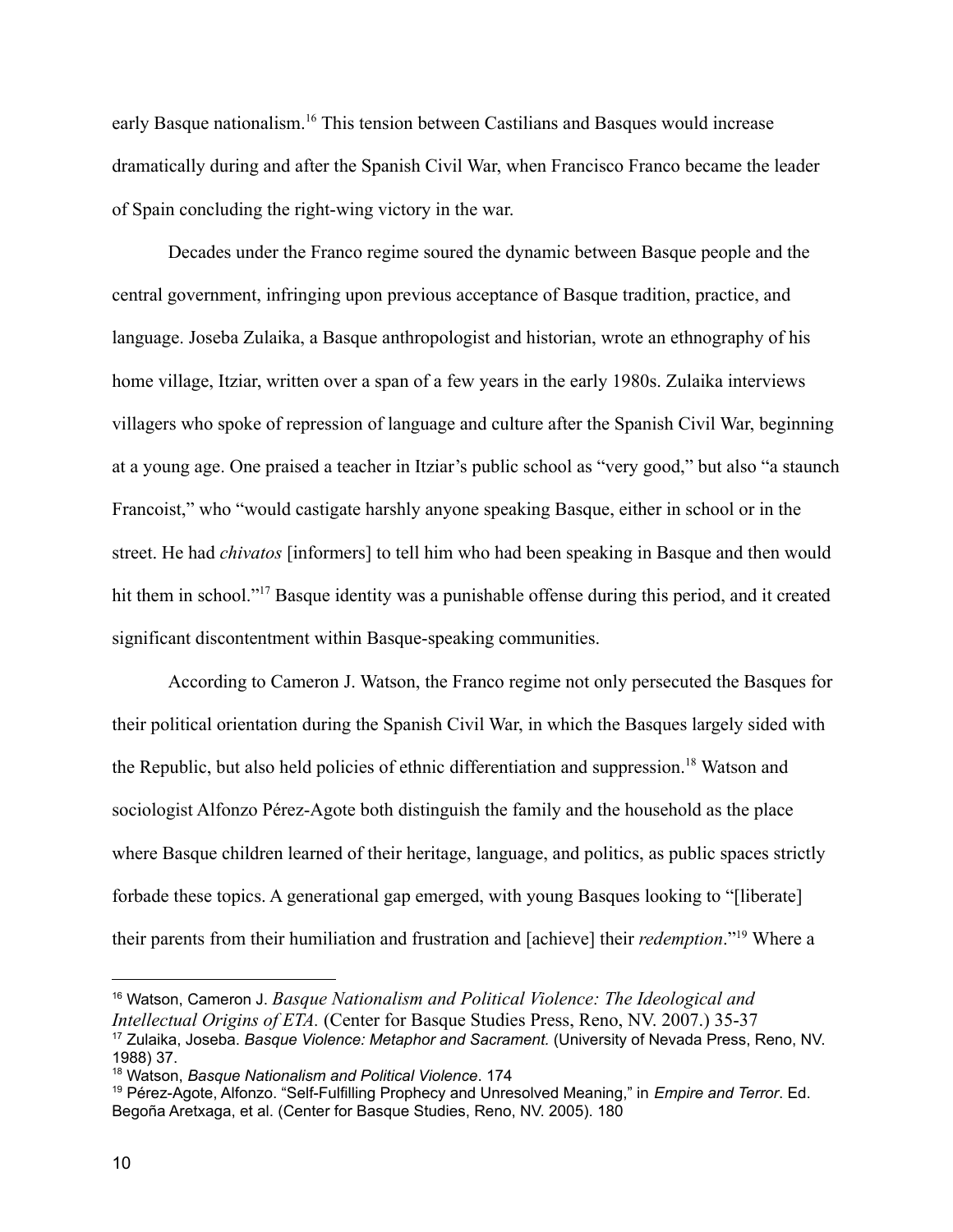sense of defeat, shame, trauma, and the fear of repression caused the older generation of Basques to suppress their political leanings, the younger generation viewed direct action, resistance, and violence as the only way forward. State repression is referred to as a radicalizing factor for ETA members tried at Burgos, and appears frequently throughout all research I've come across during this project.

National liberation movements in the global south, especially the National Liberation Front (FLN) of Algeria, provided ideological inspiration for some Basque nationalists in their pursuit of redemption against the Spanish state. Federico Krutwig Sagredo, a longtime occasional member of ETA leadership, is often associated with the conscious linking of Basque nationalism to anti-colonialist rhetoric. In a 1956 speech delivered to the World Basque Conference in Paris, "he called for an armed uprising to form the central basis of a Basque insurrection of national liberation. This insurrection, Krutwig contended, would be principally carried out by commando-style actions."<sup>20</sup> This speech came two years after the beginning of the Algerian Civil War, where French forces were embroiled in conflict with the National Liberation Army, the military arm of the FLN. The Algerian Civil War is a vital example for historians' understandings of nationalism, colonialism, and radicalization and the facet of the war most critical to understanding how it connects to ETA is the fact that although militarily, the French emerged victorious, in the international press, Algerian society, and even among French political actors of the time, the war was a perceived catastrophe. A 1964 article by political scientist Martin Harrison titled "Government and Press in France During the Algerian War" explored the chaotic and haphazard manner in which the French government conducted seizure and censorship of Algerian and French newspapers. One line is particularly striking: "At the close of 1956 Algeria had no independent publications in the languages of eighty percent of its

<sup>20</sup> Watson, *Basque Nationalism and Political Violence.* 196.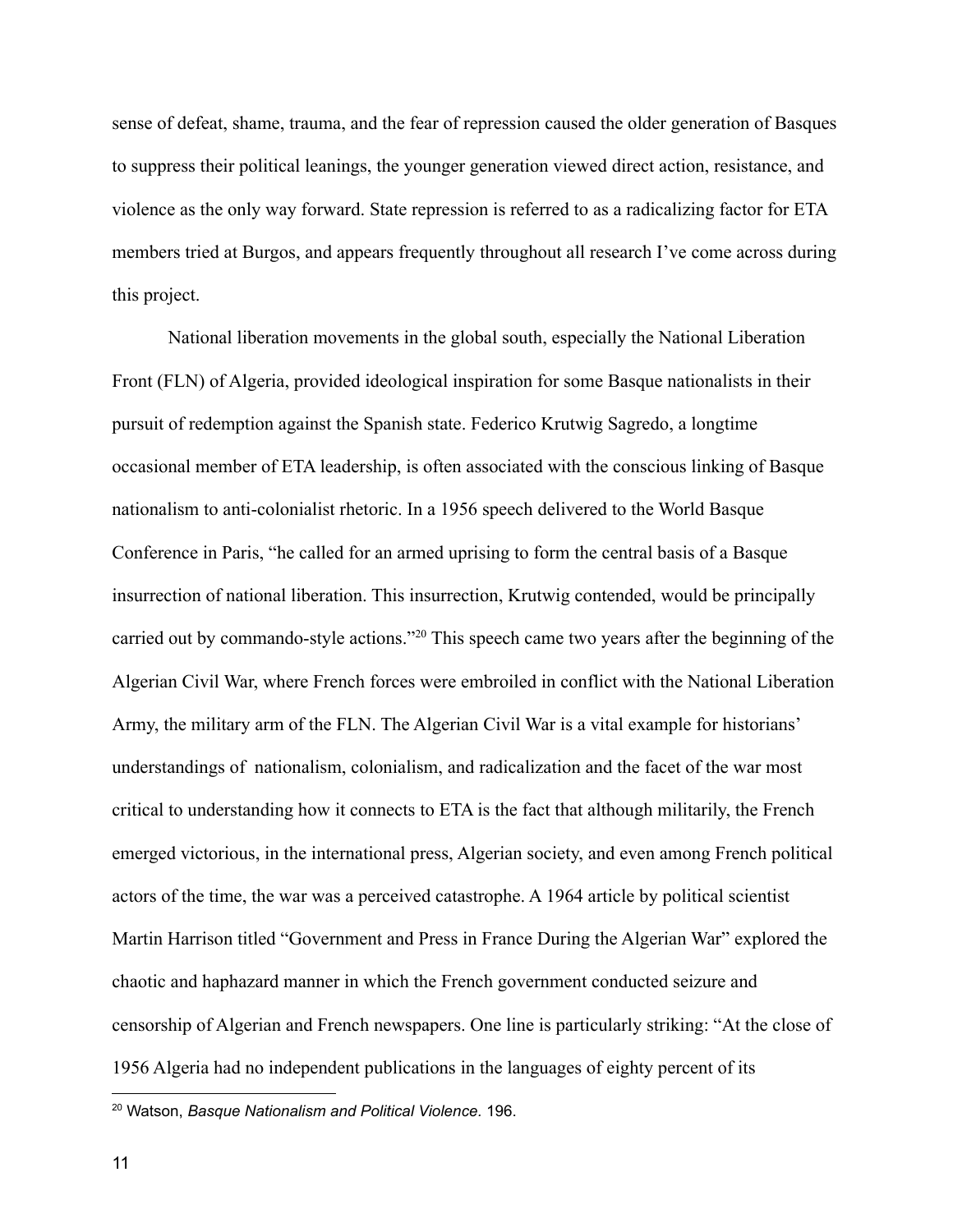population."<sup>21</sup> The censorship of the war allowed the FLN to exploit the gap in media to its advantage, producing its own propaganda which cast the French as a mortal enemy to the Algerians. For the French populace, this ongoing conflict, which was receiving heavy censorship from the French government, seemed to be a sign of the incompetence of the state in an unwinnable fight.<sup>22</sup> Thus, a seed was planted in the minds of ETA's founding members—cemented by the 1962 Evian accords, which declared an independent Algerian nation—namely, that violent resistance could act as a way to appeal to hearts and minds, as well as a military tactic against the state. ETA did not need resolving wins on the battlefield, but could achieve its goals by convincing the world of its cause.

However, censored French newspapers still had significantly more control over editorial practices, distribution, and content than any Spanish outlet during the Franco regime, as the Spanish press was strictly regulated, even after the ratification of press reforms in 1966. These standards declared that censorship would be voluntary, and that publishing enterprises could choose their own directors. But this did not guarantee press freedom:

"A variety of sanctions, such as stiff fines, suspension, confiscation, or even arrest, could still be imposed on those publishing material damaging to the state, religion, or general mores, and any editor in doubt was invited to submit preliminary material for consultation<sup>"23</sup>

The internal press would be gagged by these restrictions, forced to comply with the state's ideological line with the looming threat of punishment.

<sup>21</sup> Harrison, Martin. "Government and Press in France During the Algerian War." *The American Political Science Review* 58, no. 2 (1964): 276. <https://doi.org/10.2307/1952862>.

<sup>22</sup> Harrison, Christopher. "French Attitudes to Empire and the Algerian War." *African Affairs* 82, no. 326 (1983): 75–95. http://www.jstor.org/stable/721479.

<sup>23</sup> Payne, Stanley. *The Franco Regime: 1936-1975*. 511.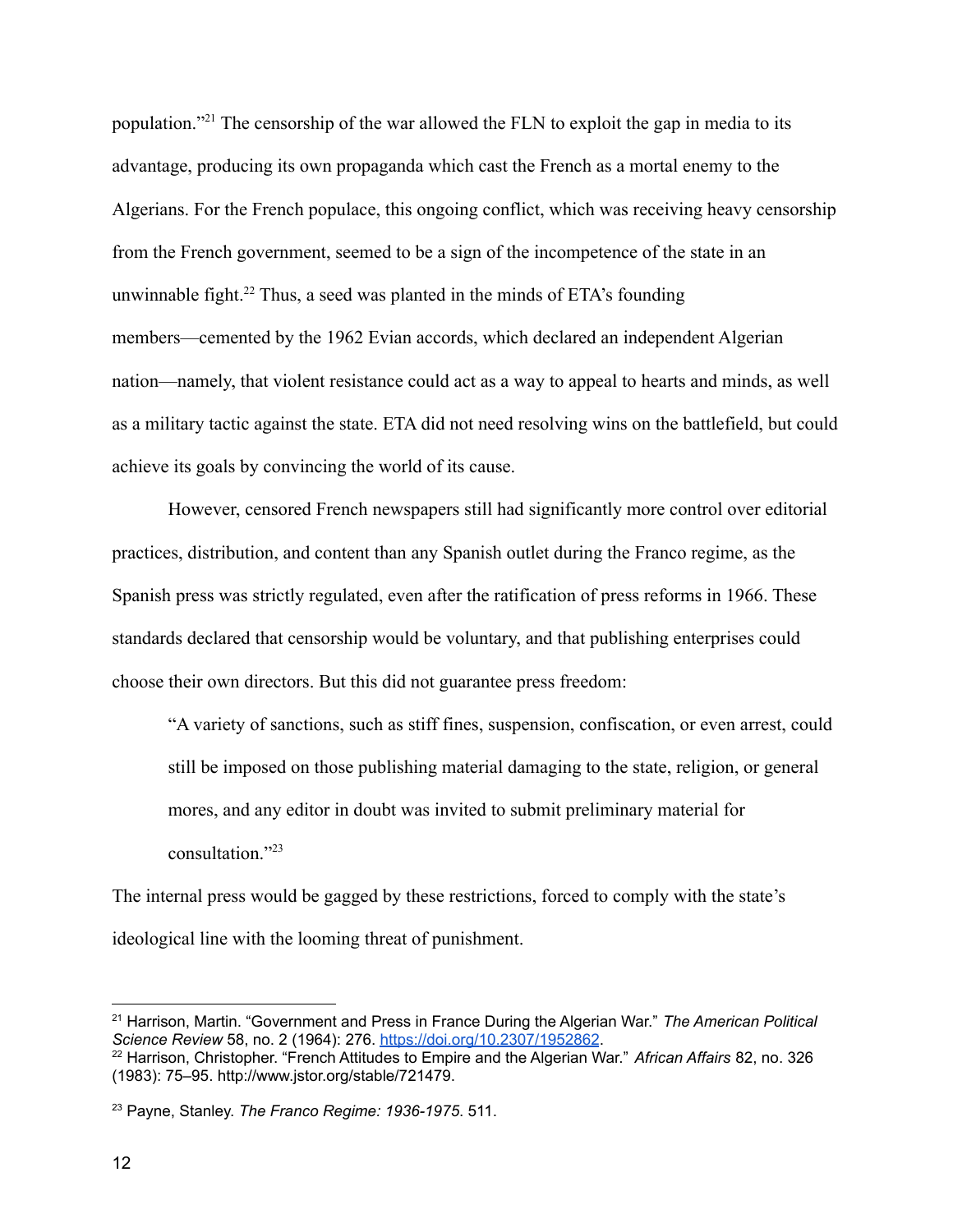Stanley Payne, a historian of mid-century Spain and the development of fascism, contends that the development of the Spanish economy and the tourism sector in the 1960s marked the arrival of foreign cultural influences on the Spanish populace. The emergent outside influences would mark a transformation of the cultural environment "without parallel."<sup>24</sup> Journalism is one aspect of cultural shifts coming from foreign influences—expatriate journalists often had greater leeway to report on the ground in Spain than their Spanish colleagues. In a retrospective of Walter Haubrich's career (German journalist for *Frankfurter Allgemeine Zeitung*), he notes that Spanish journalists would give him stories that could not get published in Spain. This reporting angered the regime, and the information ministers threatened to kick him out of the country "at least 10 times."<sup>25</sup> However, he never got kicked out, and at the time of the article's publication was still writing and reporting in Spain. The regime could be brutal toward Spanish citizens, but lacked the jurisdiction to apply the same pressure on outsiders.

During the late-Franco period the number of international journalists operating in Spain was significantly increasing for the first time since the Spanish Civil War, when international media flooded the country, with around 1000 correspondents covering the conflict from 1936-39.<sup>26</sup> General interest in Spain decreased during WWII, and the hostility from the regime to the foreign press did not entice many news outlets to have Spanish posts. This changed in the 1960s, during the aforementioned economic development of Spain. The emergence of Spain as a modern European power led to a significant increase in foreign correspondents and foreign interest in Spanish news.<sup>27</sup>

<sup>24</sup> Ibid, 492.

<sup>25</sup> Nogueira, Charo. "Living in the thick of the news," *El Pais, English Edition*. Madrid. Published Sep. 8, 2010.

<sup>&</sup>lt;sup>26</sup> Tobias Reckling, "Foreign correspondents in Francoist Spain: (1945-1975)". PHd diss., (University of Portsmouth, 2016).

<sup>27</sup> Ibid, 107-110. [https://pure.port.ac.uk/ws/portalfiles/portal/7151114/PhD\\_Reckling\\_Complete\\_Final.pdf](https://pure.port.ac.uk/ws/portalfiles/portal/7151114/PhD_Reckling_Complete_Final.pdf) 105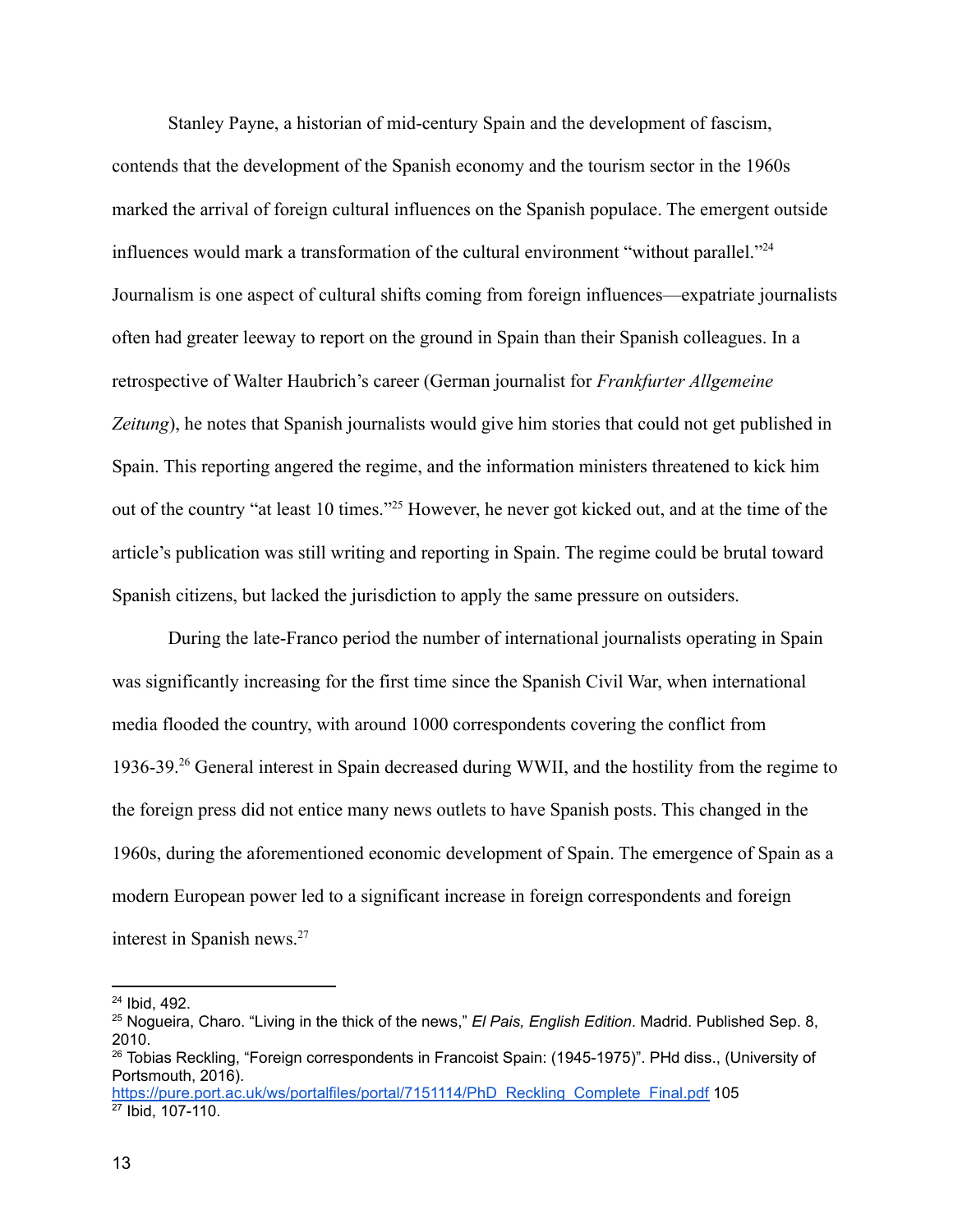This uptick in reporting included coverage of workers' movements and strikes, which were increasing in mass and frequency throughout the 1950s and 60s. This strike movement was strongest in the Basque Country, especially around Bilbao, which was also a major industrial backbone for the Spanish economy. <sup>28</sup> So well before the emergence of ETA as the dominant voice of radical Basque nationalism, there was a prior association in the international press connecting the Basque Country to strikes, protests, and anti-regime sentiment. *The New York Times, The Manchester Guardian* (they dropped "Manchester" from the title in 1959), *The Washington Post*, and smaller American outlets like *The Hartford Courant* all ran articles covering the Bilbao workers strikes of 1947, 1951, 1956, 1957, and 1965-68. This implicitly confirmed how critical the international press could be for radical groups like ETA. If Spanish outlets took a firm stance against any anti-regime sentiments, ETA would be villainized thoroughly by the domestic press. ETA had no interest in convincing Spanish reporters of its cause, and Spanish outlets either ignored the group or treated it with scorn. But international outlets would cover these topics out of the interest of selling newspapers: "250,000 SPANIARDS BEGIN NEW STRIKE" is an engaging headline that readers are drawn to, whether the story's agenda benefits the Franco regime or not.<sup>29</sup> Additionally, there was an understanding among some Americans that the Franco regime opposed the rights of a free press and the right to organize, and that Spain would be a better ally to the US with a different leader at the helm.<sup>30</sup>

<sup>29</sup> 250,000 SPANIARDS BEGIN NEW STRIKE: PROTEST IS AGAINST RISING COSTS OF LIVING--REGIME ORDERS RETURN TO JOBS 250,000 SPANIARDS BEGIN NEW STRIKE 2 LARGE CITIES AFFECTED. 1951. *New York Times (1923-),* Apr 24. https://login.ezproxy.bowdoin.edu/login?url=https://www.proquest.com/historical-newspapers/250-000-spa niards-begin-new-strike/docview/112009228/se-2?accountid=9681.

<sup>28</sup> Payne, Stanley. *The Franco Regime: 1936-1975*. Page 478, 499.

<sup>30</sup> *Spain Today: Committee for a Democratic Spain*, Vol. IV, No. 6. December-January 1966. Accessed in the Center for Basque Studies archives.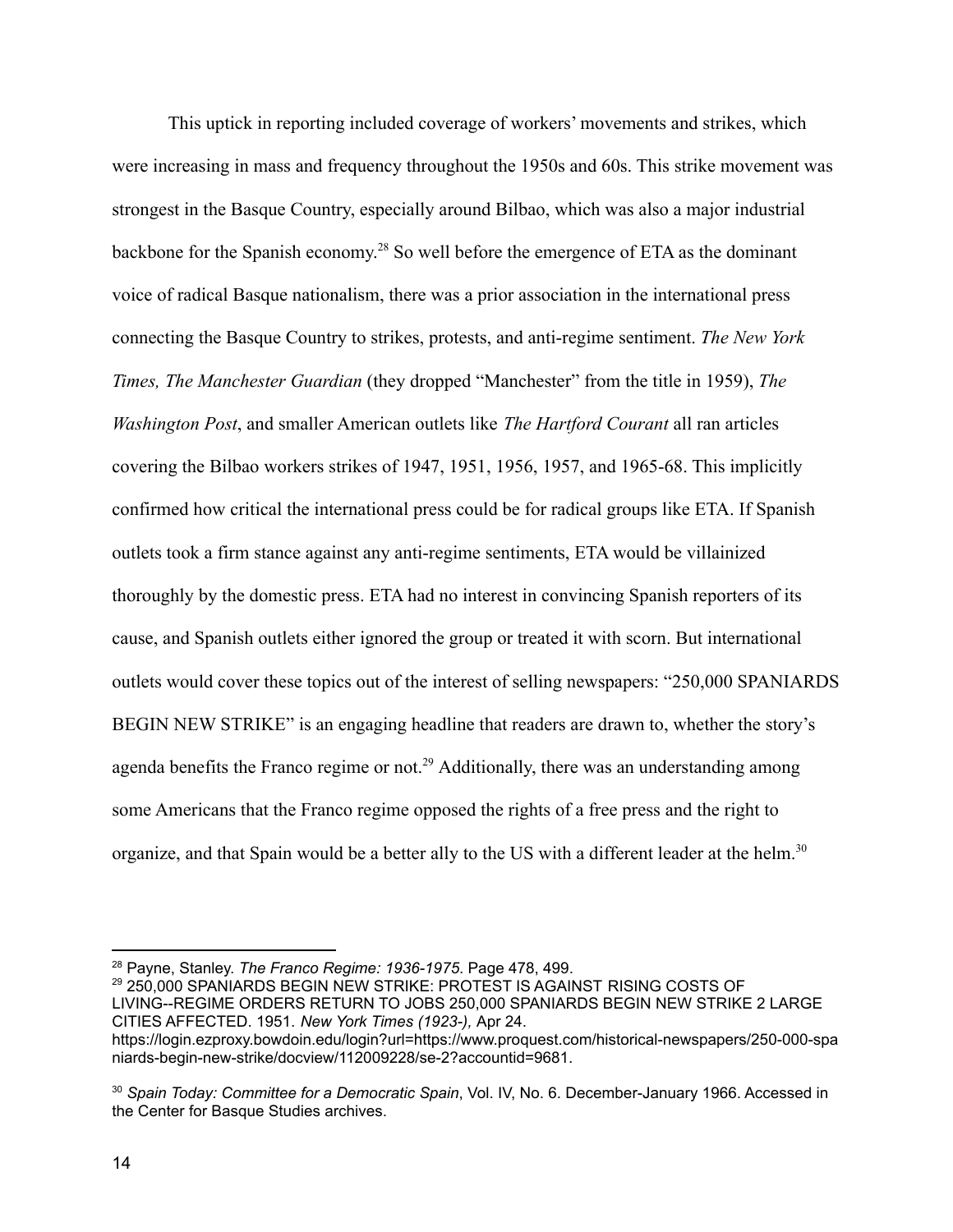What ETA needed was a massive event that exposed the brutality of the Franco regime and offered the group a platform to share its grievances. In that sense, the Burgos trial fell into its lap.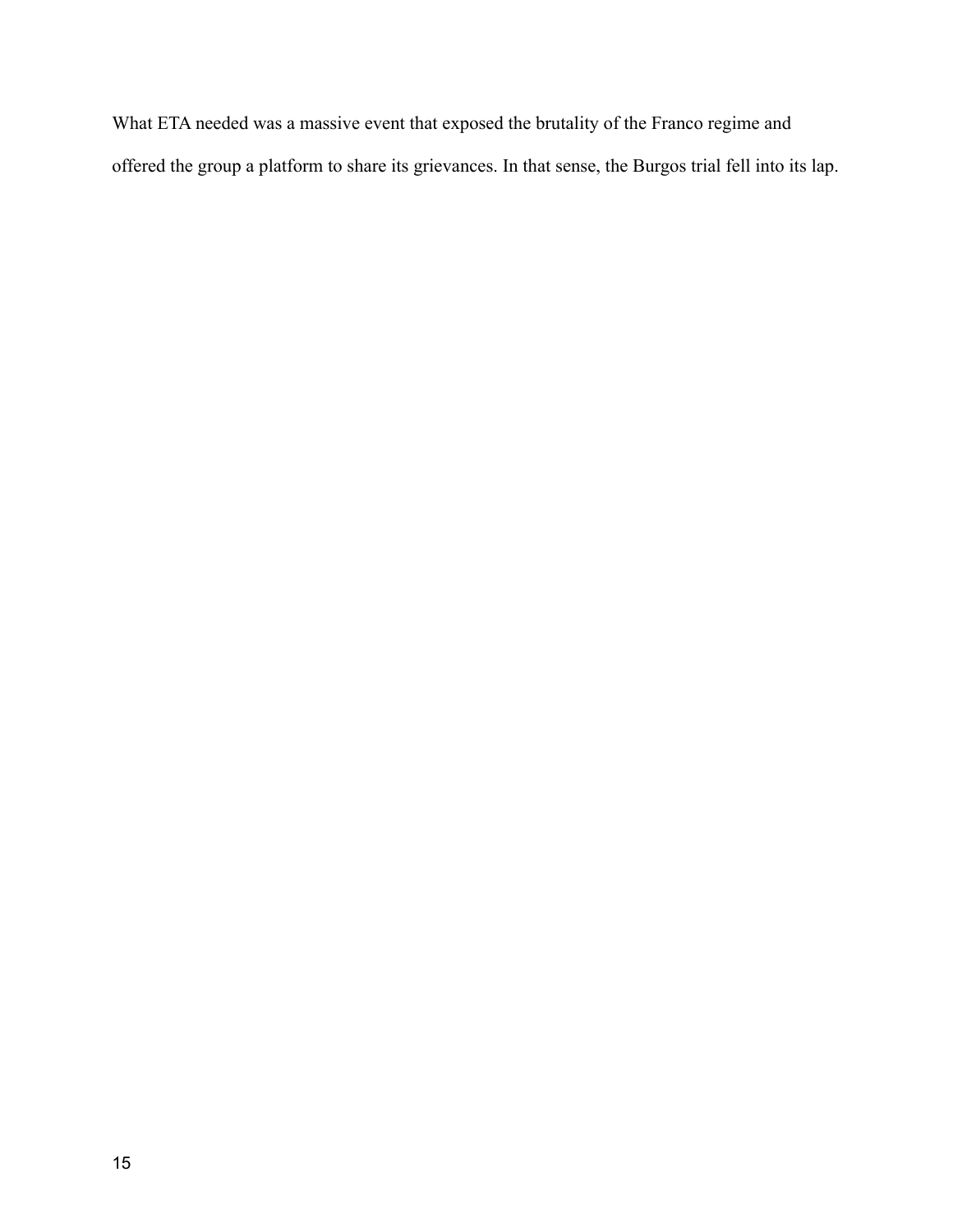#### **Chapter 1: ETA's emergence**

The Burgos trial was the regime's response to three increasingly violent years in the Basque Country. The center of the trial was the murder of Melitón Manzanas, the former police commissioner of San Sebastián. Manzanas was widely known among ETA members for being a torturer. The details of his career are discussed in a 2001 article from *El Pais*, which claimed that Manzanas collaborated with the Nazis during WWII along with his indescriminate torture of Basque socialists and anarchists, men and women alike.<sup>31</sup> His murder came after the police killing of a prominent ETA member, Txabi Etxebarrieta. Two days after Manzanas' murder on August 2, 1968, the regime declared a state of emergency in Gipuzkoa, suspending civil guarantees for three months and arresting approximately two hundred people over the next week. On August 14, martial law was declared for "repression of subversive acts and public disturbances."<sup>32</sup>

Over the next two years, thousands of suspected ETA members or sympathizers were indiscriminately arrested throughout the Basque Country, which sent many ETA members into exile over fear of detainment.<sup>33</sup> A period of fracture ensued within the group, beginning with the old leaders removing a faction known as the Red Cells, while further disagreement among leadership saw the formation of ETA-VI and ETA-V. These splits meant there were multiple groups operating under the title ETA by the time of the trial, each of them disavowing the others as imposters to the name.<sup>34</sup> Despite the general disorganization of ETA, direct action continued

<sup>31</sup> Iglesias, María Antonia. "Hablan Las Víctimas De Melitón Manzanas." *El País*, January 27, 2001. https://elpais.com/diario/2001/01/28/domingo/980653598\_850215.html.

<sup>33</sup> Payne, Stanley. *The Franco Regime: 1936-1975.* (The University of Wisconsin Press, Madison, WI. 1987), 558. <sup>32</sup> Payne, Stanley. *Basque Nationalism.* (The University of Nevada Press, Reno, NV. 1975), 246.

<sup>34</sup> Conversi, Daniele. *The Basques, The Catalans, and Spain.* (The University of Nevada Press, Reno, NV.), 100.

The consequences of this split are extremely significant, and will be further elaborated upon. It's important to note that this chapter refers to ETA as a singular entity, because the Burgos trial was an examination of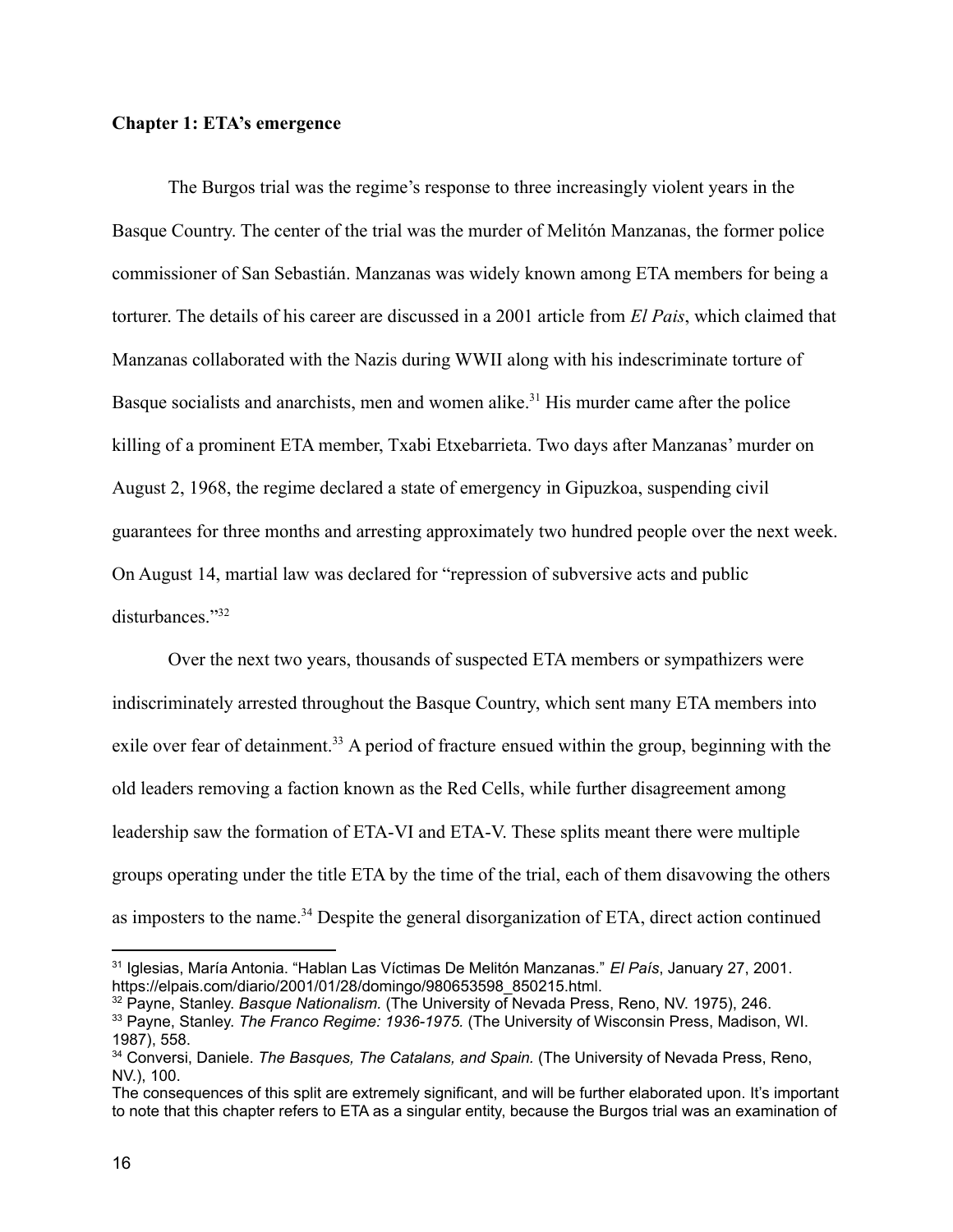throughout 1969, with 70 acts of subversion attributed to ETA over the course of the year. <sup>35</sup> All the while, the Basque Country was militantly policed under a state of emergency, with 1,953 arrests and 862 imprisonments in 1969.<sup>36</sup>

In documents released amidst the chaos of 1968, ETA was very clear about its militancy, the need for armed struggle, and the desired mobilization against the fascist state. "La lucha armada en la revolución vasca," an article published in *Zutik*, and a document titled "Estrategia y táctica de la nueva fase ofensiva," which is attributed to K. de Zunbeltz, $37$  refer to the police repression taking place in the Basque Country as necessitating a "new phase" for ETA, the new phase being a significant increase in armed conflict against the state. The authors are generally in agreement on the notion that armed conflict was the only way forward, but they took drastically different approaches in explaining this. The *Zutik* piece, which was disseminated throughout the Basque Country to ETA members and Basque civilians alike, emphasizes the vigor of revolution and the need for Basques to join the cause.<sup>38</sup> The Zunbeltz piece has a similar revolutionary aura, but is more somber and calculated, settling at the conclusion that Basque people need to prepare for urban warfare in the streets of Euskadi.<sup>39</sup> By closely examining these documents, it becomes clear that what is stated, and what is omitted, from ETA's publicly distributed documents is indicative of ETA's conscious manipulation of its public image.

"La lucha armada en la revolución vasca" was originally published in volume 62 of *Zutik*, one of ETA's main propaganda journals. The copy I found was actually reprinted in the April 26,

ETA in the public imagination. The public would not be informed on ETA's split until years after it happened.

<sup>35</sup> Payne, Stanley. *Basque Nationalism.* 246

<sup>36</sup> Payne, Stanley. *The Franco Regime*. 560

 $37$  K. de Zunbeltz is a pseudonym for José Luis Zalbide, an early ETA member.

https://aunamendi.eusko-ikaskuntza.eus/en/zalbide-jose-luis/ar-145336/

<sup>38</sup> "La lucha armada en la revolución vasca," originally published in *Zutik*, vol 62. Accessed in *Documentos Y,* Vol. 5. (1981) 206.

<sup>39</sup> Zunbeltz, K. de. "Estrategia y táctica de la nueva fase ofensiva'', *Documentos Y.* Vol. 8. (1981). 137.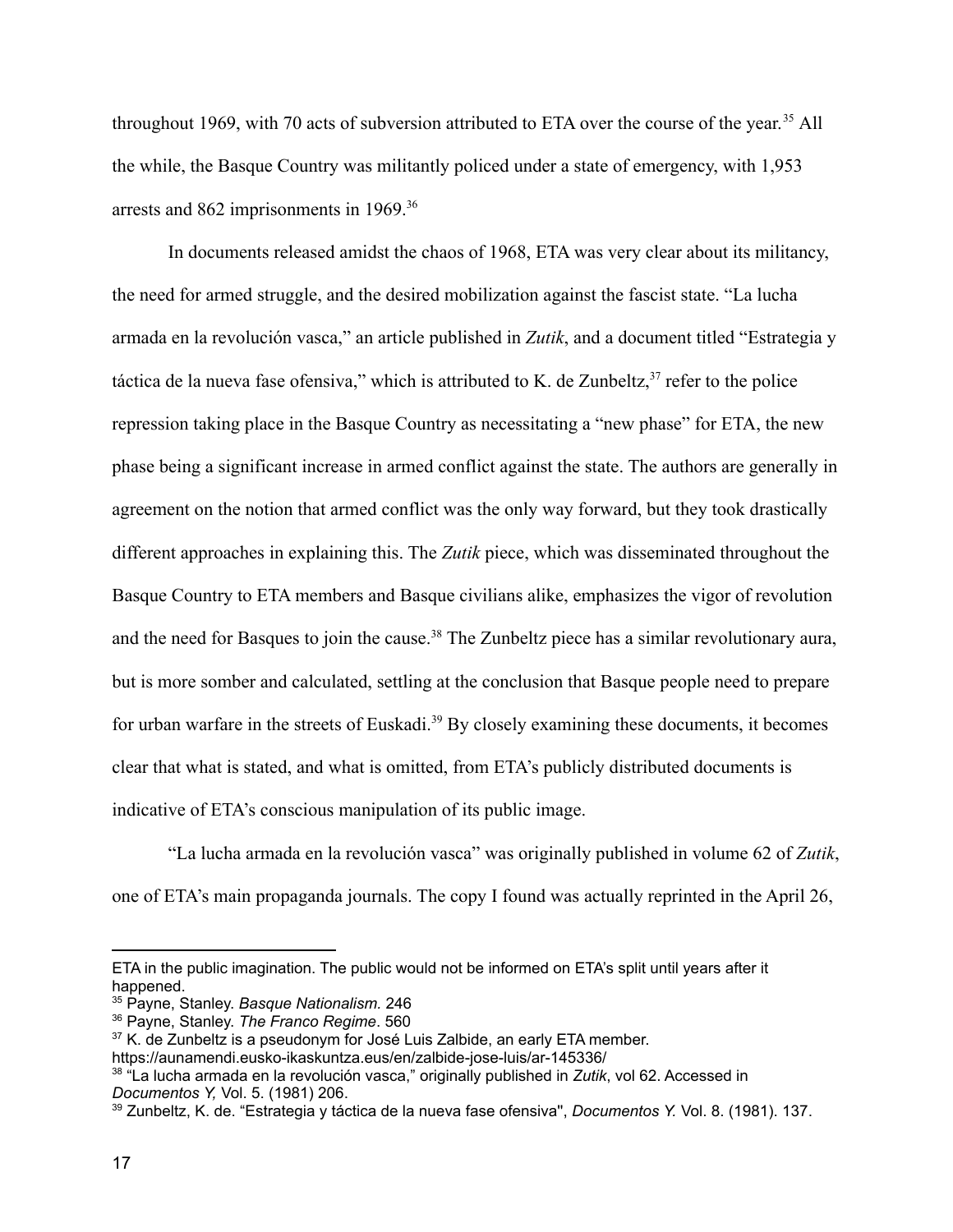1969 copy of *Fuerza Nueva*, a right-wing publication, with an addendum titled "La E.T.A. es comunista."<sup>40</sup> This is one of those fascinating details that arise when studying the media—the right-wingers were looking to use ETA's own language to incite fear or animosity among the *Fuerza Nueva* readers, but the wider dissemination ends up working in ETA's favor. ETA wouldn't be looking to *Fuerza Nueva* in order to recruit new members or gain more support, but at this period, being able to establish themselves publicly as an ideologically aligned organization under the heavy press restrictions of the regime allowed ETA to solidify its association with the left-wing. Without subscribing to the notion that all press is good press, all press that portrays ETA in its own words ("La lucha" was reprinted almost verbatim) circumvented the roadblock of no official left-wing media in Spain.

The language and formatting of this piece are a reflection of its era—there is a clear eye for aesthetic detail, one that is very familiar to other booklets, zines, and journals distributed during the uprisings in Paris that May. The fonts used for titles and in the "Zutik'' and "ETA" side headings are artfully hand drawn, designed to pop out at the viewer. Even the text is slightly off-kilter, as the attached photographs and graphic designs force the paragraphs to wrap around images. It's not designed to look professional, rather to look engaging, raw, and cool. On page 14, there are Basque slogans of independence (Gora Nabarra! Gora Euzkadi Azkatuta!) above a promotion for a radio program—unsurprisingly, the details of where to listen to the program were obfuscated by *Fuerza Nueva*. <sup>41</sup> The language is clear and impassioned with revolutionary energy; the first line in the piece claims that "the popular masses" have borne witness to the "violent character" of the fascist state, which exists to serve "the monopolist oligarchy" and the "international imperialism" led by the United States.<sup>42</sup> There is a universality to this

<sup>40</sup> *Documentos Y*, Vol 5. 204.

<sup>&</sup>lt;sup>41</sup> Ibid.

 $42$  Ibid.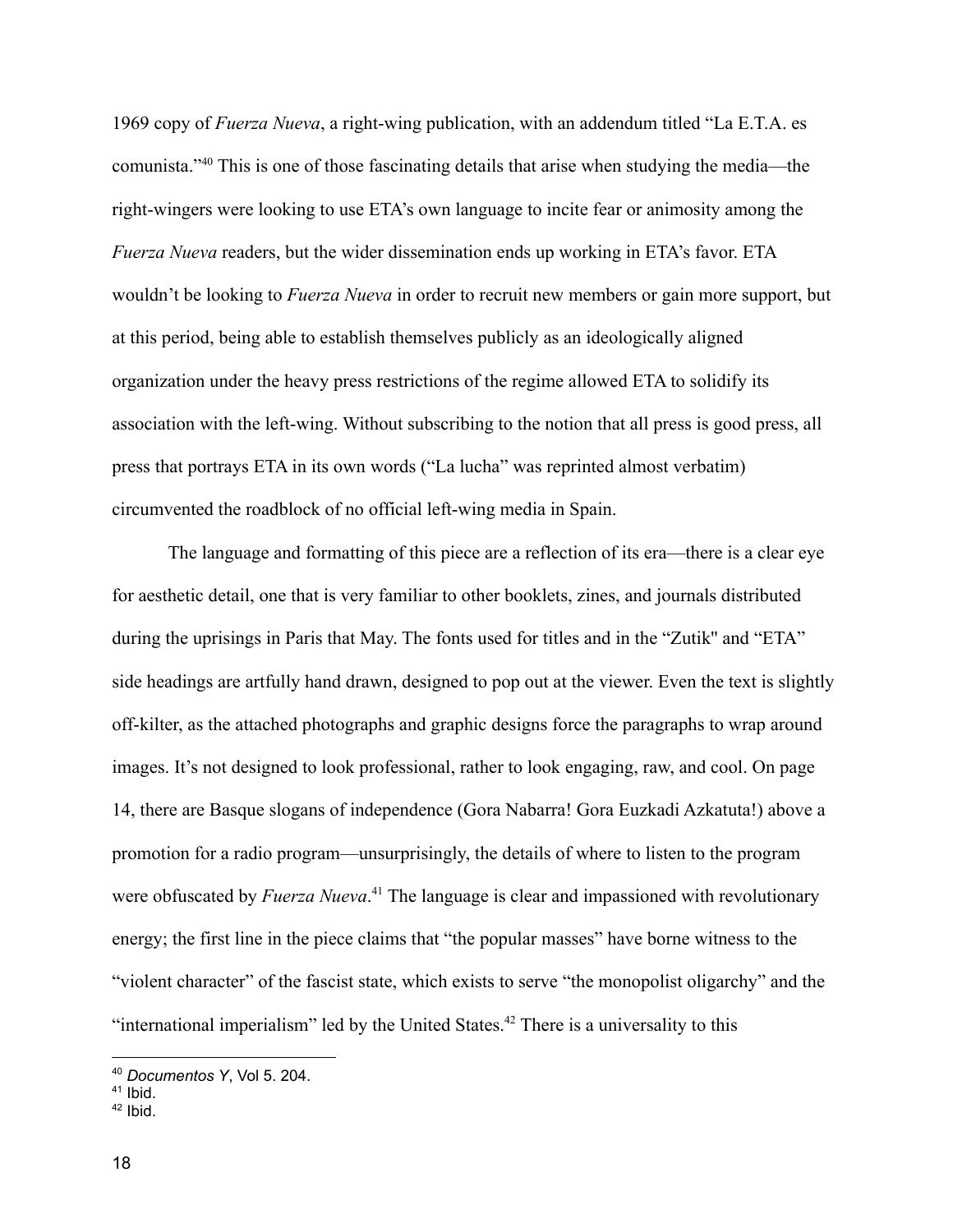discontentment—this piece was intended for a Basque audience, but not necessarily for those already committed to Basque nationalism. The piece was published in Spanish, and the first mention of the Basque Country is at the end of the first paragraph, stating that "if the Basque Country wishes to be free, [ETA] should take the weapons from their enemies, arm themselves and crush the reactionary forces."<sup>43</sup> It would be far fetched to assume the author of this piece was hoping for Spanish civilians to rise up and steal arms from their nearest military barracks, but rather that an armed Basque revolution can only succeed with Spanish collaboration. I interpret "taking the weapons from their enemies" as an intentional call for solidarity between Basque and Spanish leftists, or at least between those in opposition to the Franco regime.

This article should be assessed as an example of ETA's desire to manipulate its image in the public imagination. There's no one way to pursue revolution, but by mimicking the style and language of contemporary groups, ETA was looking for readers to associate its actions with the wider movements of the era rather than as an isolated organization. The outward facing ETA that's constructed in this article is brash and aggressive, calling for violent action against the state, but it also takes a stylized approach to these ideas. It makes an effort to be digestible for those who aren't necessarily versed in Basque nationalist history.

"Estrategia y táctica de la nueva fase ofensiva" seems likely to have been distributed as an internal document, as it was presented in Documentos Y without any indication of its publication.<sup>44</sup> There are no artistic flourishes or hand drawn fonts, no images, no slogans. The language is engaging and precise, while the events and figures referenced presupposes some knowledge of ETA's history in recent years. More importantly, it makes no gestures toward solidarity with Spanish forces, with the primary stated motivation being the liberation of

 $43$  Ibid.

<sup>44</sup> Zunbeltz, K. "Estrategia y táctica de la nueva fase ofensiva."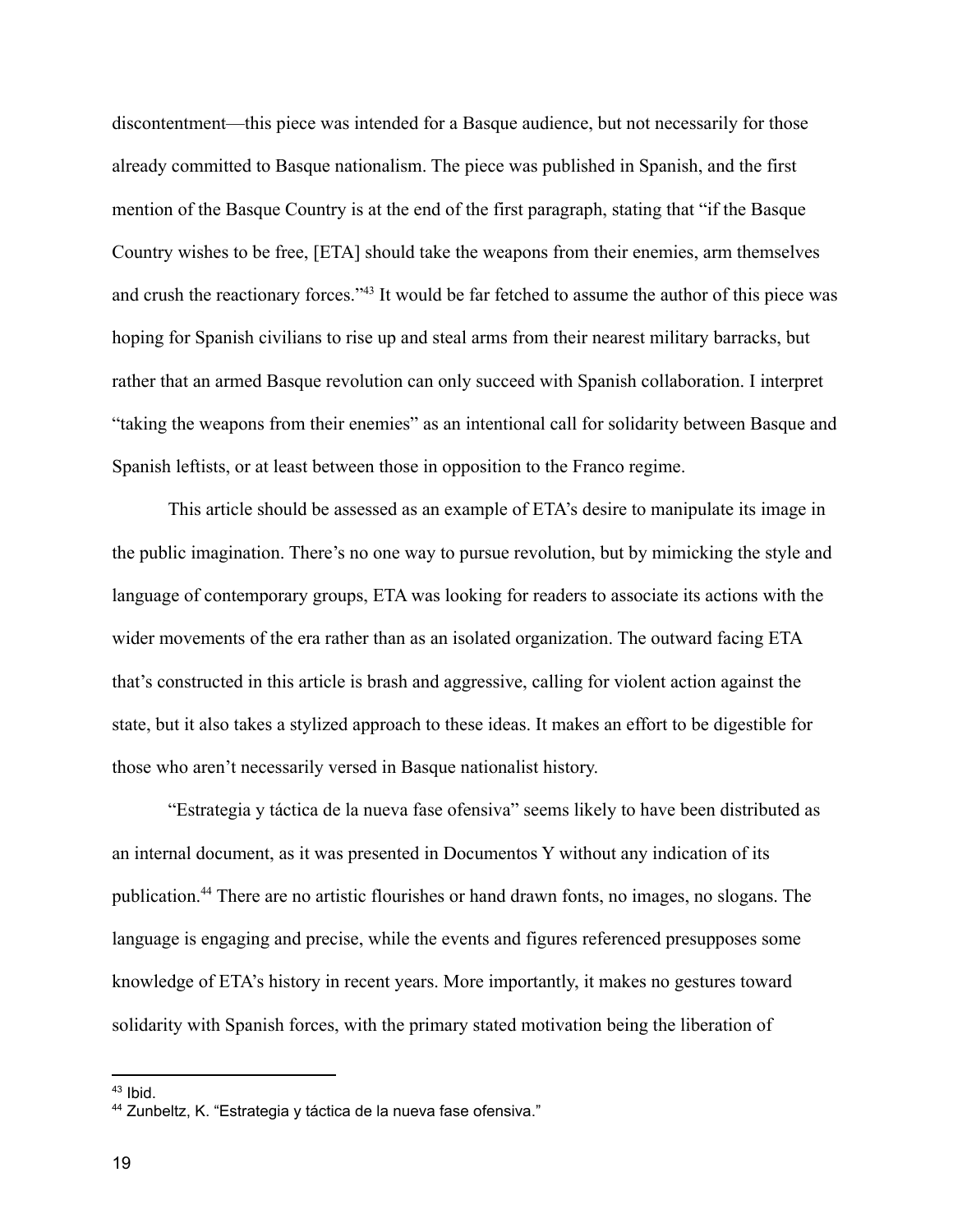Basques. The piece begins, "The execution of the chief of the political police in Gipuzkoa, on August 2, 1968, characterizes the new phase that has been entered in the Revolutionary Basque National Liberation Movement."<sup>45</sup> "La lucha" has its eyes on the world, shoehorning ETA as a group belonging to the greater revolutionary period looking to take down the great evils of capitalism and imperialism. No lofty idealism is present in this piece.

Zunbeltz quoted the Spanish police chief of Bilbao—importantly, not distinguished as the Basque police chief despite Bilbao being a Basque city—to justify ETA's new phase of action. The police chief declared, "we have started the hot war against ETA"; ETA's response was attacks on newspapers, Guardia Civil barracks, and 'Vuela a España' in the Basque Country. 46 Zunbeltz noted this cycle as being one of revolutionary action followed by repression, which has led the two sides into a stalemate. However, Zunbeltz was aware that ETA stastoodnds no chance in an outright military conflict with Spain: "It's evident that the Basque revolutionary forces don't have the actual capacity to fight a classic war against the police, and even less against the Guardia Civil or against the Spanish army."<sup>47</sup> The rhetoric of this statement is impressively honest, especially considering this was probably to be distributed to ETA soldiers motivated by the grand ideals of redemption, liberation, and revolution. Telling them that they would probably lose an outright war against Spain is bold—what's the strategy in demoralizing your most eager supporters? He responded to this with a quote from the deceased Txabi Etxebarrieta in his final manifesto: "If the conditions don't currently exist to complete the revolution, they are there to begin it."<sup>48</sup> Invoking their fallen comrade, whose death incited the period of intense repression

 $46$  Ibid.

 $48$  Ibid.

 $45$  Ibid.

 $47$  Ibid.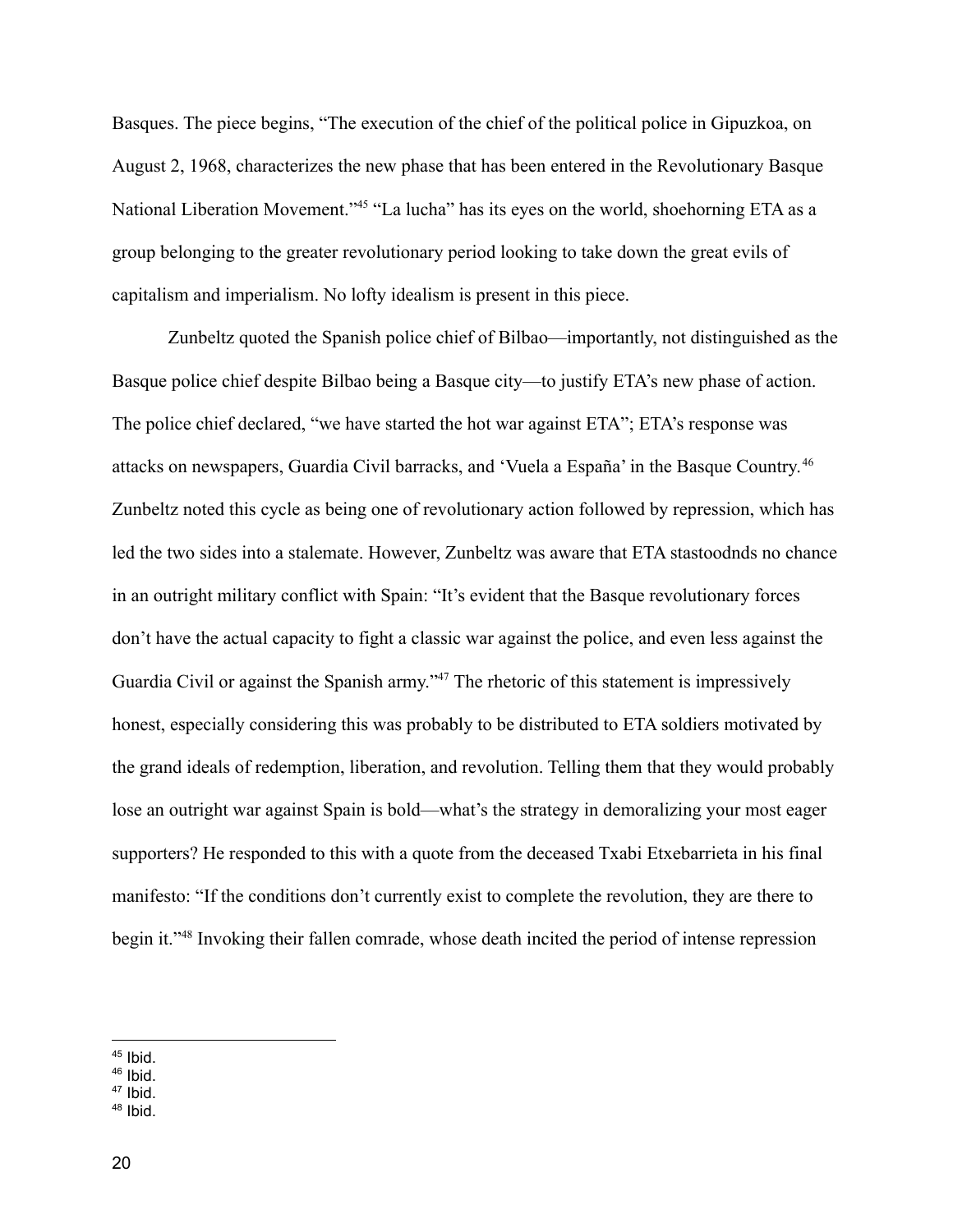from the Franco regime, acts to reinvigorate the spirit of the revolution despite the noted difficulties in the goal of liberation. It's a brief moment of hopefulness.

Zunbeltz went further into military strategy, noting that ETA needs to avoid confrontation and to maintain a strategic defense in the short term, due to the drastic gaps in military capacity between them and their opponents.<sup>49</sup> He was not advocating to stop armed struggle, but taking a cautious approach toward risk until the conditions can be created for ETA to strike back. He noted that offensive ETA attacks need to be planned and executed in order to always guarantee "pain for the oppressor and an advantage for the revolutionary movement."<sup>50</sup> War is here—Zunbeltz knows it, the Spanish forces know it, ETA members in the interior or exile know it—but ETA could never win out in the open, in a traditional style of combat. It eould take the utmost precision and organization for ETA's strikes to succeed, due to the outsized nature of their disadvantage. To this end, Zunbeltz advocated for urban warfare as the way forward.

"The general objective … [is to] harass the enemy and force him to immobilize the greatest possible volume of military effects. At the same time, through carefully prepared attacks, the oppressive nature of the enemy is exposed to the masses, and the revolutionary forces acquire maximum weapons and equipment."

In Zunbeltz's view, the war needed to be taken to the streets of Basque cities in order to incense the population into joining the cause. The fight would therefore become a question of Basque existence, as the repression would become increasingly indiscriminate as the line between ETA sympathizer and civilian would be further erased, thus radicalizing the populace and strengthening the cause. He's advocating for a brutal outcome—many people would inevitably

 $49$  Ibid.

 $50$  Ibid.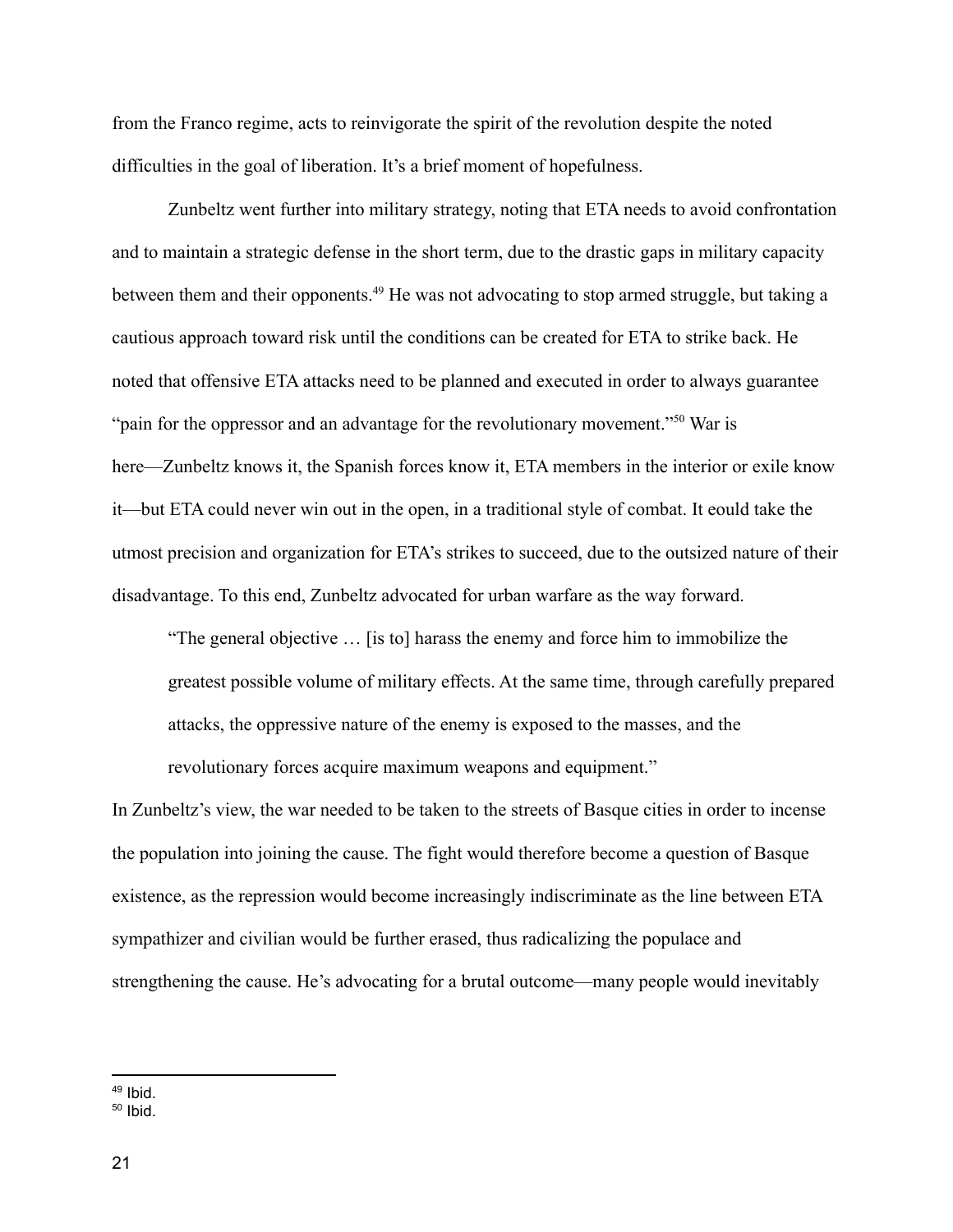be caught in the crossfire—but in the opinion of Zunbeltz, the creation of an urban war would be the only way to properly prime the Basques for revolution.

These dual notions of ETA—the group simultaneously advocating for revolution in Spain, and revolution against Spain—would be very prescient in the internal discourse among ETA leaders in the years that ensued. However, their relevance for the Burgos trial is more subtle. These pieces prove that ETA's ideology was not set in stone. The accused ETA members on trial and their lawyers were presented a platform during the Burgos trial, with the ability to label themselves in whatever way would be most advantageous for the survival of those on trial and for the success of the group itself. The ideological fluidity within the group would tear ETA apart due to clashing understandings of ETA's purpose, but it also provided ETA maximum flexibility when publicly scrutinized.

The Burgos trial was intended by the Franco regime to be a public trial, hoping that ETA's violence and revolutionary goals would dissuade supporters—it also would have the intended effect of setting a precedent for what the government would do to those who struck against them. However, this was a different approach to justice from the regime. As Payne recognizes in *Basque Nationalism*, "In earlier years most of the nationalist militants would have been quickly prosecuted under court-martial with only minimal public hearing and probably executed."<sup>51</sup> There is a strong connection to be made with the previously mentioned "othering" of the Basques and the decision to turn Burgos into a military tribunal. ETA's guiding ideology was not its disapproval of the Franco regime, but toward Spain at large; its aims were to create an independent socialist Basque nation that would be out of the jurisdiction of any government in

<sup>51</sup> Payne, *Basque Nationalism*. 247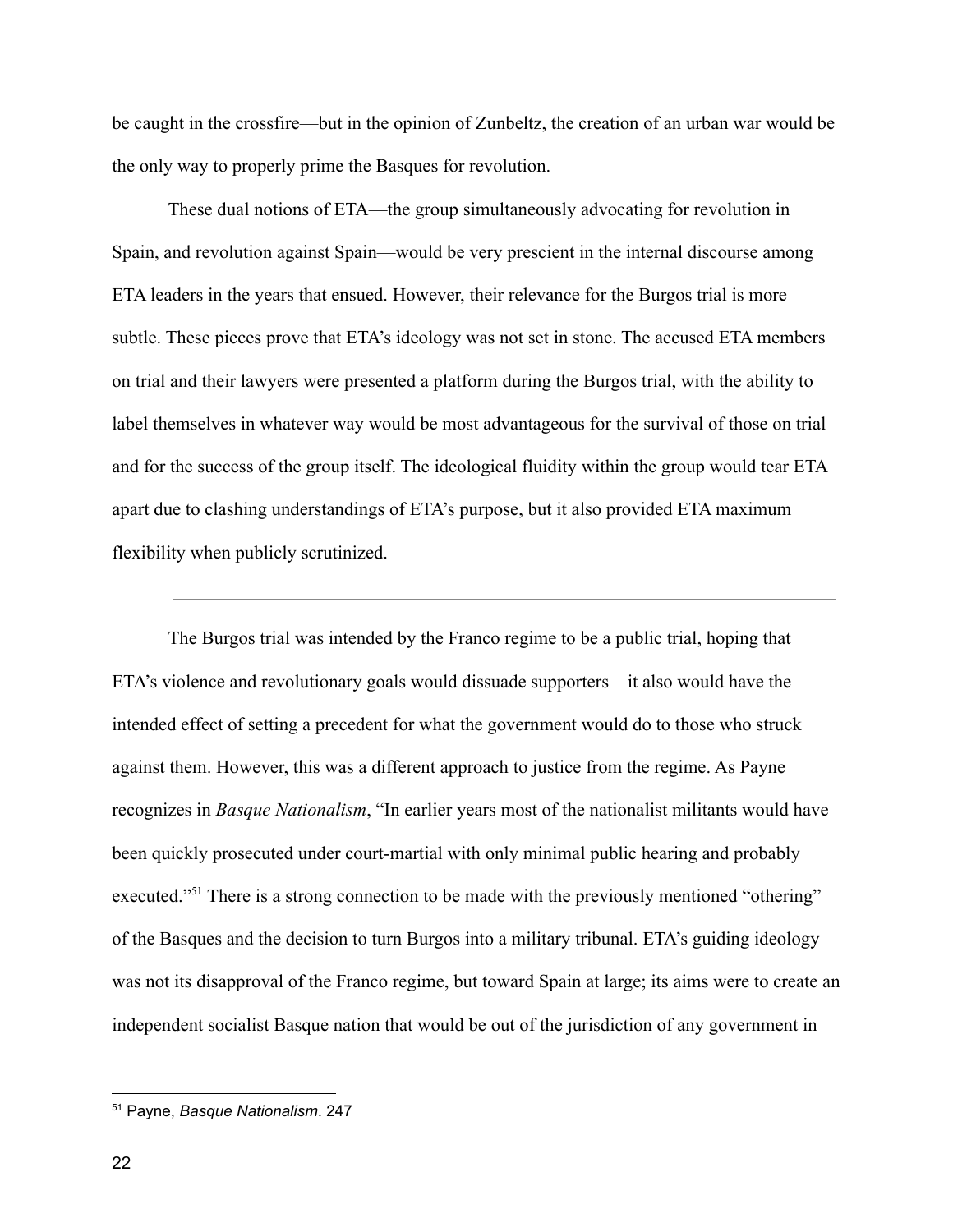Madrid, Francoist or otherwise.<sup>52</sup> By having the trial be a public display of ETA's radical ideology—critically, in a nation not far removed from the period of ostracization, imprisonment, and murder of political radicals—the regime believed that ETA's goals would be distasteful for the Spanish public, and that they would not bat an eye when the accused were sent to the firing squad. The flip-side of that coin is the message sent to the Basque Country, that the government in Madrid would stop at nothing to crush any movement of independence.

The major miscalculation made by the regime was the role of reporting in a public trial. They could control the Spanish press as they pleased, but the foreign press would not be subject to the same scrutiny, and could portray the trial as they viewed it. The idea of making the trial public was with the intention of getting the Spanish populace to find the Basques anti-Spanish and unpatriotic,<sup>53</sup> but the aforementioned increase of foreign influence in the country meant that the Spanish public received vastly different accounts of the trial than what the regime wanted them to read. What ensued was a PR disaster for Franco.

The opening days of the trial alluded to how the regime wished for the proceedings to go. Richard Eder, a journalist for the New York Times, reported in a December 4, 1970 article, "The first day was taken up with the reading of the first part of a 30,000-word summary of an investigating officer's report."<sup>54</sup> All sources concur that the first two days of the trial, the third and fourth of December, were excruciatingly dull, as the defence lawyers were "frequently refused … requests to speak."<sup>55</sup> Eder's opening reporting of the trial does little to hide his distaste for the hyper-militant environment surrounding the proceedings. In the first sentence he makes note of the "heavily guarded trial room of the Sixth Military District," later referring to

 $53$  Ibid. <sup>52</sup> Sartre, Jean Paul. "The Burgos Trial," in *Life/Situations: Essays Written and Spoken*. (Pantheon Books, New York, NY. 1977.) Accessed through https://www.oocities.org/c\_ansata/Burgos.html

<sup>54</sup> Eder, Richard. "TRIAL OF BASQUES STARTS IN BURGOS," *The New York Times*. Published Dec. 4, 1970.

<sup>55</sup> Eder, Richard. "Burgos Court: Stage for Basque Cause," *The New York Times.* Published Dec 7, 1970.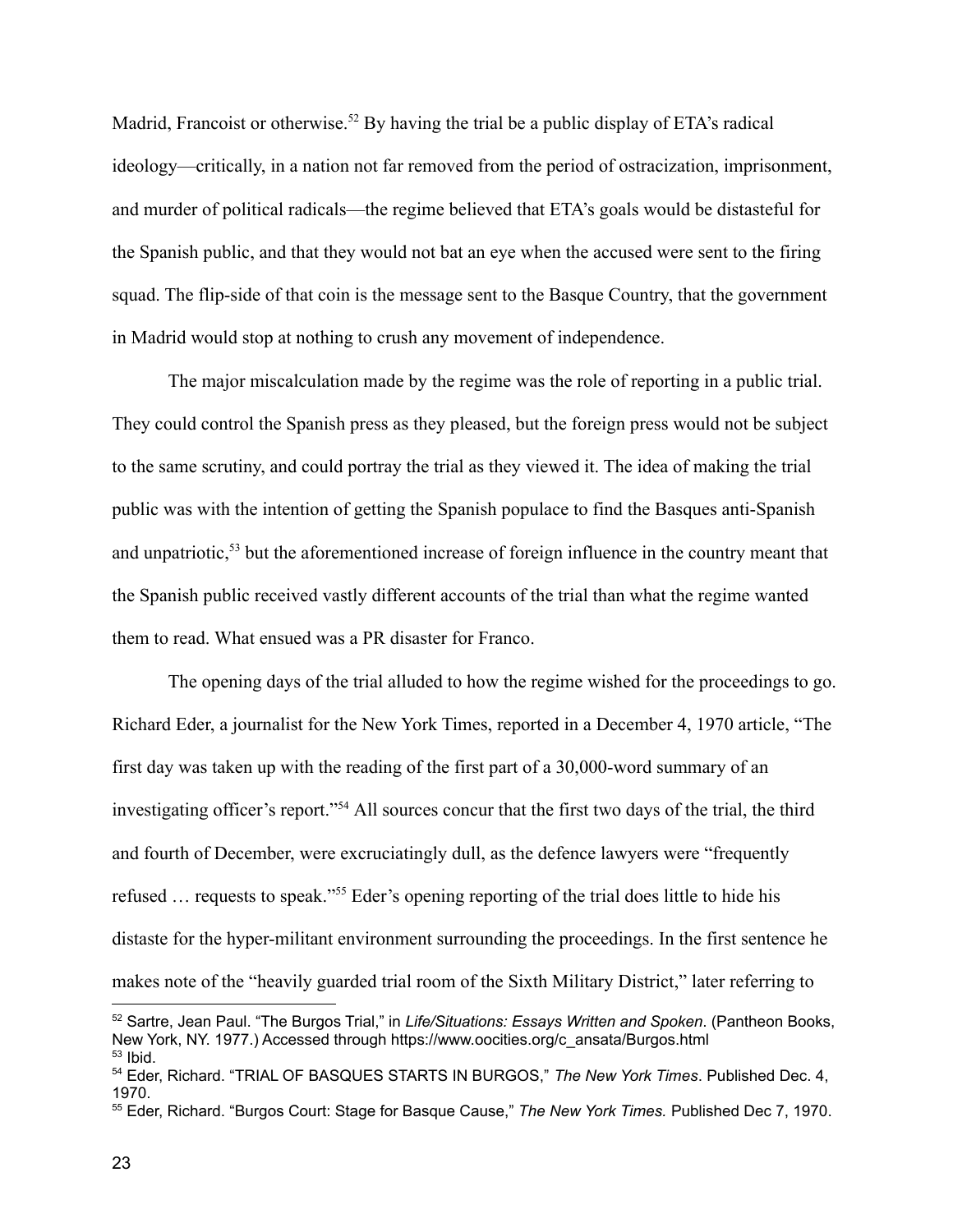the trial as "a military tribunal, from whose sentence there is no appeal."<sup>56</sup> From the first few paragraphs, Eder portrays the regime as cold and austere. His description of the interior of the courtroom continues this notion.

"The 120 members of the public and the 30 or so journalists allowed in the courtroom were searched. During recesses they were kept in a courtyard guarded by soldiers with submachine guns. The 16 prisoners—it has been recommended that one of them, Maria Aranzazu, be set free and there is no charge against her—sat handcuffed in pairs facing the military judges. Twenty-six gray-helmeted policemen stood behind them." 57

The reader is given a front row seat to a brutal state, filled with guns and soldiers who loom over proceedings like hawks. I see Eder's intentions with these two paragraphs as his way of conceptualizing the idea of humanity of the proceedings. From his viewpoint, everyone who isn't working on the behalf of the regime receives the same dehumanizing treatment. Journalists, members of the public, and obviously, those on trial, are all enemies of the state in the eyes of the regime. The final point he makes in this article concerning the harshness of the proceedings is comical: "The defense lawyers asked the presiding judge, Col. Manuel Ordovas … to have the handcuffs removed. The colonel, a gray-haired man with a thin mustache, asked the lieutenant of the court guard if he could guarantee security if the prisoners' hands were free. He replied in the negative, but they were loosened."<sup>58</sup> It's been established that the military has enough firepower to destroy every person present, as there are 26 policemen standing over the 16 accused, but there is still the vague threat to security if the handcuffs come off. This detail is meaningless to the outcome of the proceedings, but Eder keeps it in, undoubtedly to highlight the absurd strictness on display.

Eder has two other articles for *The New York Times* that continue to bemoan the militant,

<sup>56</sup> Eder, "TRIAL OF BASQUES STARTS IN BURGOS".

 $57$  Ibid.

 $58$  Ibid.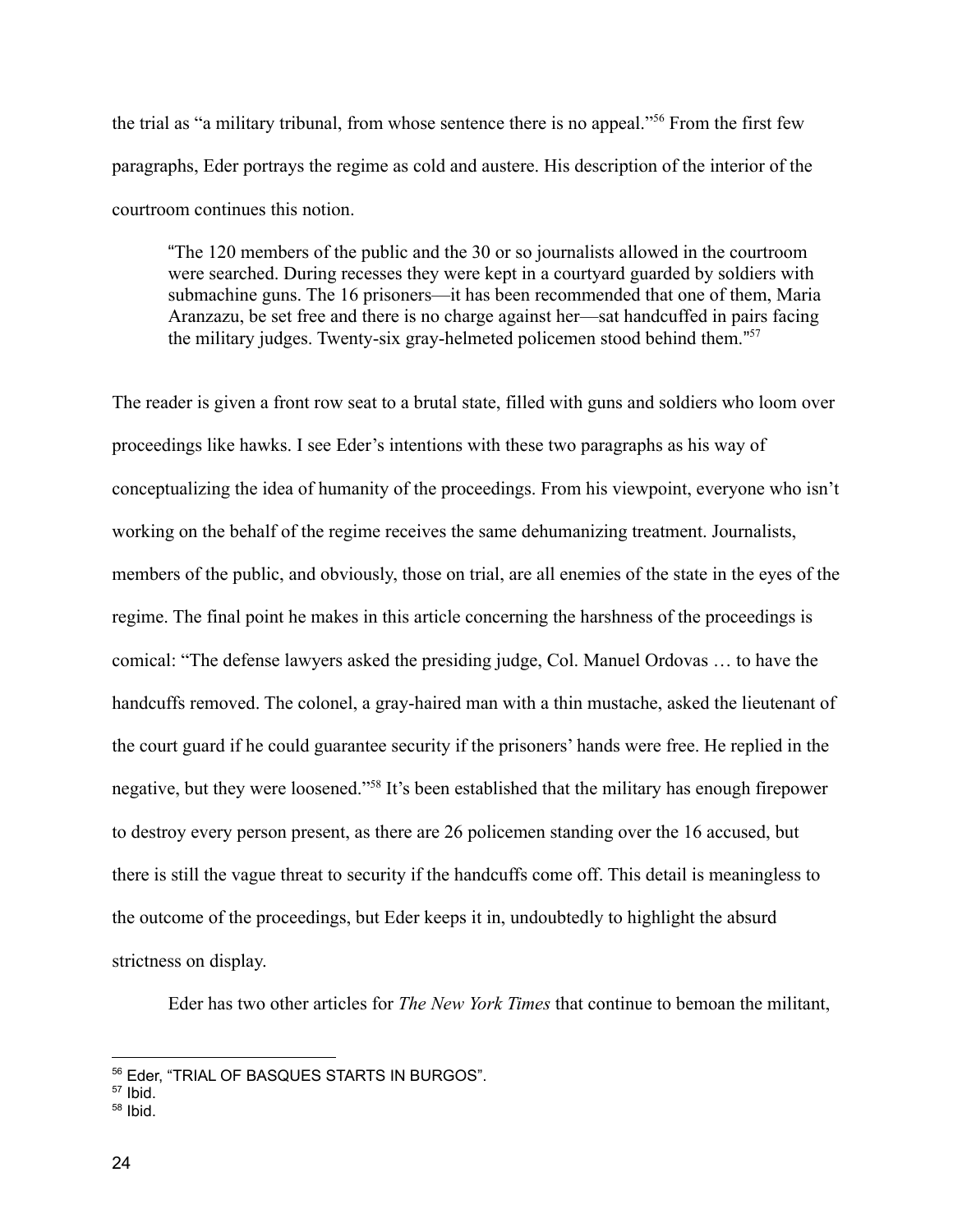undemocratic nature of the proceedings—they will come up later. He has an unflinchingly anti-regime stance, vividly situating the reader within the space with snappy sentences—reading his coverage was a breath of fresh air that stood out from stale and overly factual reporting that I came across. In this sense, he was likely inspired by the expat reporters who came before him to cover the Spanish Civil War, which ended only 35 years before the Burgos trial. Foreign journalists came in from around the world to cover the war, often embedding themselves within Republican-held territory to report from the viewpoint of anti-fascist soldiers on the front line. Eder's reporting is designed to engage and immerse the reader, to make points about illiberalism within the trial and the regime's unbothered nature toward creating a fair trial. He was writing to an audience of democratically minded Americans, who probably would be appalled by the violence done by ETA, but such violence isn't the focus of the article. The article is about how brazenly militant the regime is, showing where Eder's allegiances lie. He wasn't looking to be a neutral reporter, but to have a critical pen to injustice. By being so overtly against the rigidity of the regime, he served ETA's cause; being the opposition to this unsympathetic, undemocratic structure places ETA on a morally superior ground to the regime even without the generous portrayals of ETA members seen elsewhere in the article.

*The Economist* published an article titled "The aftermath of Burgos" on December 19, 1970. It's an ironic title given the further action surrounding the trial still to come, yet the article is no worse for it. The writer is not named (the byline reading "From our Spain correspondent''), but someone at *The Economist*'s Spanish desk deserves credit for the excellent first line: Spain is again a police state.<sup>59</sup> This article has fewer of the literary flourishes than the Eder pieces, but it offers equally decisive criticism of the Franco regime and the harshness on display during the

<sup>59</sup> "The aftermath of Burgos," *The Economist*, Dec. 19, 1970. The Economist Historical Archive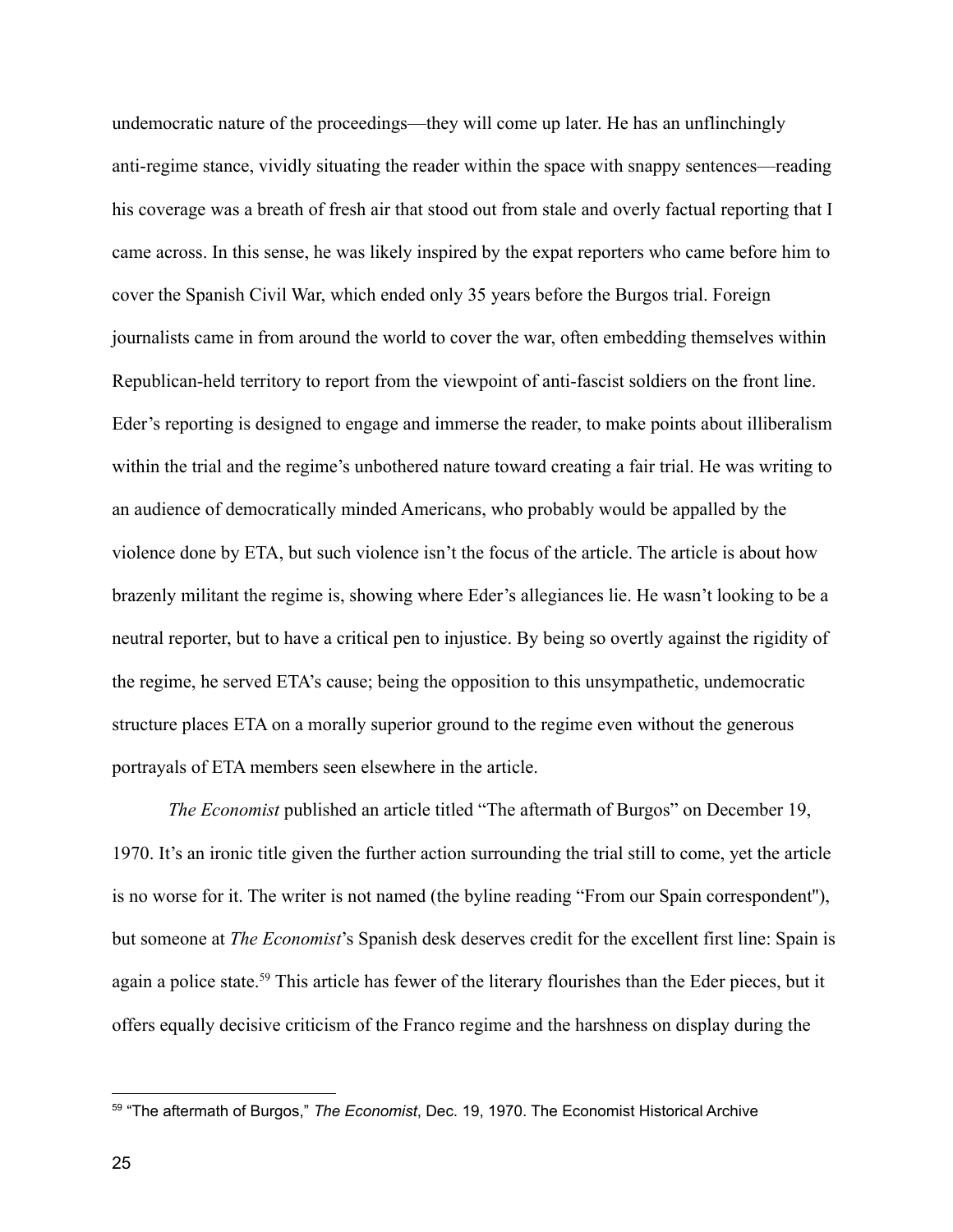trial. The article begins by establishing the state of legal disarray in Spain while the trial was underway.

"On Monday night an emergency cabinet meeting decided to suspend for six months the right of arrested persons to be released within 72 hours if no formal charges are laid against them. This gave partial satisfaction to the right-wingers in the government who have been pressing for the declaration of a state of emergency throughout the country ever since the trial of the 16 Basque nationalists by a military tribunal started at Burgos. Now the Spanish police, either uniformed or secret, may detain anyone for up to six months without charge."<sup>60</sup>

The reader is introduced to this trial through the evocation of a police state, emergency cabinet meetings that can suspend basic civil liberties, and secret police with full jurisdiction to snatch civilians off the street at will. *The Economist* is today known for its conservative bent, but very few readers in the U.K. or otherwise would respond kindly to these images recalling the fascist states of the 1930s and 40s. This article largely focuses on covering the statements of men in the Spanish government, yet it arrives at the same conclusions as Eder's article. On one hand, General Pinez Viñeta is quoted as stating, "the army will not allow disorder or ill-discipline to triumph; if necessary it will launch a new crusade against the godless and the lawless."<sup>61</sup> On the other hand, General Garcia Valiño said, "It is unwise to use the army to pass judgment in matters best left to the judiciary."<sup>62</sup> These are two very powerful men deeply entrenched in the Franco regime, whose disagreement unveils a clear lack of consensus among the top brass in the military. Although the guns and soldiers at Burgos are very real, doubts are starting to be revealed on whether it's a good idea to stage a public execution with the eyes of the world upon

 $60$  Ibid.

 $62$  Ibid.

 $61$  Ibid.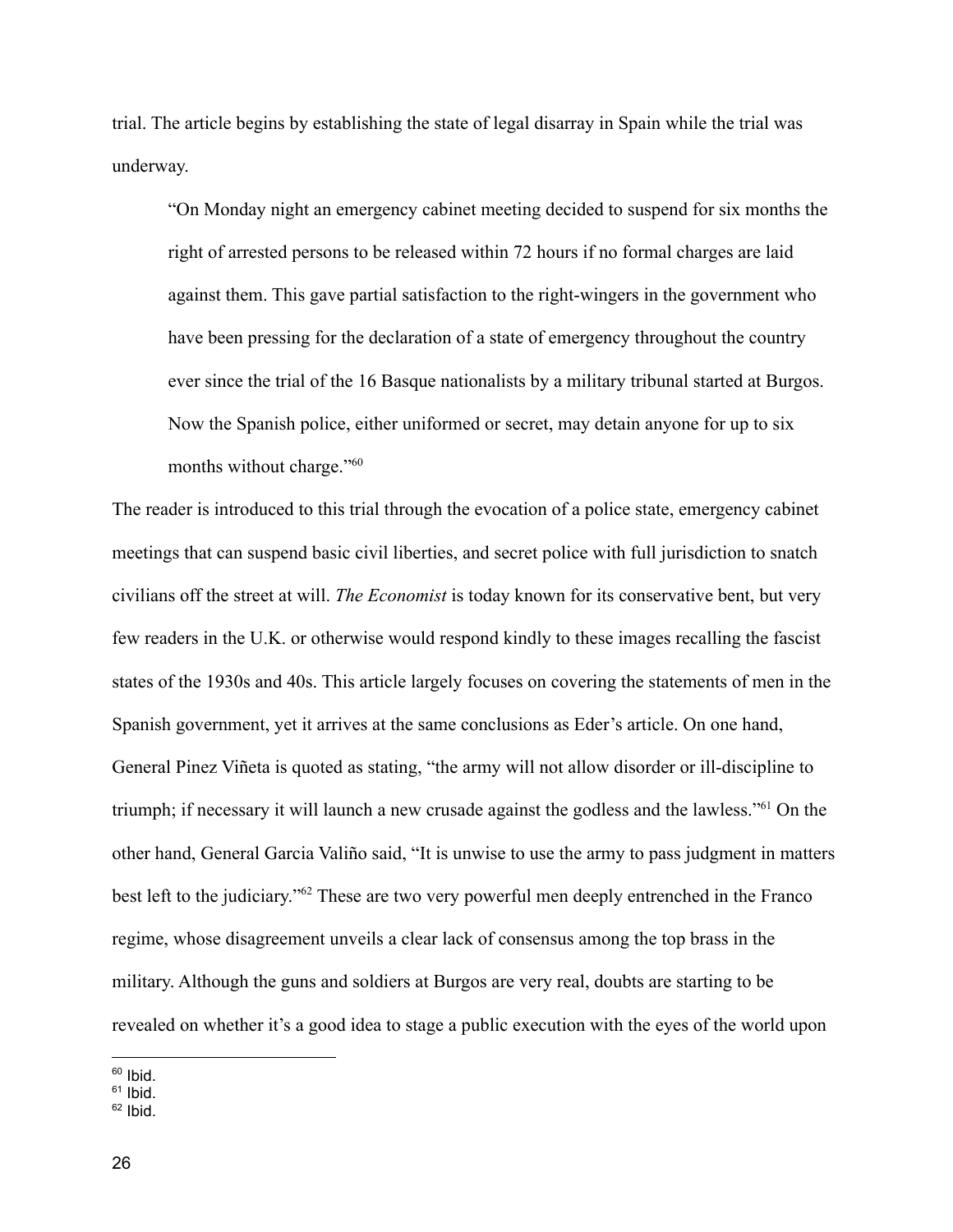them. The voice of the writer comes through in the second to last paragraph, as they offer a summation of the internal chaos unearthed by the trial.

"The Burgos trial and its aftermath have exposed the perilous rigidity of a regime dominated by two old soldiers [Francisco Franco and his second-in-command, Admiral Luis Carrero Blanco] who cannot forget the civil war and an administration in the hands

of young technocrats who have never really worked out their ideas about democracy."<sup>63</sup> This is a scalding burn against the regime, cutting into the militant posturing of the old guard and the incapable minions who serve them. By construing the Spanish state as a web of unsympathetic actors, the state is sapped of legitimacy, thus supporting ETA's defense of being punished for merely standing against an unjust state. Another article, another win for ETA.

Richard Eder followed up his initial coverage of the trial with a second article, published December 7, 1970. This was after the first day of the accused being able to speak, as the prior gag order on the defense was dropped. The testimonies of the accused focused largely on torture, so Eder opens the article with a quote from the defense lawyer questioning ETA member, Jesus Abriesqua, about the torture he and his comrades received while in police custody. The defense attorneys understood that reports of torture would not sway the judges or punish the torturers—bringing up torture was specifically intended to incite outrage in the press and among the populace. Eder goes into significant detail when relaying the testimonies of the accused as they discussed torture methods, indiscriminate shootings, and beatings.<sup>64</sup> Uneasiness over testimonies on torture is mentioned in *Newsweek*'s coverage of the trial as well, as it was reported that Col. Ordovas would cut off the accused when they attempted to share details on torture.<sup>65</sup>

 $63$  Ibid.

<sup>&</sup>lt;sup>64</sup> Eder, "Burgos Court: Stage for Basque Cause."

<sup>65</sup> "The Real Offense," *Newsweek*. Published Dec. 21, 1970.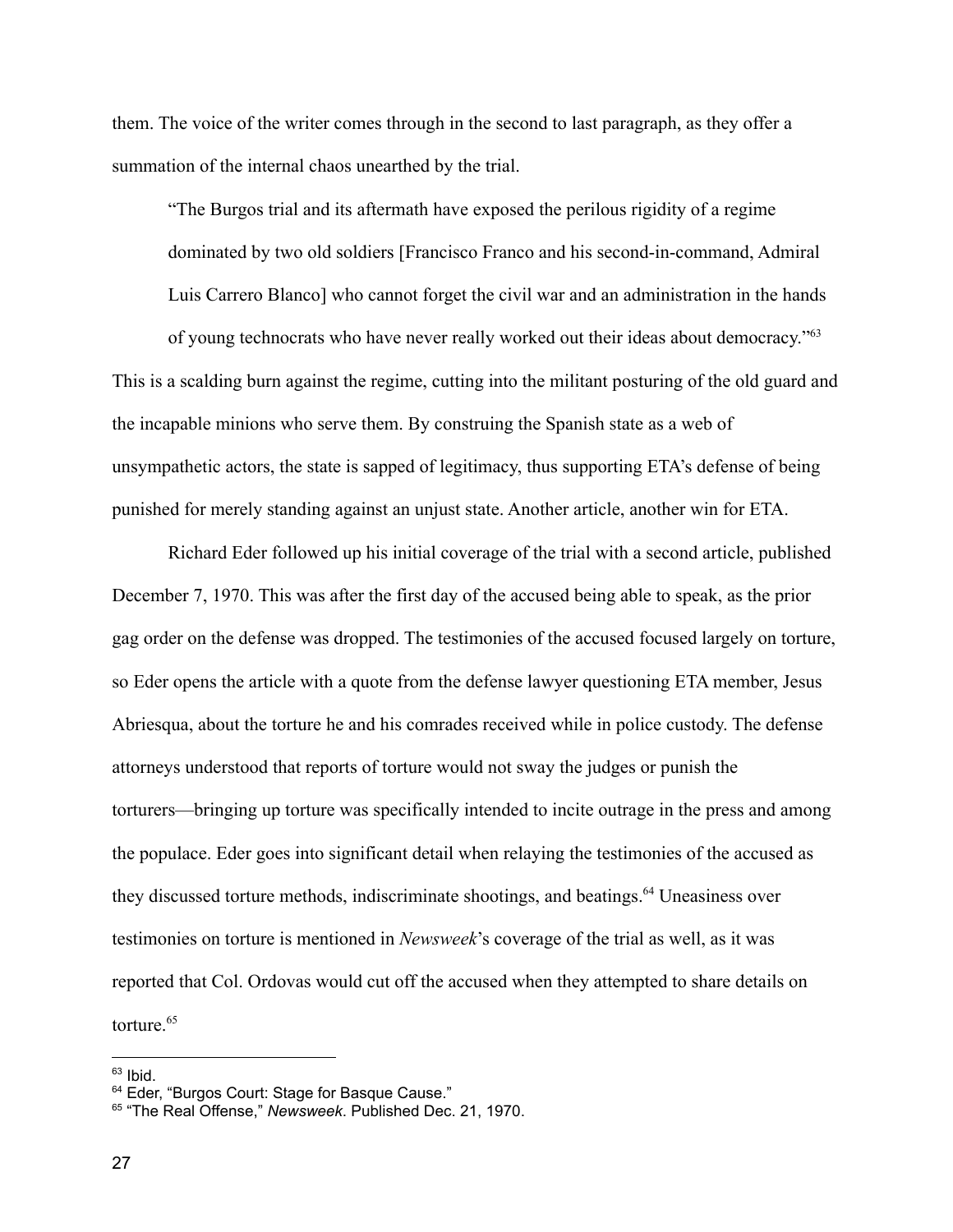It's important to consider that ETA's lawyers understood that emphasizing torture would center the stories of the accused and provoke an emotional response from those following the trial in the press. The most notable example of this strategy were the accounts delivered by Holocaust survivors in the 1962 trial of Adolf Eichmann. The world was enraptured and horrified by accounts of concentration camps and death marches, which shifted the focus of the trial away from the man accused for crimes against humanity toward the public support of survivors. Annette Wieviorka noted that the witnesses were acting on behalf of the prosecutor in the Eichmann trial, which was the state of Israel, therefore "the state … underwrote their testimony and thus lent it all the weight of the state's legitimacy and institutional and symbolic power."<sup>66</sup> The lawyers for the Burgos trial flipped this strategy on its head. The testimonies of the accused were used to undermine the legitimacy of the Franco regime, as descriptions of beatings and indiscriminate violence constructed the state as violent oppressor in opposition to the brave men and women who chose to stand against them. By sapping the state of its implied power through exposé, ETA is consciously manipulating its own image by positioning themselves as victims of organized abuse.

John Sullivan notes in his book, *ETA and Basque Nationalism*, that the efforts of the defense lawyers to focus so heavily on torture was their greatest success, as these lines of questioning were aimed specifically for foreign journalists to write about.<sup>67</sup> The issue of torture further demonized the regime, incensed the Basque and Spanish public, and drew even more attention to the proceedings, which were quickly seeming to go downhill for the regime. More news outlets began to shift their coverage away from the courtroom toward the emerging political crisis that had erupted in the second week of December. *Newsweek* reported that

<sup>66</sup> Wieviorka, Annette. *The Era of the Witness.* (Cornell University Press, Ithaca, NY. 1999.) 84.

<sup>67</sup> Sullivan, John. *ETA and Basque Nationalism*. (Routledge, 1988). 95.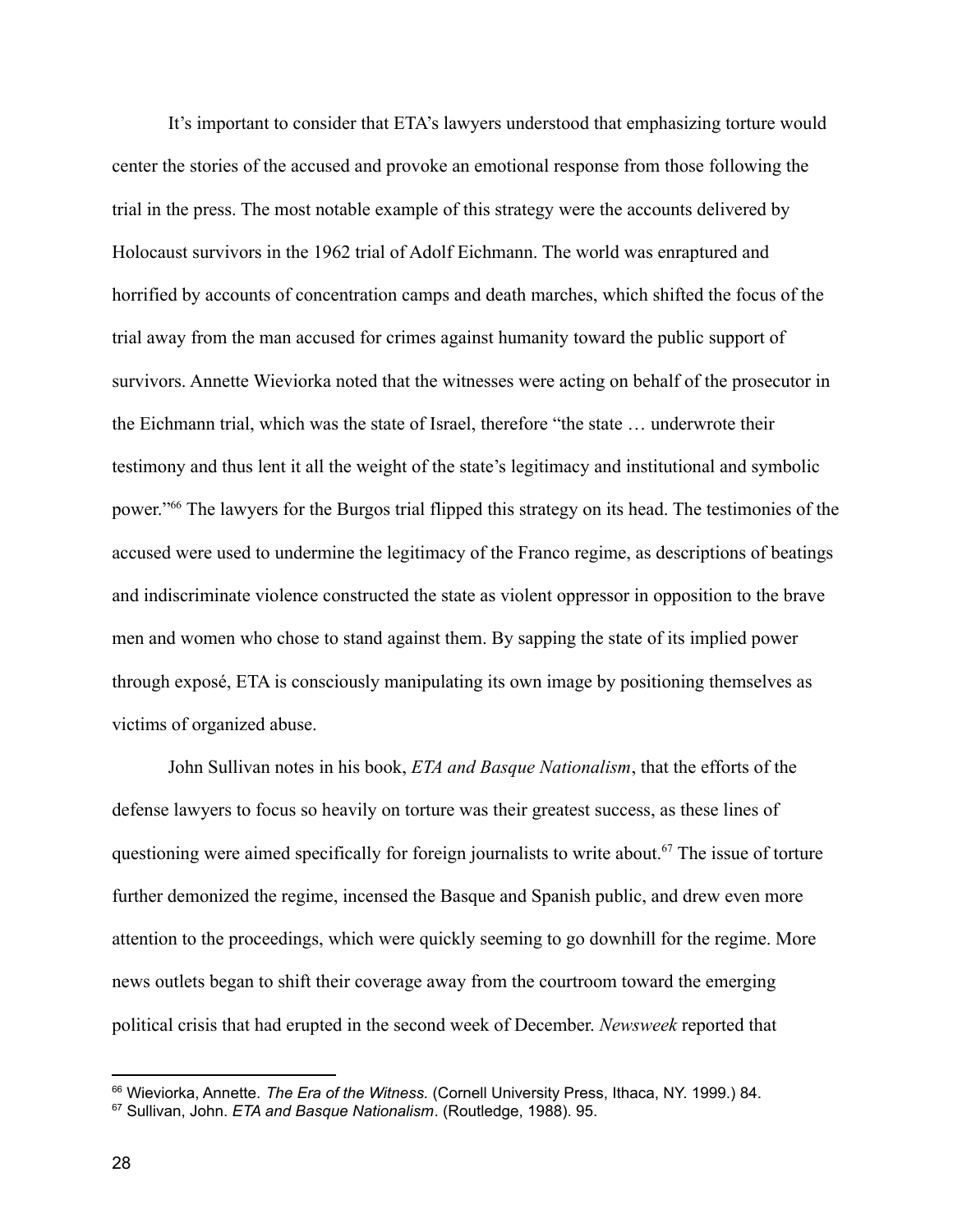"opposition leaders representing the Liberals, Christian Democrats, Socialists and Communists issued a press statement criticizing the trial, and the conference of Spanish bishops called for clemency."<sup>68</sup> This solidarity against the regime was not limited to political actors—thousands of Basques took to the streets to protest, both before and after the ruling was passed down that six of the accused were to receive the death penalty. <sup>69</sup> There were protests and acts of civil disobedience in other Spanish and European cities: clashes with the police in Barcelona, occupation of a monastery in Montserrat, dockworkers in France and Italy refusing to load Spanish ships.<sup>70</sup> Those who consumed the fiery international reporting on the trial were largely incensed, and did what they could to show their solidarity with the accused.

The regime was blasted by the international media, as highlighted by an excerpt from *Newsweek*'s January 11, 1971 coverage of the trial. They quote condemnations from *Pravda* (Moscow), *The Buenos Aires Herald*, *The Frankfurter Rundschau, Le Monde* (Paris)*, The Miami Herald, Die Presse* (Vienna), and *The Times of London*, all of which strongly condemned the regime and the sentences delivered at the trial. Such international consensus on a given issue was practically unheard of; it was even more shocking that these major news outlets were siding with the fates of members of an openly revolutionary and Marxist organization over an established regional power.

Evidently, the Franco regime receiving universal criticism was a fantastic press response for ETA, and the accused were also construed in an extremely generous way throughout the trial. At some points they were portrayed as the victims of state oppression, on other occasions they were bold freedom fighters. For example, they were noted for their bravery when Mario Onaindia, one of the accused, rushed the judges as the defendants began to chant "Long live the

<sup>68</sup> "A Test of Strength," *Newsweek*. Published Dec. 14, 1970.

<sup>69</sup> Sullivan, *ETA and Basque Nationalism*. 100-101.

<sup>70</sup> Ibid, 105.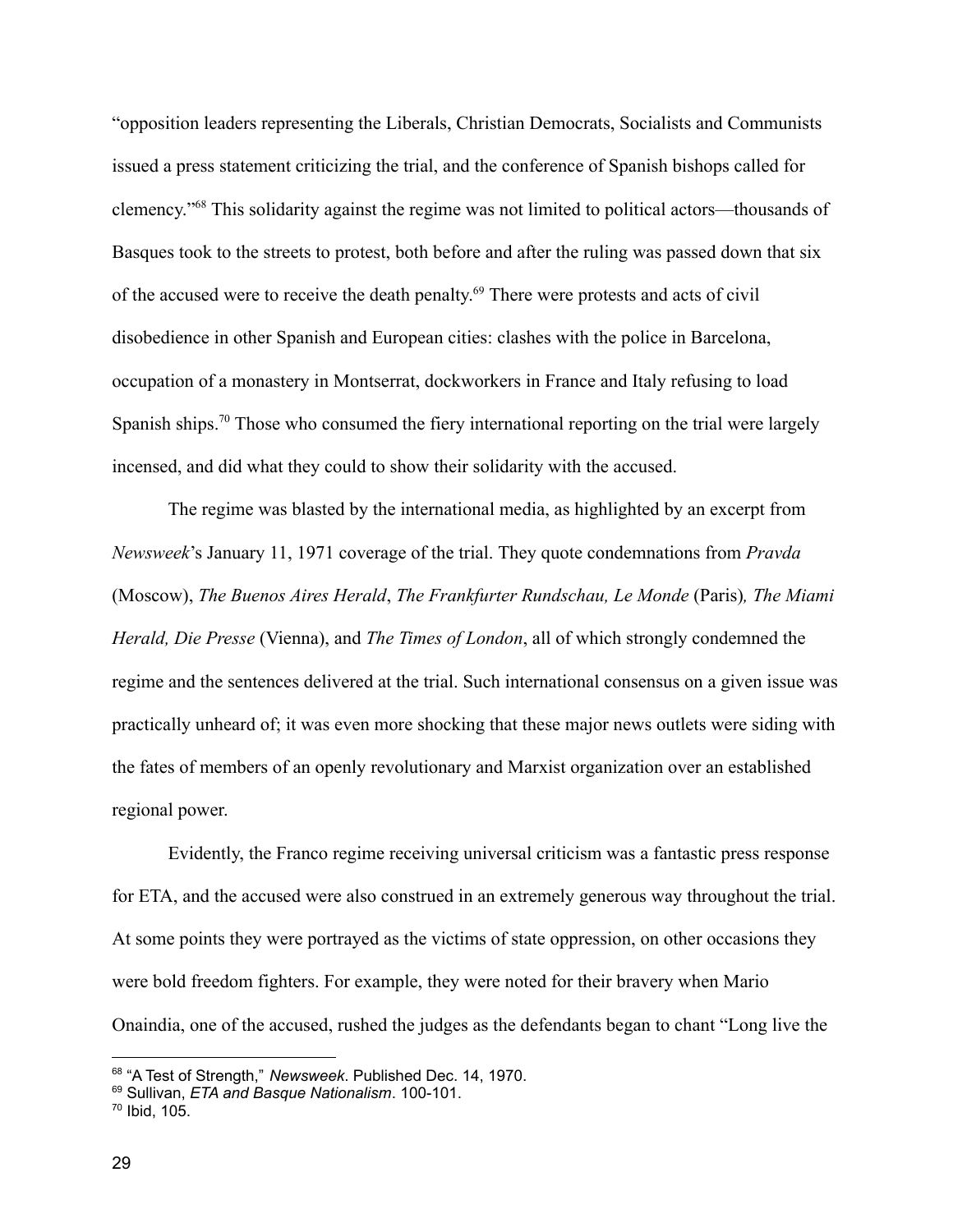Basque nation."<sup>71</sup> Eder is the source of the most gratuitous descriptions of the Basques (the last line in "TRIAL OF THE BASQUES STARTS IN BURGOS" gives them a sort of mythical, Hobbit-like description)<sup>72</sup>, but he also does significant work to link the actions of the accused to their ideological motivations. In "Burgos Court: Stage for Basque Cause," he notes ETA's strategy and tactics: "ETA has printed and distributed propaganda, set off small bombs, robbed banks to support its work, and taken credit for killing Inspector Manzanas ...<sup>773</sup> Eder follows this with an ETA member's explanation for being a Basque nationalist: social oppression, fighting fascism, and the limits of the Spanish state.<sup>74</sup> In a previous article, Eder notes that the Basque point of view of the Spanish state is that "Castille and the authoritarian Castilian spirit have been trying them and finding them guilty for years."<sup>75</sup> By presenting the accused as people committed to a cause, who have a consistent enemy, and pursue violent tactics with the goal of liberation, Eder legitimizes ETA as an organized opposition, rather than outright criminals. Sympathy is generated out of its oppression, antipathy is directed at its enemy.

The articles released after Franco canceled the death sentences read like a sigh of relief on the behalf of the prisoners. They all mention the anecdote that the prisoners were happy even before they received the news that they would not be facing the wall the next day, as they were all drunk from their New Year's eve celebratory wine.<sup>76</sup> Even before then, the Basques sentenced to death seemed fearless out of the belief of their cause: "We hope strongly that clemency will not be accorded ... We wish to die for the dignity of man and the liberty of our Basque land."<sup>77</sup> The accused were willing martyrs, but still happy when they didn't have to die—they were brave

<sup>71</sup> "The Real Offense," *Newsweek*.

<sup>72</sup> Eder, "TRIAL OF BASQUES STARTS IN BURGOS

<sup>73</sup> Eder, "Burgos Court: Stage for Basque Cause."

<sup>74</sup> Ibid.

<sup>75</sup> Eder, "TRIAL OF BASQUES STARTS IN BURGOS."

<sup>76</sup> "Spain: The Crackdown that Failed," *Newsweek*. Published Jan. 11, 1971.

 $77$  Ibid.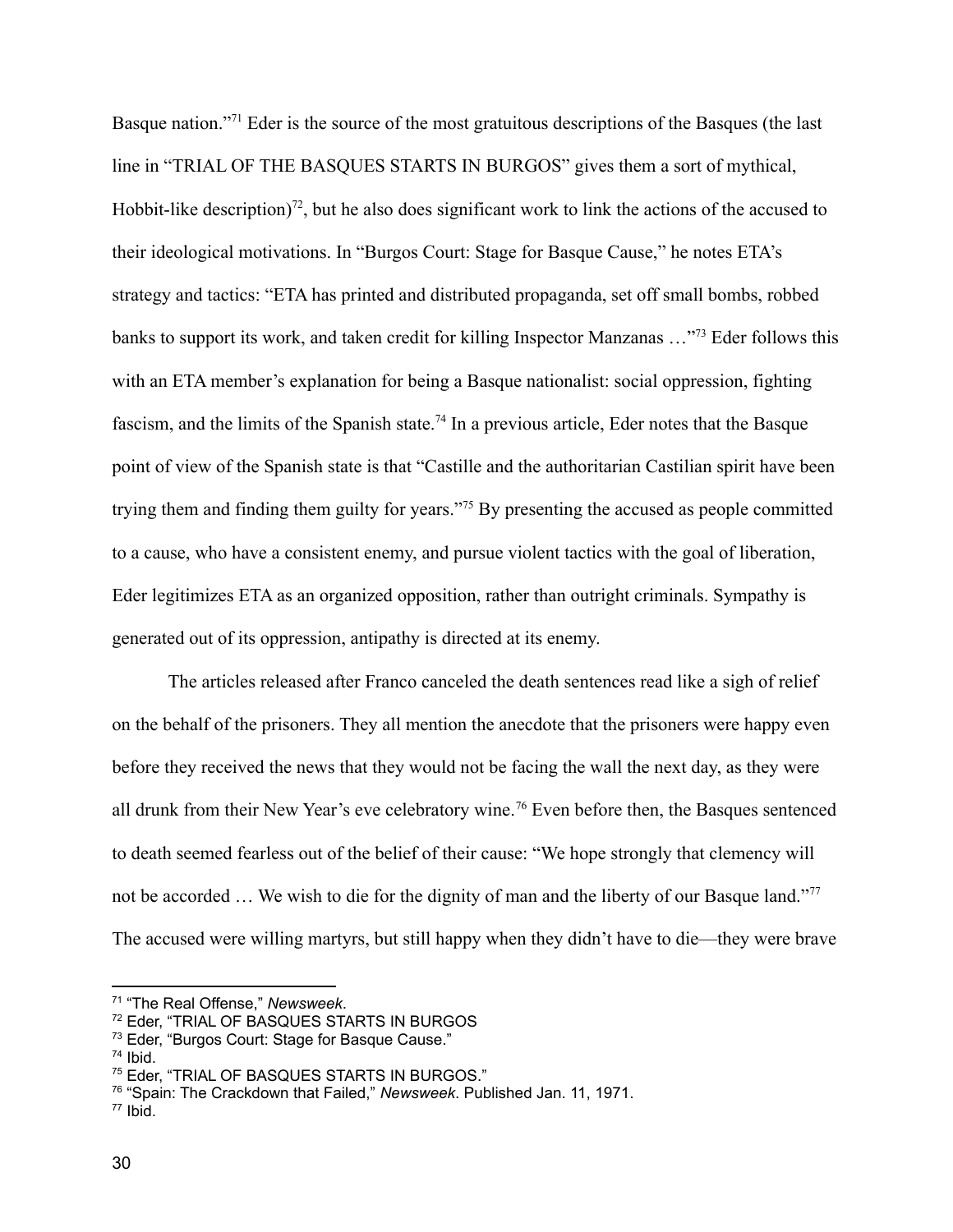in the face of death, yet appreciated life. The coverage of ETA members makes them seem human, while the regime is made up of old, joyless men like Col. Ordovas.

The *Newsweek* article published after the trial concluded by situating Franco's immense failure within the uncertain future of the regime.

"For [Franco's] attempt to use the Spanish military establishment to punish domestic dissent had failed. Instead, he had been placed in an untenable position and had been forced to back down. This could only embolden the left-wing opposition while simultaneously antagonizing the hard-liners who have been Franco's chief source of strength."<sup>78</sup>

This analysis was spot on, as ETA reorganized itself, continued violent attacks, and in the years after Burgos declared allegiances with other national liberation groups such as the Irish Republican Army (IRA), The Liberation Front of Brittany (FLB), and the Palestinian Liberation Organization (PLO).<sup>79</sup> The Burgos trial provided a platform for ETA to share its ideas and motivations, and international press coverage vastly expanded their audience. Within the regime, men jockeyed for position to replace Franco, as his age and declining health made it clear that a successor had to be chosen. Prince Juan Carlos had been recognized as heir to the Spanish throne after the death of Franco, but there was significant confusion among members of the regime as to the role he would play in the years to come.<sup>80</sup> By 1973, Franco recognized that he was too old to run the government and named Luis Carrero Blanco as prime minister, while Franco remained within the regime as a figurehead.<sup>81</sup>

<sup>78</sup> Ibid.

<sup>79</sup> Alonso, Rogelio. "The International Dimension of ETA's Terrorism and the Internationalization of the Conflict in the Basque Country." Democracy and Security 7, no. 2 (2011): 184–204. https://www.jstor.org/stable/48602794.

<sup>80</sup> Payne, *The Franco Regime*. 575-577

 $81$  Ibid, 586.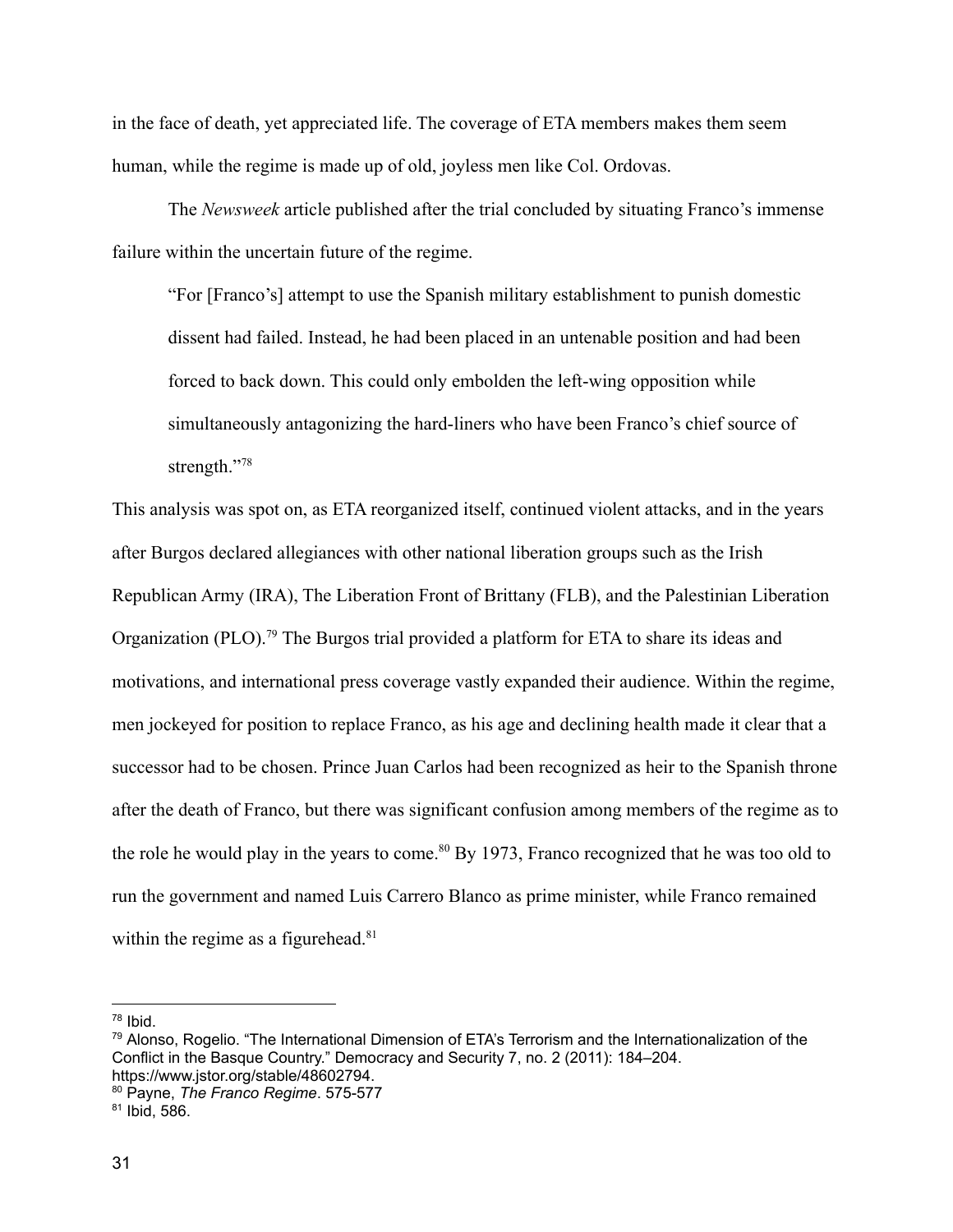The Burgos trials were a confirmation that ETA could use the press to its advantage; ETA received positive coverage throughout the Burgos trial despite having 15 members receive lengthy sentences. It utilized the international media apparatus, exposed a regime on a sharp downward trajectory, and won. The regime was embarrassed on an international level, disavowals having come in from around the globe. Very few things could get journalists in Moscow, Buenos Aires, Miami and London to agree—the unanimous failure of the Franco regime did. I think ETA saw the world on its side, that it supposedly had the consent of the Spanish masses and the international press to continue to take on the regime. An independent, leftist Basque state remained the nexus of ETA's ideology, but the fragility of the regime made it clear that one strike could alter the direction of Spanish history for good. So ETA blew up the Prime Minister.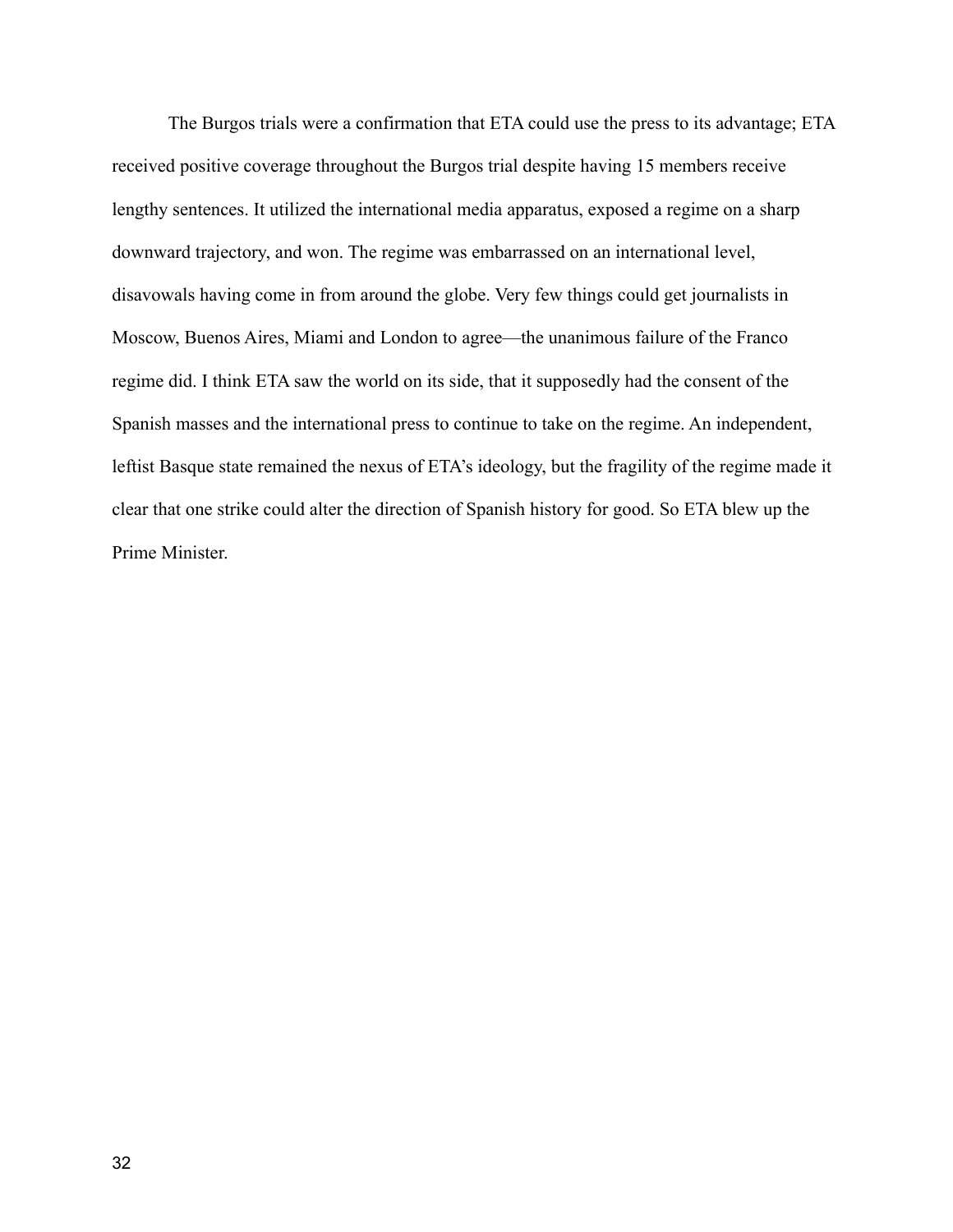#### **Interlude: The Many ETAs of the Early 1970s**

To be very clear—the two years separating the Burgos trial and the assassination of Luis Carrero Blanco were not defined by linear continuity for ETA. The fracture of ETA into ETA-V, ETA-VI, and the Red Cells drastically altered the composition, the political and social goals, and the methods of action for ETA. This split took place at ETA's Sixth Assembly in 1970, which marked the expulsion of the Red Cells, the secession of ETA-V, and the existing interior leadership taking on the name of ETA-VI.<sup>82</sup> At this point, ETA cannot be referred to as a unified structure. However, the ideological chasm between the different ETA groups was largely among the group leadership, not the rank and file. ETA soldiers would continue acting from the commands they received from their superiors, who could be receiving their orders from any of the ETA groups that had formed in the wake of the Sixth Assembly, but these communications would not be labeled as coming from a splinter group. ETA's divisions were massive for the path the group would take in the years to come, but did not make any blip on the radars of those who were not intimately involved with ETA's leadership.

Daniele Conversi elaborates on ETA's internal battles being out of the public eye: "Most people in Euskadi were unaware of these internal conflicts and saw ETA as a homogenous body. Holding a belief in ETA's ideological continuity, its external supporters and sympathisers understood these conflicts as nothing but detail."<sup>83</sup> Keeping internal debates out of view of the public was essential for ETA's growth post-Burgos. First of all, the Burgos trial granted ETA the symbolic position as the leading force fighting for Basque independence, a considerably popular notion within their base of support, the Basque Country.<sup>84</sup> Burgos also bolstered ETA's infamy

<sup>82</sup> Sullivan, John. *ETA and Basque Nationalism*. 85.

See: Appendix 1.

<sup>83</sup> Conversi, Daniele. *The Basques, the Catalans, and Spain: Alternative Routes to Nationalist Mobilization*. (University of Nevada Press, Reno, NV. 1997), 99.

<sup>84</sup> Zulaika, Joseba. *Basque Violence: Metaphor and Sacrament*. 100.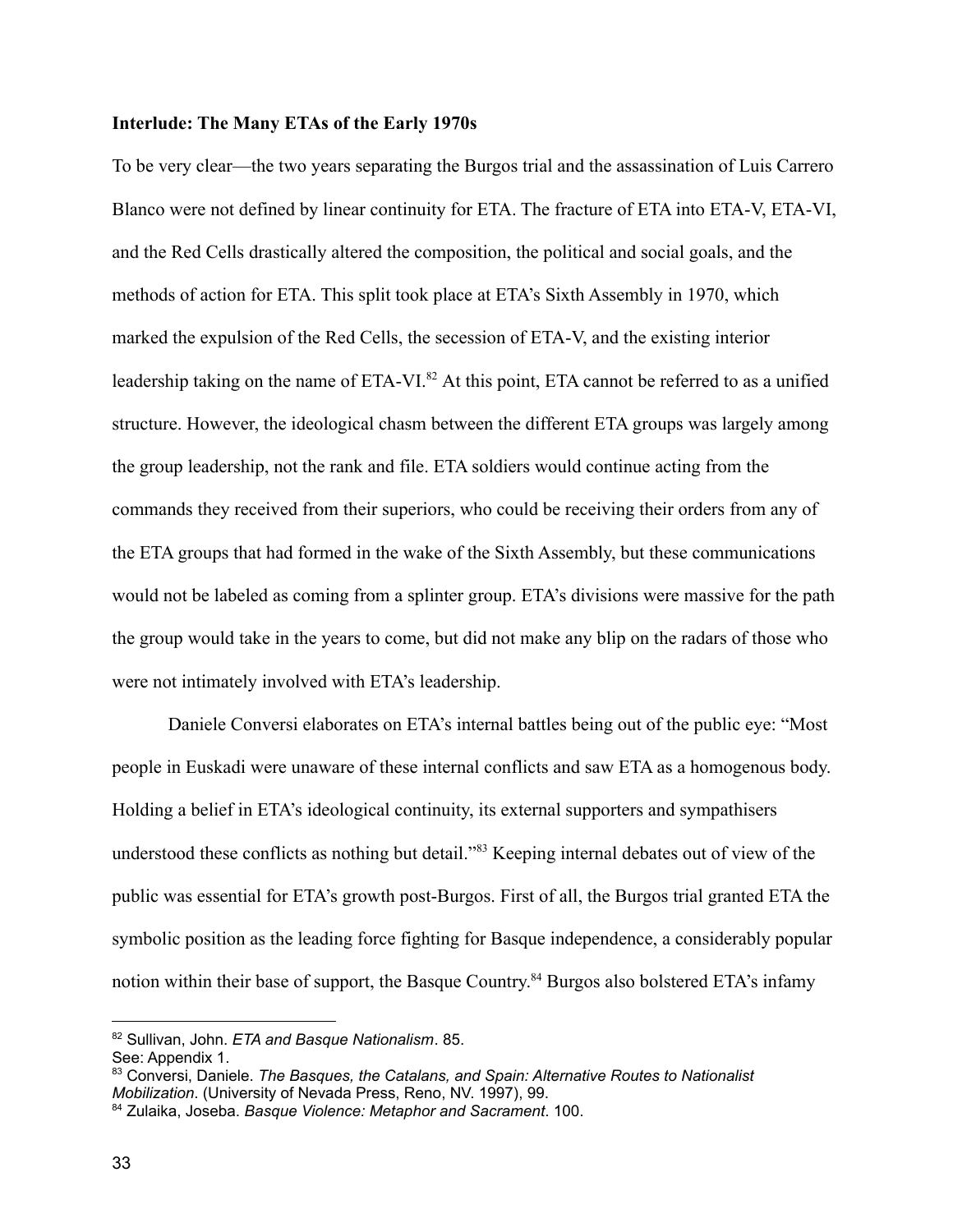among the regime controlled press, as Spanish outlets' coverage in the years before and after the trial established ETA as a major enemy of the Spanish state. If the press could report that ETA was falling apart, and that a majority of their members favored protest and influence over democratic processes rather than bombings and national liberation, then they would lose the aspect of fear that made them front page news. In a book chapter on the press coverage of the assassination of Luis Carrero Blanco, Eduardo Uriarte Romero claims that the Spanish press' treatment of ETA prior to the assassination effectively constructed them as a primary force of instability and an enemy of the Spanish state.<sup>85</sup> The positive attention from the international press combined with the demonization of ETA by the Spanish media inspired the two ETAs to go big on their goals.

ETA-V's driving goal was an independent Basque nation, seeing class struggle as a subordinate issue to eliminating Spanish power in the Basque Country. Federico Krutwig argued against ETA-VI using the language of Marxist critique, claiming that it was "un-Marxist to stress class struggle before national liberation was achieved."<sup>86</sup> ETA-V's effectiveness was in their fluidity of political ideology concerning class struggle with their single-minded goal of national independence, which weeded out the ETA members who considered themselves communist before Basque. Crucially, ETA-V welcomed armed struggle and violence as necessities for sowing revolution. The "V" in its name doesn't stand for violence, but in the years to come ETA-V would be involved with the kidnappings of Herr Beihl and Basque businessmen Lorenzo Zabala and Felipe Huarte; the destruction of property in San Sebastián; and the assassination of Luis Carrero Blanco.<sup>87</sup>

<sup>85</sup> Uriarte Romero, Eduardo. "El tratamiento de la Prensa Española del Magnicidio de Carrero Blanco," in *El atentado contra Carrero Blanco como lugar de (no-)memoria*, ed. Patrick Eser, Stefan Peters. (Iberoamericana, Madrid. 2016), 82.

 $\frac{\dot{86}}{6}$  Ibid, 128.

<sup>87</sup> Sullivan, John. *ETA and Basque Nationalism*. 132-141.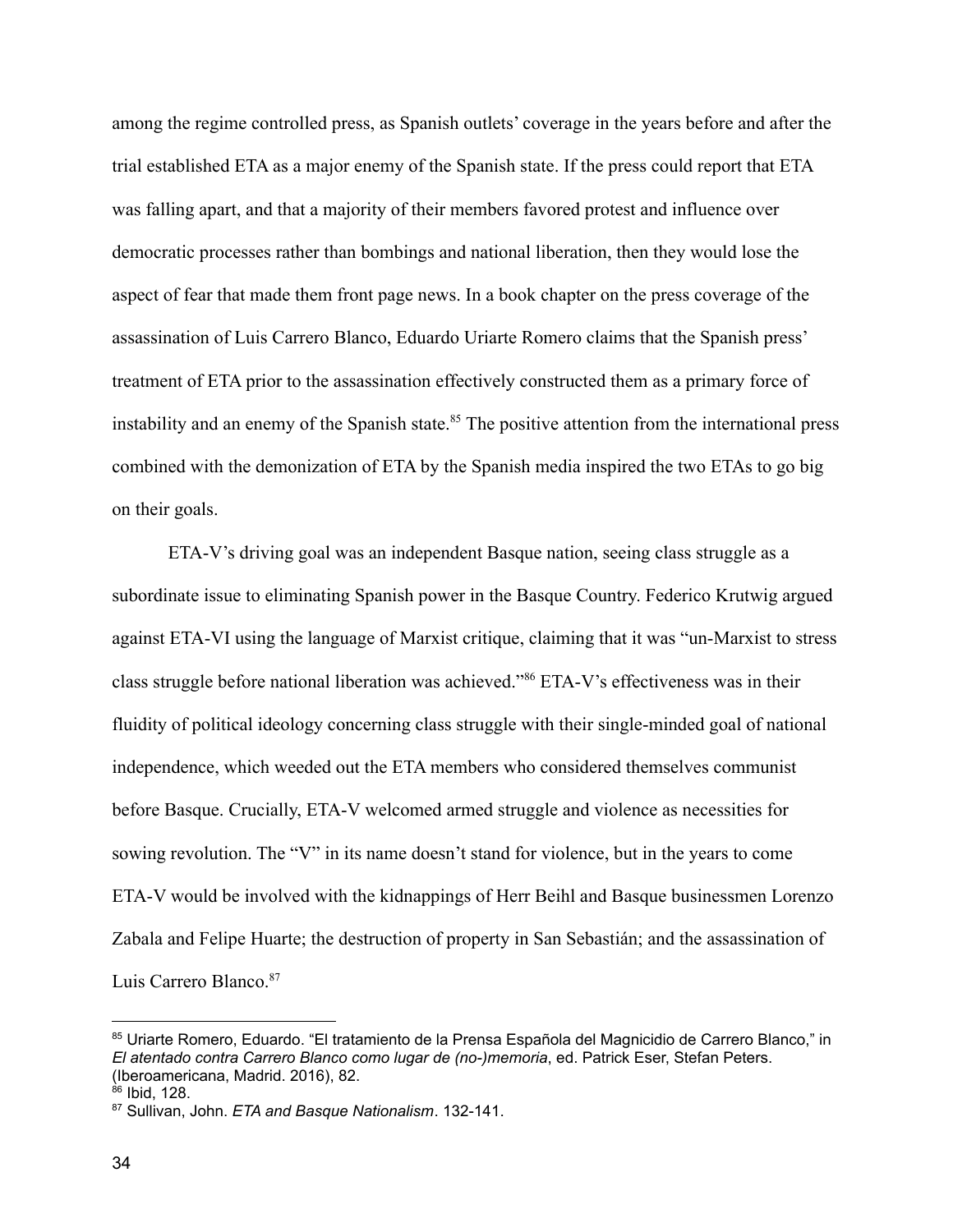ETA-VI outwardly aligned themselves with Trotskyism, considered workers movements to be a foundation of solidarity for Basque independence groups, and generally were not inclined to support acts of violence as a part of ETA's struggle. In 1970-71, ETA-VI's popularity was at its peak, especially after the Burgos trial. As stated by Sullivan, "The agitation in support of the Burgos prisoners had demonstrated the organisation's ability to win support from both traditional nationalists, and from the 'Spanish' groups, in the illegal labor movement."<sup>88</sup> Although the support of the underground labor movement through mass-strikes helped save the six ETA members sentenced to death at Burgos, ETA-VI's collaboration with Spaniards made them highly suspect in the eyes of the hardliners.

At this point, there was no singular ETA left, and there never would be again. The splinter groups would splinter again, some groups merged with others, some became irrelevant in the rapidly evolving political sphere and would just wither away. But the lingering reality was that a cohesive, singular ETA was impossible to keep together. There were too many competing ideologies, strategies of resistance, and general goals—the Sixth Assembly was a disaster, but it confirmed that there was no such thing as solid ground for a group advocating revolution.

<sup>88</sup> Ibid, 113.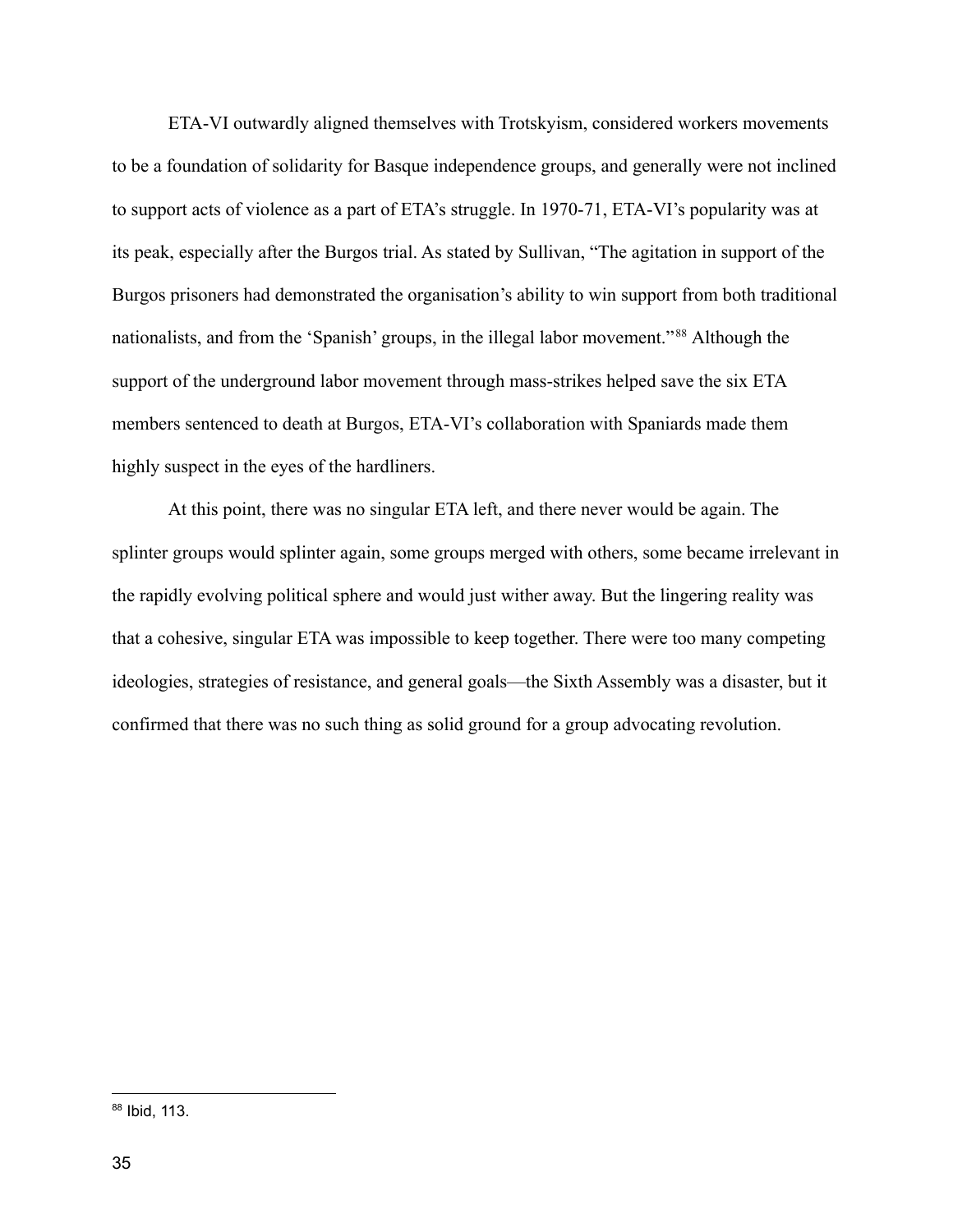#### **Chapter 2: The beginning of the end**

ETA is widely known today as the group who assassinated Luis Carrero Blanco. The group continued to fight well into the 20th century, there were many years after the attack where ETA was more violent than in 1973, and ETA would be a mainstay in the Spanish media for decades to come. All of this pales in comparison to the death of Carrero Blanco, which irreparably altered Spanish and Basque history, and was ETA's greatest success. You can say ETA peaked early. Luis Carrero Blanco symbolically represented the regime's last hope for maintaining the dictatorship after the fall of Franco; in a sense, by blowing up Carrero Blanco ETA can be accredited for the final blow to the dream of fascist Europe from the 1930s. As William A. Douglass and Pedro Ibarra Güell put it, "At a stroke, ETA had created a void at the pinnacle of Spanish State power, a condition from which the dictatorship proved to be incapable of recovering. The door was open for Spain's subsequent transition to democracy after Franco's death in 1975."<sup>89</sup> The unintended consequence of the assassination of a widely disliked figure was that despite the relatively supportive reaction concerning the event from the Basque and Spanish populace and international media, ETA had lost its primary foe through the dissolution of the Franco regime and struggled to cohesively justify their existence in the next stage of Spanish government.

This chapter revolves around the idea that the assassination of Luis Carrero Blanco was a high water mark of political achievement for ETA and would represent the beginning of the end of good will among the Spanish and international community for ETA. This is a curious irony of ETA's complex history—at the point of ETA's greatest popular support, it chose the most divisive

<sup>89</sup> Douglass, William A. and Pedro Ibarra Güell. "A Basque Referendum: Resolution of Political Conflict or the Promised Land of Error?" in *Empire and Terror*. 141-2.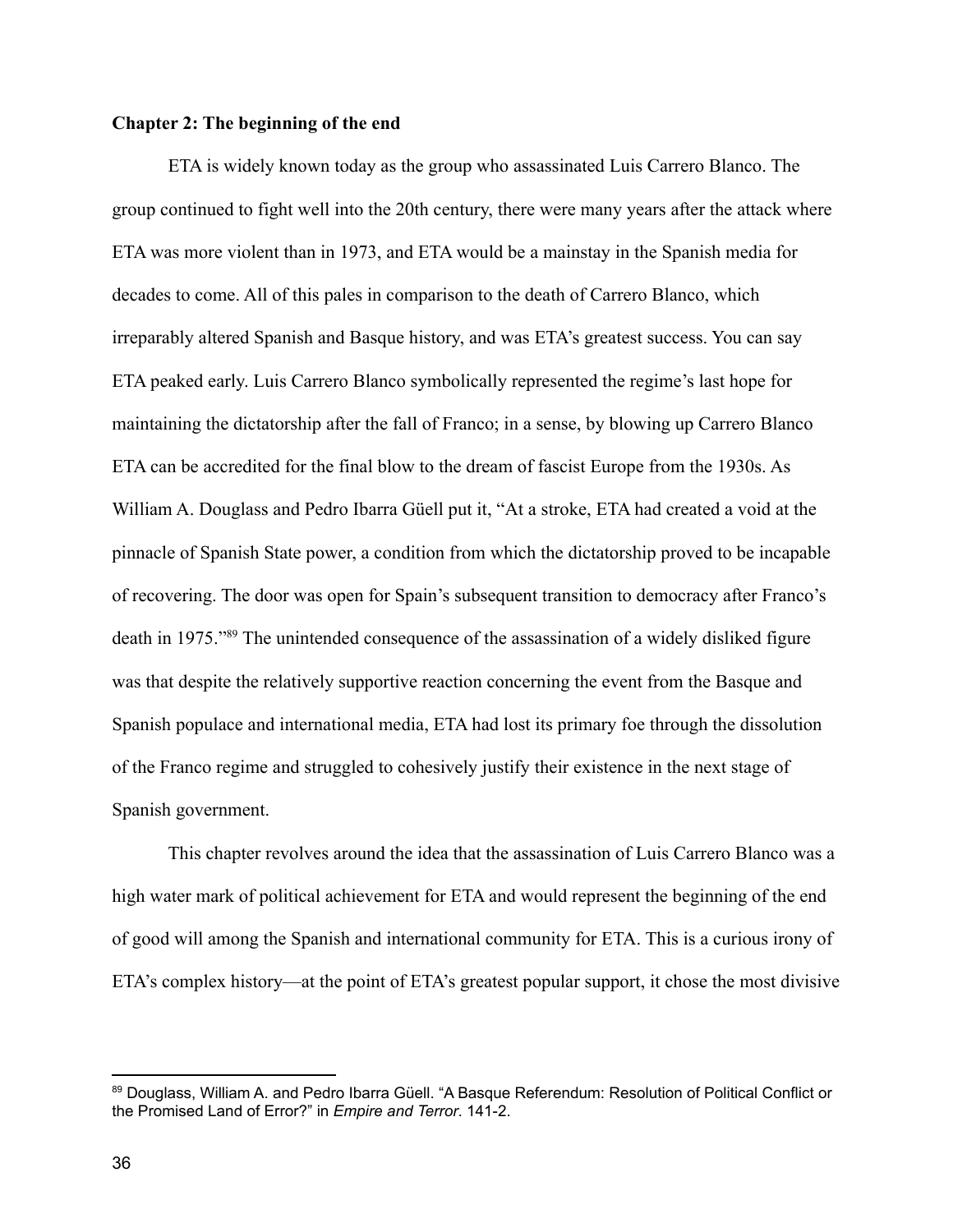political strategy and received declining public levels of support until its demise in the 21st century.

Given the split within ETA, Carrero Blanco's role in expanding the intelligence service and becoming the foremost public antagonist of ETA behind Franco, and the exaggerated threat of ETA within the Spanish press, I argue that ETA intended the assassination to become a press spectacle. A massive, well-orchestrated strike was intended to make the attackers seem strong, decisive, and organized, although ETA was anything but that at the time of the bombing. Taking out Carrero Blanco not only threw a wrench in the regime's succession plans, but it undermined and embarrassed the regime, as killing the man most responsible for anti-ETA intelligence operations exposes the fragility of the state. ETA-V was the subset responsible for the assassination, a group that was ideologically invested in its antagonization of the Spanish state, Francoist or otherwise. Instead of looking to achieve solidarity with the significant portion of Spaniards who approved of the bombing, it continued to rail against ETA-VI members for collaborating with the Spanish, and further narrowed its organization by splitting again into ETA-M and ETA-PM. In the years after Carrero Blanco's death, ETA shed all efforts of maintaining a positive image in domestic and international spheres.

Three men died as a part of the assassination of Luis Carrero Blanco—Carrero Blanco, the driver, and Carrero Blanco's bodyguard. Carrero Blanco's companions were murdered in cold blood, in the wrong place at the wrong time, unfortunate participants in a fight they didn't need to be involved in. However, Carrero Blanco was responsible for maintaining Franco's regime for decades and worked tirelessly to undermine any possibility of a democratic Spain during his lifetime.<sup>90</sup> There's no use in pretending to mourn him or to ignore the fact that his

<sup>90</sup> Share, Donald. "The Franquist Regime and the Dilemma of Succession." The Review of Politics 48, no. 4 (1986): 571. http://www.jstor.org/stable/1407383.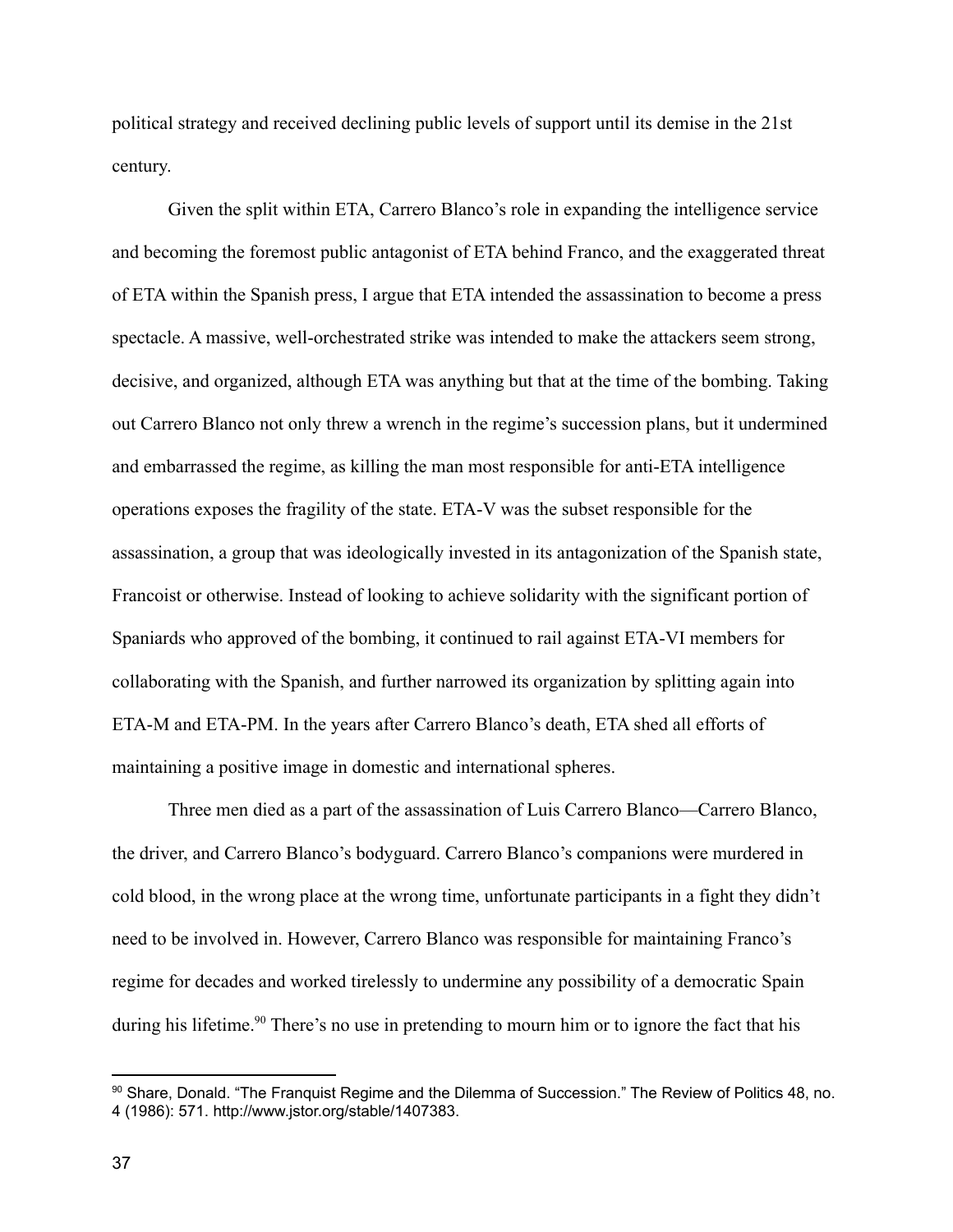assassination is almost unparalleled in its awesomeness. The timeline of events is too good to not discuss, one of those historical phenomena that seem to be scripted for an action film. The unveiling of information took time to leak to the press—as we'll see, most initial reports on the assassination include only a line or two on ETA's suspected involvement in the murder. Knowing what we know now, the extravagance of Carrero Blanco's assassination was a ploy by ETA to kickstart the end of the Franco regime. As stated by Julen Agirre, the attack was intended "to break the rhythm of evolution of the Spanish state, forcing it into an abrupt leap to the right."<sup>91</sup> This gets at the discussed cycle of revolutionary action/state repression—ETA's hopes were that the Spanish state would strike back viciously, further inflaming anti-regime sentiments and creating a Burgos-like media frenzy. As we'll see, this is not what happened.

The conspiracy to assassinate Carrero Blanco was known as Operación Ogro (Operation Ogre). ETA members rented a basement apartment on Calle Claudio Coello in Madrid, particularly selected because Carrero Blanco drove down the street daily after attending Mass.<sup>92</sup> The ETA members dug a tunnel under the street, working for ten days prior to the attack under the alias of "sculptors creating large new art works with mechanical techniques."<sup>93</sup> The murder was carried out by ETA members Jesús Zugarramurdi, José Miguel Beñarán, and Javier Larreategi, who were disguised as electricians wiring up the art installation.<sup>94</sup> On Saturday, December 20, 1973, the bombs were in place, the ETA soldiers ready to attack. The assassins waited for Carrero Blanco's Dodge Dart to drive over the tunnel, pressed the button, and sent the car and its occupants flying 35 meters in the air.<sup>95</sup> The car landed on the roof of an adjacent

<sup>91</sup> Julen Agirre [Genoveva Forest], *Operation Ogro* (New York, 1975). In *The Franco Regime*, Stanley Payne. 588.

<sup>92</sup> Sullivan, John. *ETA and Basque Nationalism*. 141

<sup>93</sup> Payne, Stanley. *The Franco Regime*, 588

 $95$  lbid <sup>94</sup> LUIS R. AIZPEOLEA, "The day ETA struck a lethal blow to the Franco regime" *El País.* Dec. 18, 2013. https://english.elpais.com/elpais/2013/12/18/inenglish/1387374599\_382537.html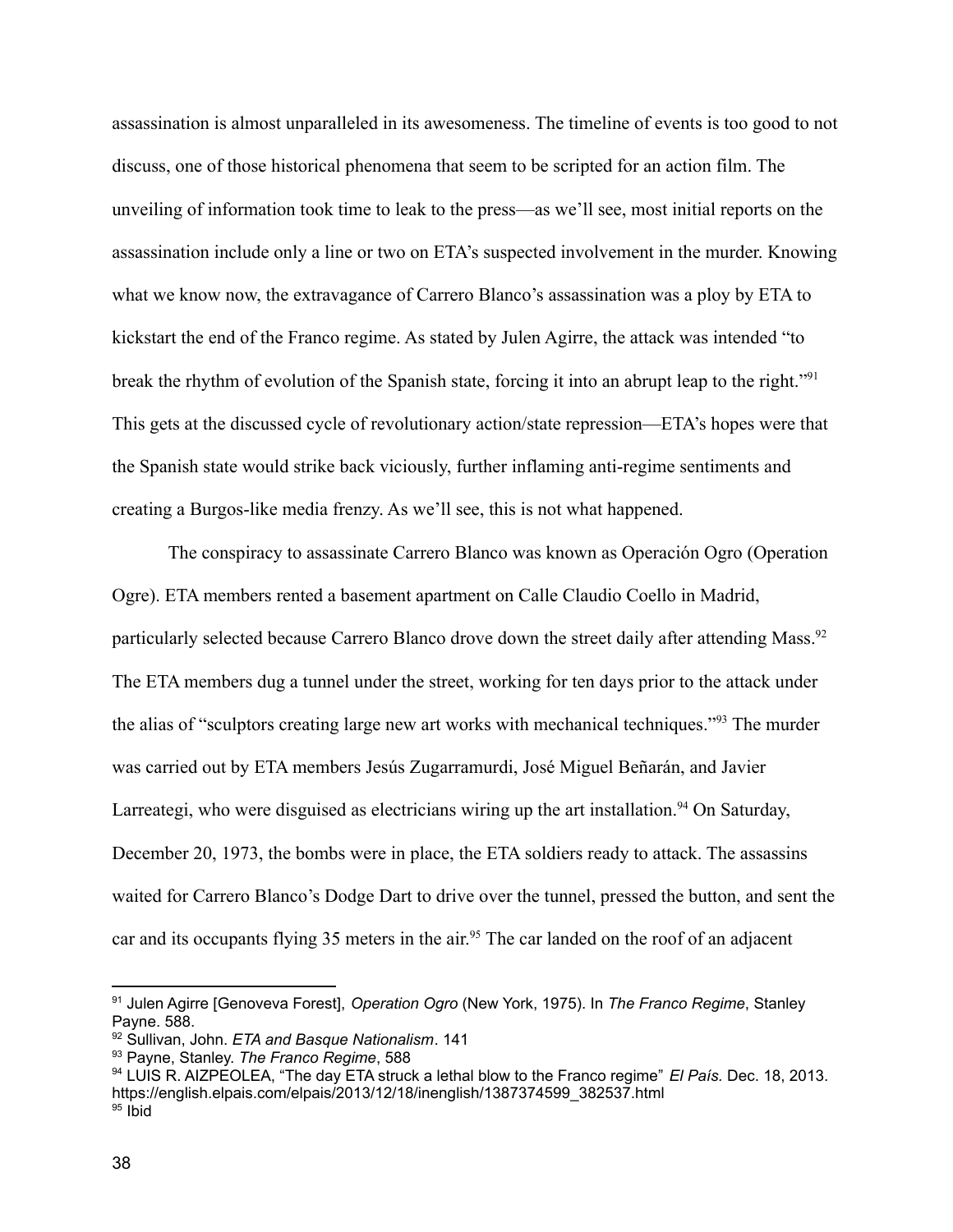building, before teetering over the edge and falling into the courtyard behind the building, a significant distance away from the crater formed by the explosion.

The divide within ETA at the time of the assassination of Luis Carrero Blanco led to a variety of explanations and justifications for his assassination, as the different factions used the event as fuel for their ideological flames. ETA-V claimed in a press conference that its members were responsible for the assassination and that "the assassination was an essential part of its strategy for preventing Francoism's continuation after Franco's death."<sup>96</sup> In *Hautsi*, an ETA-VI aligned journal, it was claimed that "the disappearance of Carrero Blanco is not equivalent to the beginning of the fall of Francoism, and even less the fall of the fascist system. His precise execution creates more favorable conditions to fight for democratic demands at all levels."97 Obviously, both groups had to show support of the attack in order to not blow ETA's cover as a deeply fragmented institution, but the different language used shows how the separate ETAs jockeyed for legitimacy in this period. ETA-V could use the bombing itself as self-promotion, while ETA-VI had the less compelling pitch of fighting for democratic demands. Sure, the ETA-VI statement is more aligned with a group willing to participate in political organization, but it lacks the vigor of revolution and action that outwardly claiming responsibility for the bombing would produce.

The most compelling and historically grounded justification for the assassination that I've found came from Mario Salegi, a Basque-American who did significant work advocating for Basque nationalist causes among Basque-American communities.<sup>98</sup> A document I found among his papers titled "The Reason Why The Nationalist Revolutionary Basque ETA Chose Carrero

<sup>96</sup> Sullivan, John. *ETA and Basque Nationalism*. 142

<sup>97</sup> *Hautsi*, Accessed from the Center for Basque Studies archives, Mario Salegi Papers.

<sup>98</sup> At the Center for Basque Studies there is a collection of documents labeled "The Mario Salegi papers". These include writings and correspondences from Salegi, newsletters and propaganda from CAMBIAS (a Basque-American group advocating for the rights of radical Basques at odds with the Spanish state), and various journals and articles regarding Basque nationalism.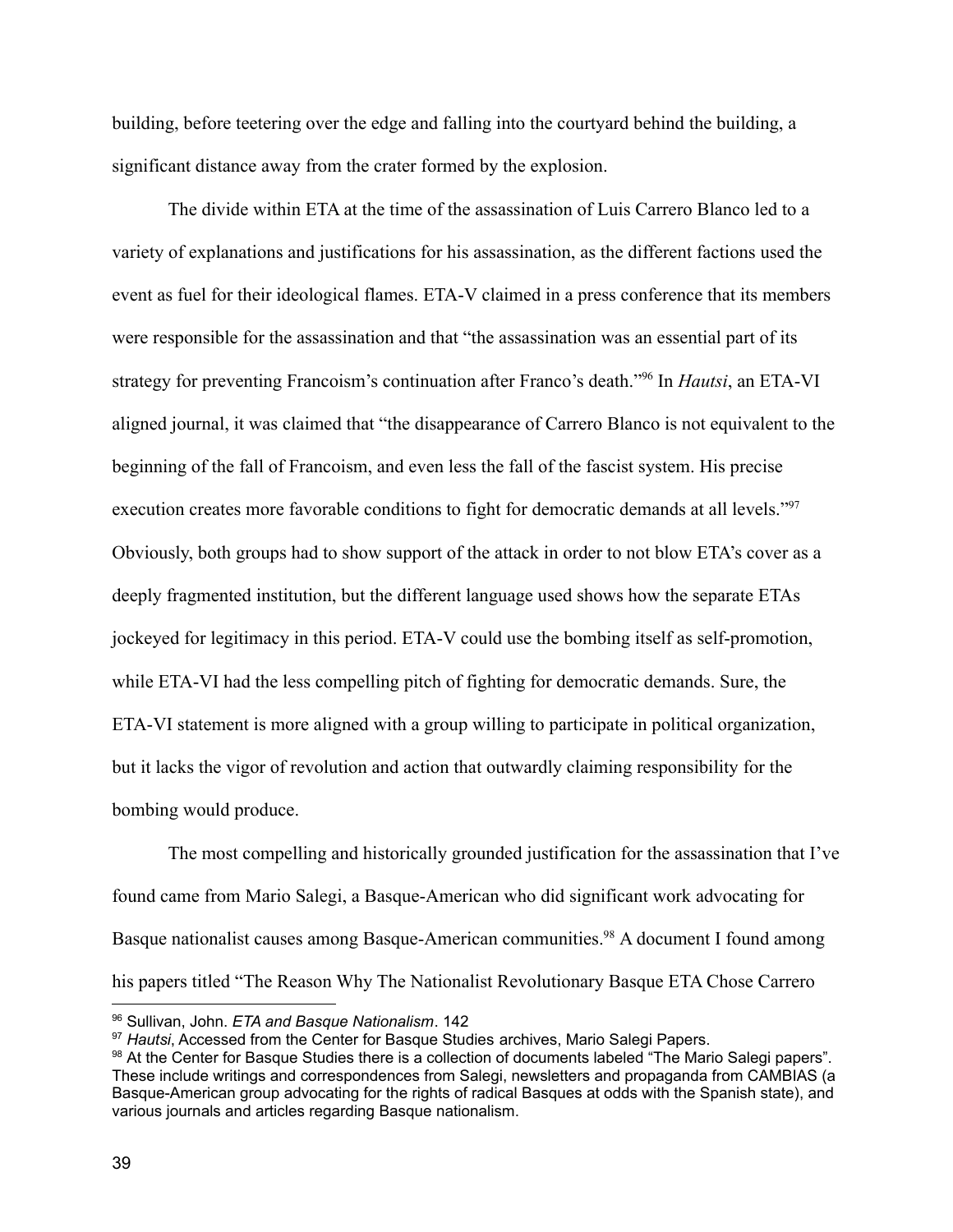Blanco" supposedly offers his justification for the assassination.<sup>99</sup> The document is difficult to parse, especially concerning his citations of ETA communications—where his writing ends and citations of other communications begin is not very clear. Despite this, the document provides valuable insight toward the political motivations of the assassination. The most prominent and well established opposition to the Francoist government in Spain, at the time of the assassination, was the Communist Party of Spain (PCE). The PCE had abandoned armed struggle by this point and was pursuing a strategy dubbed the "Freedom Pact," which aimed to unite all anti-Franco groups in order to attempt a peaceful transfer of power through negotiation.<sup>100</sup> In the author's view, these goals are futile: "Trying to reconcile the antagonistic classes within Spanish society, the PCE is losing all of its support."<sup>101</sup> The oppositional nature of the groups that the PCE looked to unite caused distrust within the coalition, weakening the PCE and their supposed resistance to the Franco regime. Santiago Carrillo, the General Secretary of the PCE at the time, and the Executive Committee of the PCE, were hostile toward the assassins in their statements released in the days after the assassination.<sup>102</sup>

The author positions the assassination as ETA attempting to prove its political worth to Spaniards oppressed under the Francoist state and dissatisfied with the lack of action from the PCE—ETA is an integral factor of the anti-Franco movement.<sup>103</sup> The author cites an ETA communication written on December 20, 1973: "This is why we consider that our action against the Head of the Spanish government will lead to a fundamental advance in the struggle against the national oppression and toward socialism in Euskadi and for the liberation of all those

<sup>99</sup> I say supposedly because there is no name stated with the title and I found no evidence that this document was published or distributed.

 $101$  Ibid, 5. <sup>100</sup> "Porque la organización revolucionaria y nacionalista vasca E.T.A. escogió a Carrero Blanco," 4.

 $102$  Ibid, 6.

 $103$  Ibid, 4.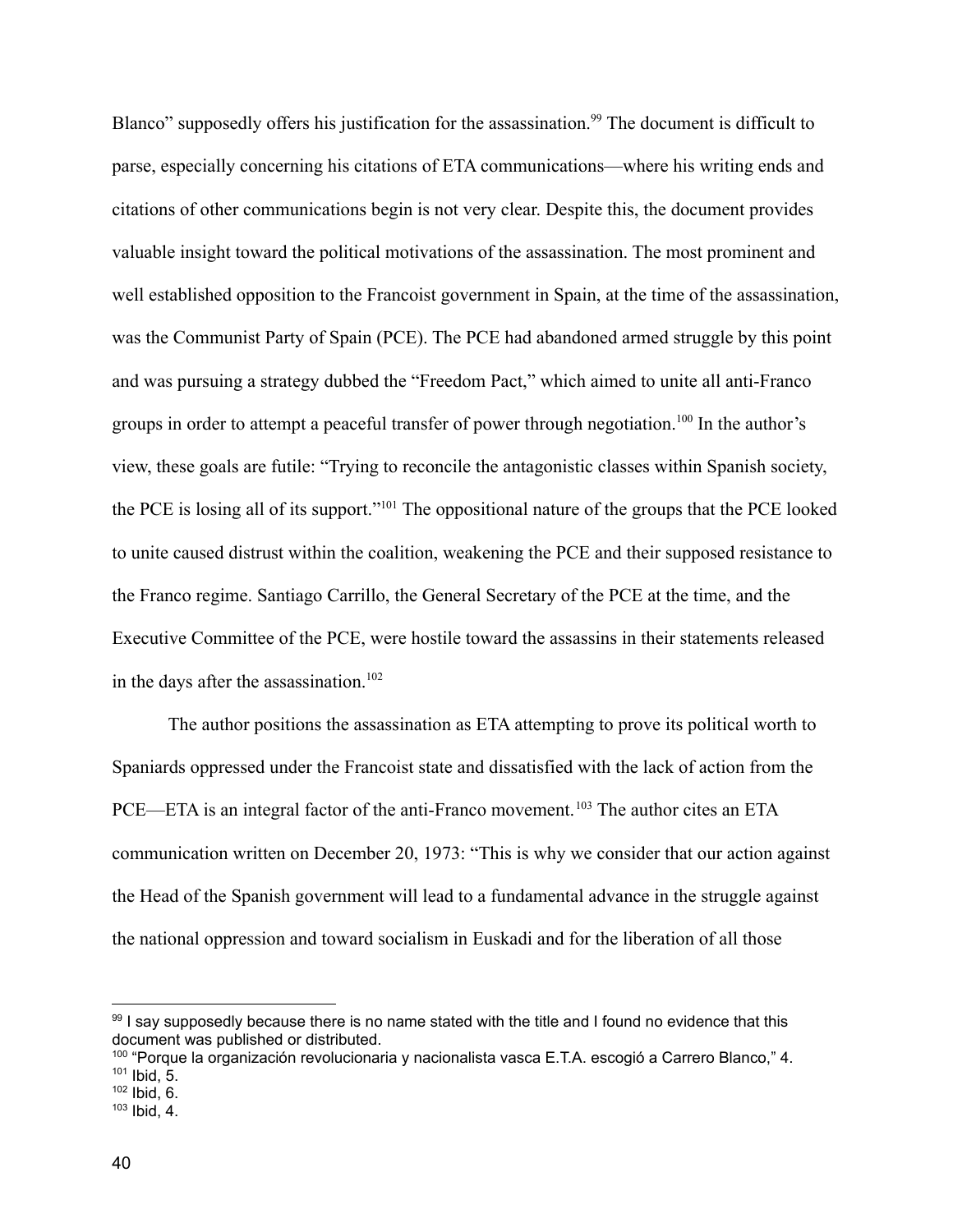exploited and oppressed within the Spanish State."<sup>104</sup> Through the assassination, ETA was flexing its military capabilities in tandem with its political aspirations. ETA presented a dilemma for not just the PCE, but for all Spaniards who wanted the swift destruction of the Franco regime—was it worth celebrating the death of an enemy against democracy if his assassins were strictly opposed to a Spanish state? Another ETA communication is cited in the document, this one from December 26, 1973. It strikes back against the press releases from the PCE, as well as a "slanderous dispatch" published in *L'Humanité*. But crucially, this communication puts the onus on the Spanish people opposed to Franco to consider their acceptance of Basque independence. "We are Basque patriots, not murderous terrorists; we distinguish between our friends and our enemies. Among the latter we only see the Spanish State with all of its fascist power apparatus. And in our struggle for independence we consider the Spanish people and all of the peoples in the Spanish State as our allies."<sup>105</sup> From the perspective of an ETA-VI member, this is a fairly honest response—the group didn't have any involvement in the murder of Carrero Blanco, so pleading innocence to the charge of terrorism is a valid response. However, this quote would be rebuked by ETA-V aligned members, who would never go as far to claiming the Spanish people as allies, but it should be noted that this ETA faction held the minority opinion among ETA members at the time. The surface-level interpretation of the scenario is that ETA is leveraging its primary goal—an independent and socialist Basque state—with the promise that it can lead the armed resistance against the existing state. There are faint glimmers of the Spanish Civil War here—armed struggle being waged by coalition forces with the most radical elements leading the military strategy, but nostalgia would not prevail for either group. ETA-V, proponents of armed

 $105$  Ibid,  $7<sub>1</sub>$ <sup>104</sup> Ibid. Again, this citation is given without context of where this was published. There is no mention of the split within ETA or any intra-group conflict. Contextually, the invocations of solidarity with Spanish workers and labor activists hints that this was released by members aligned with ETA-VI.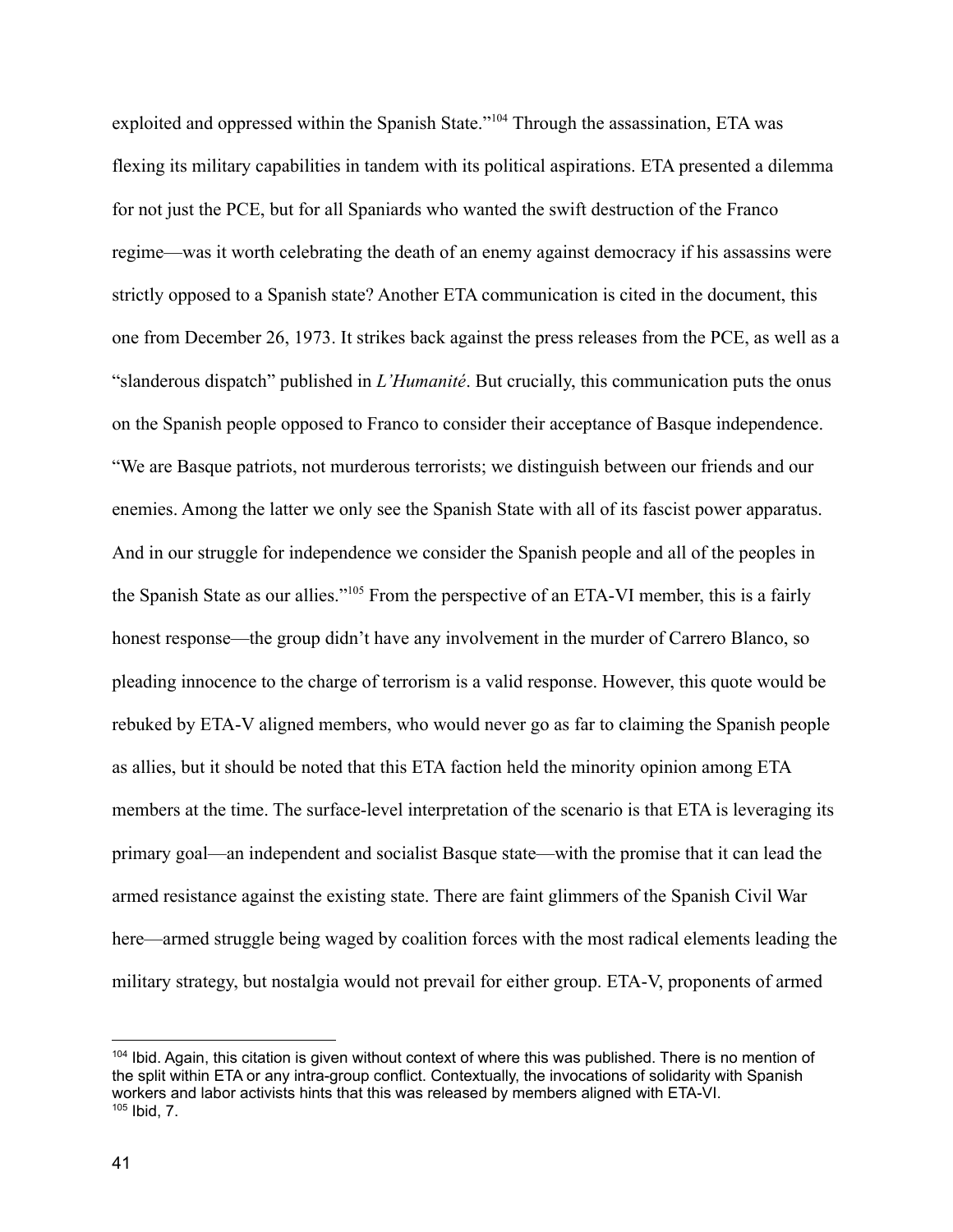struggle, would not work with the Spaniards; ETA-VI, those who negotiated and made pacts with Spanish radicals, had no influence over military forces.

Luis Carrero Blanco was symbolically vital to the Franco regime at the time of his assassination—he was named prime minister when Franco's health was failing, he represented a stable successor after the inevitable death of Franco, and importantly, he had been embedded within the regime since his appointment as subsecretary of the presidency in 1941.<sup>106</sup> Carrero Blanco represented the continuation of the Spanish Civil War, of the survival of the right-wing bloc that authorized mass destruction and casualty in Basque towns. Alfonzo Pérez-Agote's essay on the importance of memory and vengeance as radicalizing forces for ETA members is brought into focus when considering Carrero Blanco's symbolic position in the minds of Basques—especially as ETA was motivated by "the goal of liberating their parents from their humiliation and frustration and achieving their redemption."<sup>107</sup> Carrero Blanco had long served as a reminder of the years of pain and violence, of the suppression of Basque culture and language. In this sense, sending Carrero Blanco's car flying through the air was an act of attempted catharsis for Basques who had faced years of cultural repression from the regime.

Carrero Blanco's role within the Franco regime prior to his ascension to prime minister made him an enticing target for ETA, considering his involvement with the Spanish military, intelligence services, and his founding of the Servicio Central de Documentación (SECED). SECED was set up by Carrero Blanco in 1968, its goal was "to gather systemic information about political attitudes and activities, including possible subversion, in key sectors of Spanish society and institutions, including the military."<sup>108</sup> As discussed, 1968 was a crucial year in ETA's

<sup>106</sup> Payne, *The Franco Regime*. 287

<sup>&</sup>lt;sup>107</sup> Pérez-Agote, Alfonzo. "Self Fulfilling Prophecy and Unresolved Mourning: Basque Political Violence in the Twenty-First Century," *Empire and Terror: Nationalism and Postnationalism in the New Millenium*. (Center for Basque Studies, Reno, NV. 2005). 180

<sup>108</sup> Payne, *The Franco Regime.* 571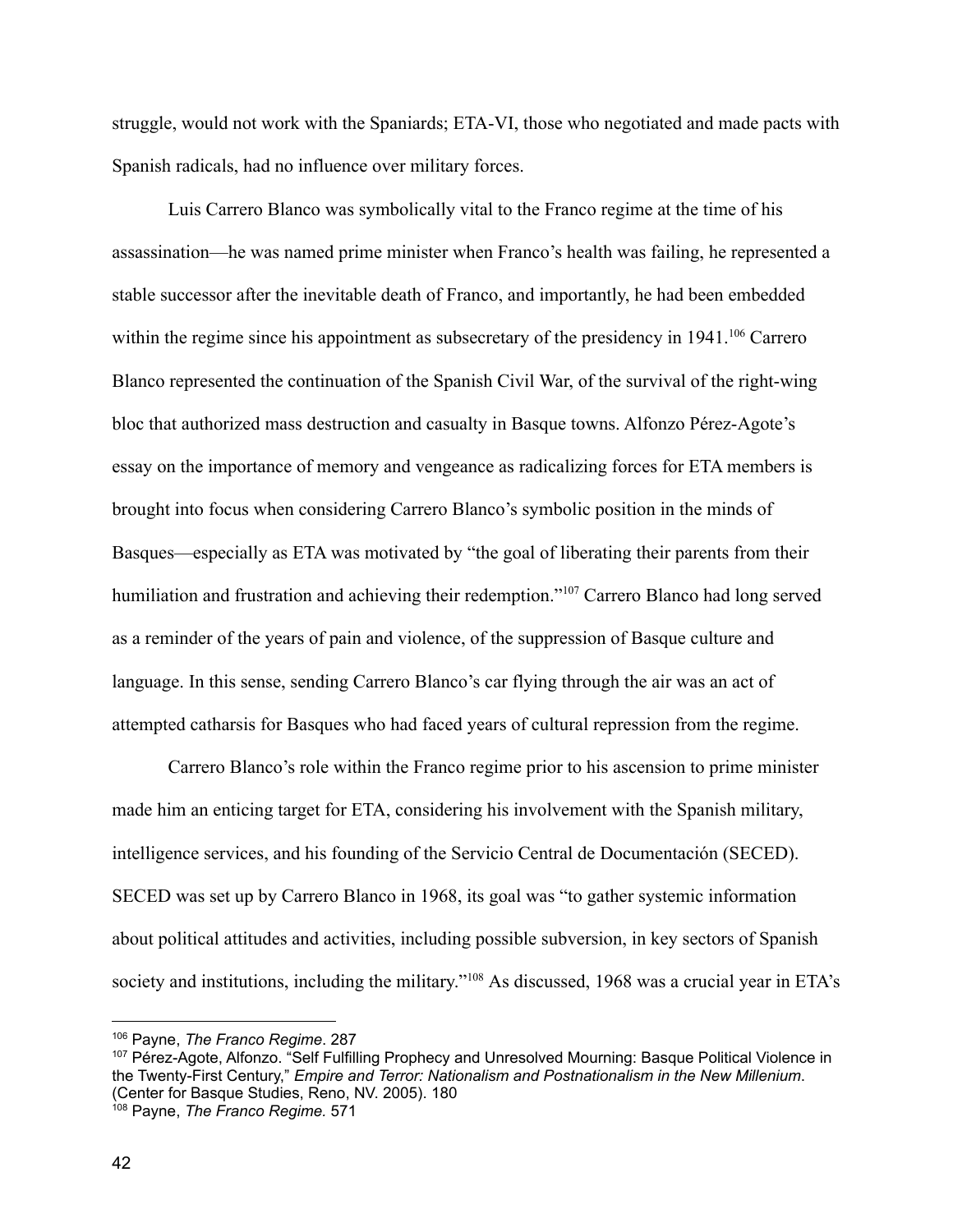history, as violent actions increased in response to the murder of Txabi Extebarrieta and the police crackdown after the murder of Melitón Manzanas. SECED aimed to root out any covert ETA members or collaborators, which posed a significant concern for ETA's aims of undermining the regime.

As noted in chapter one, the Spanish press had some of their restrictions theoretically loosened in the 1960s, as a part of the liberalization measures taken by the Franco regime. However, "liberalization" should be taken with a significant grain of salt, because there were still strict guidelines on what newspapers could and couldn't publish. All authorized publications adhered to the Francoist line, but with slightly different angles based on the editorial and regional bias from the editors. Eduardo Uriarte Romero, a former ETA-member turned Basque politician and writer, published a book chapter examining how *ABC, El Correo,* and *La Vanguardia* covered the assassination of Luis Carrero Blanco.<sup>109</sup> This chapter is rich with excellent analysis regarding the role of the press in bolstering ETA's status as rebels against the regime, but it also takes an analytical approach when examining the photos, language, space, and details used by each paper to explain and interpret the assassination. His chapter is an invaluable resource for understanding the reaction of the Spanish press to the assassination, given the consistent regime-supporting stance each publication takes.

The three publications examined in the chapter are from arguably the three most relevant cities regarding the assassination: *ABC* is based in Madrid, *El Correo* is based in Bilbao, *La Vanguardia* is based in Barcelona. All outlets had reporters in Madrid, so *ABC* didn't necessarily have the upper hand on the other publications regarding access to the scene of the attack. *ABC*'s angle was its access within the government and to high-ranking officials in the Franco regime.

<sup>109</sup> An aside—Uriarte Romero was actually one of the six sentenced to death during the Burgos trial! He was released from prison in 1977 and helped found Euskadiko Ezkerra, a socialist Basque nationalist political party.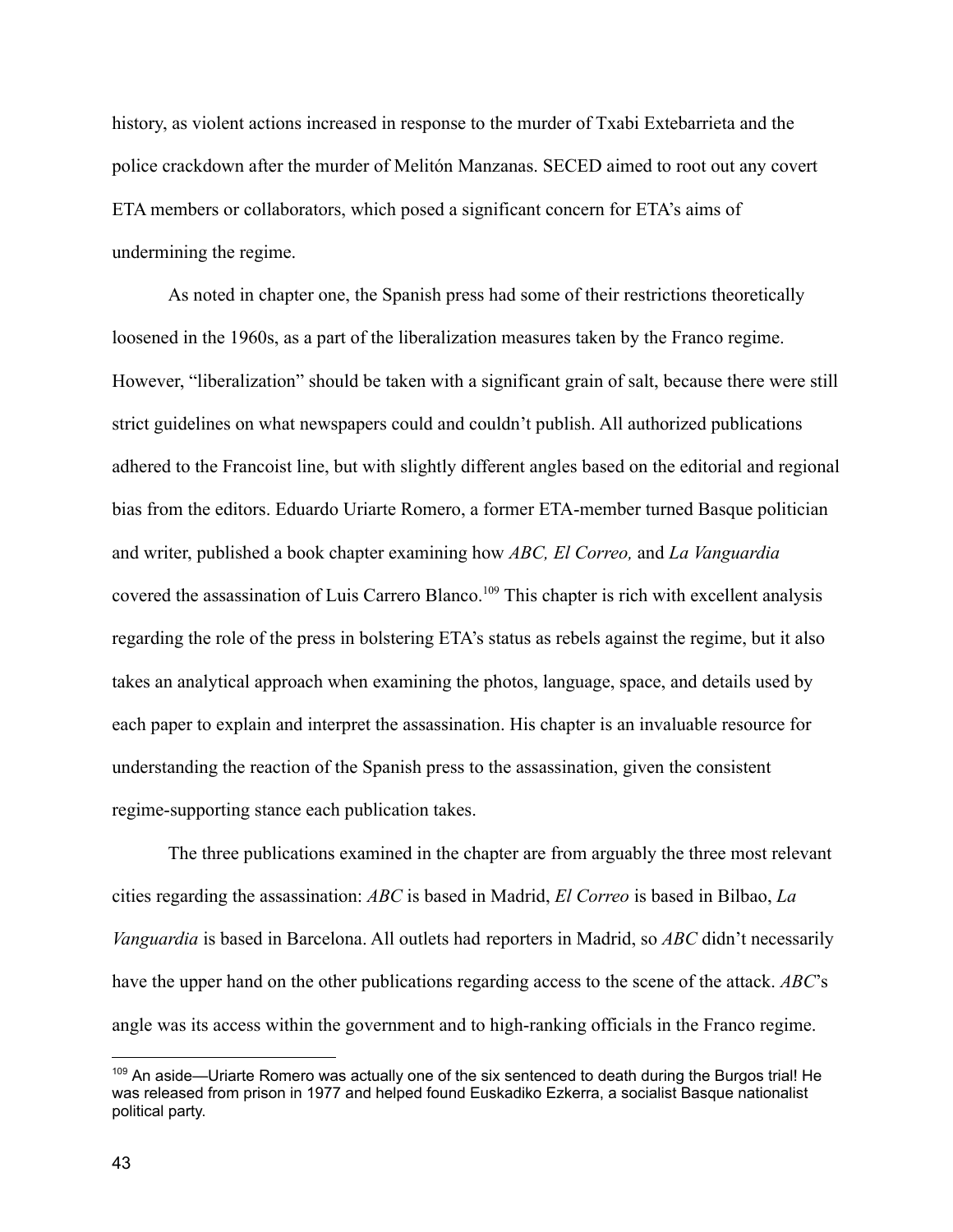"With these resources, the sensation of proximity with the political nomenclature is offered, the pain is participated in and the continuity around Franco is visualized."<sup>110</sup> *El Correo*, being based in Bilbao, is closest in proximity to ETA and has covered the group more extensively than the other outlets. As claimed in the chapter, *El Correo* pinned the attack on ETA in a more decisive manner than the other papers were willing to do on the first day. Uriarte Romero states, "This fact should be highlighted because the rest of the newspapers were clearly reluctant to accept [ETA's responsibility], expressing a certain repugnance to the fact that ETA assumed the leading role in the attack.<sup>111</sup> At this point, ETA actions had been exclusively within the Basque Country, while it had never attempted an assassination of any figures of such prominence. The repugnance and reluctance expressed by other news outlets seems to contradict prior statements in the article, which claim that regarding its threat to the public, ETA had received exaggerated space and status within the papers. As for *La Vanguardia*, Barcelona was the largest city in Spain and was generally a hotspot of anti-regime sentiment, so the paper had to be as careful as possible not to set off the disaffected masses who could have taken the assassination as motivation for mobilization against the state.

The reluctance to name ETA in the papers reflects the general de-emphasis of the actual attack in the articles reporting on the assassination. Again, this seems contradictory—how do you cover an assassination without talking about who did it, how they did it, or why they did it? Uriarte Romero provides an excellent justification for this, that "the discursive response that is orchestrated in the face of an attack with profound consequences is far superior to the information that is offered, which is still highly measured and subordinated."<sup>112</sup> Reporting on the assassination as it happened would expose major weaknesses within the regime, especially

<sup>110</sup> Uriarte Romero, Eduardo. 87

<sup>111</sup> Ibid, 90.

 $112$  Ibid, 84.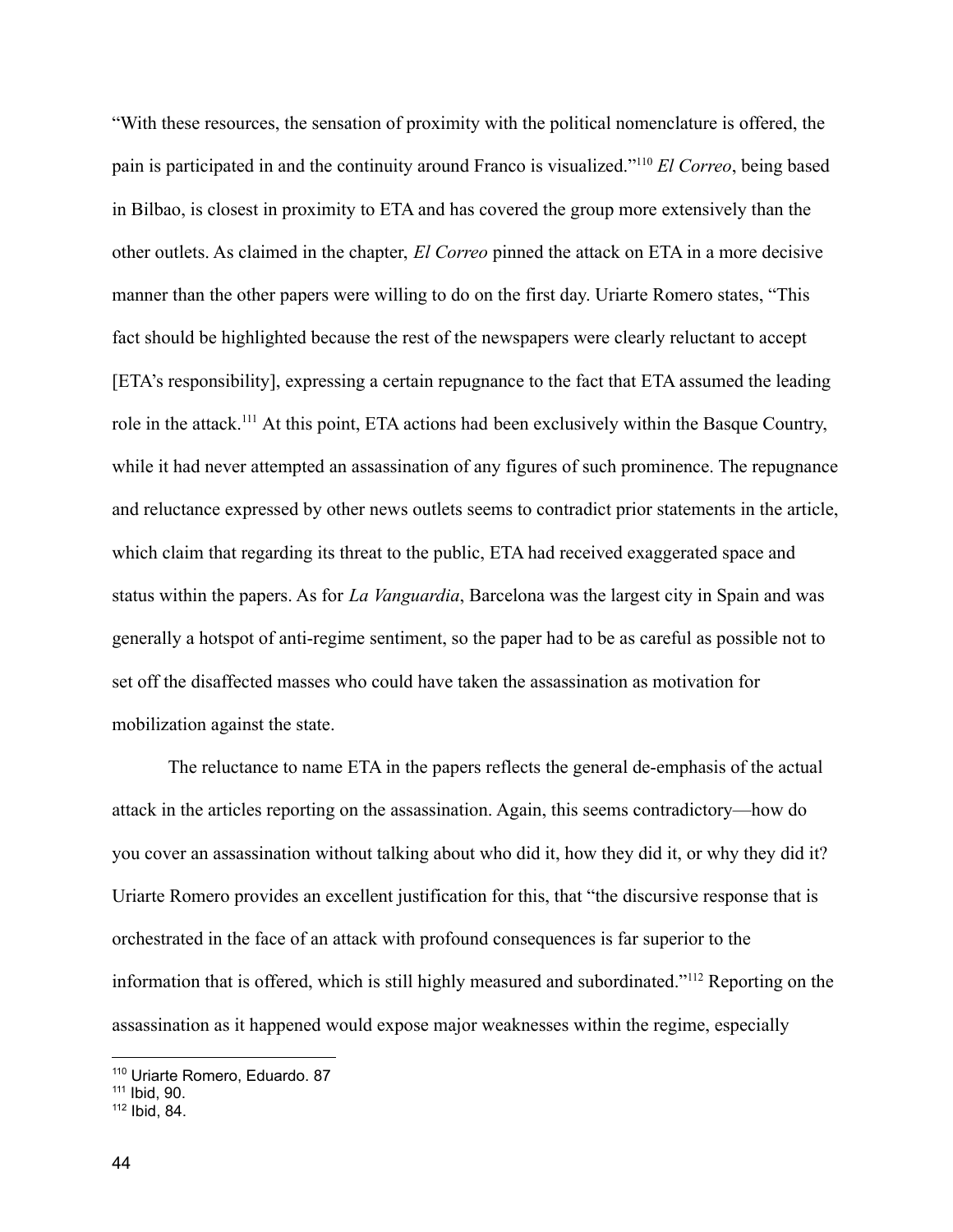regarding the lack of proper security around high ranking officials. The goal for these newspapers was to inform the public on the event without encouraging revolt and to promise the security of the regime's succession plans, with the aim of instilling the idea that the attack was a tragedy and that the Spanish public should be in a period of mourning.

Uriarte Romero notes the language used in the articles and editorials published after the attack as being crucial to getting the ideas of security, stability, and mourning across. Some words that appeared in all three papers in their coverage of the attack, the public burial on December 22, and the formal memorial the next day, were "secure," "criminal," "pain," and "serenity."<sup>113</sup> The significance of "secure" was to make it very clear to readers that this bombing was not the beginning of an insurrection and this event wasn't an open door for dissidents to rise up. The regime is secure, please continue with business as usual. "Criminal" was used to discuss the attackers, which is a more moralistic term than soldier. For every "criminal" there is a victim; the implication of that relationship helps to cast the assassins as inherently evil. This phrasing is commonly referred to when considering The Troubles, as the British government would approach IRA members as criminals rather than soldiers—the conflict between ETA members and the Spanish government was similar in this sense. The invocation of "pain" is to encourage the public to grieve and to accept the assassination as a tragedy. Carrero Blanco was not a beloved figure in Spain, but the newspapers discussed at length his devotion to the state, to Catholicism, and to his family, looking to garner sympathy from the masses rather than to stimulate questions about his involvement in state repression and antagonization of oppositional forces. Lastly, I am most impressed with how the newspapers disseminated the idea of "serenity" in the days after the assassination. On face value, blowing up the prime minister doesn't seem to exude peace and quiet. The papers used the word "serenity" to describe the aura of Madrid,

<sup>113</sup> Ibid, 89-101.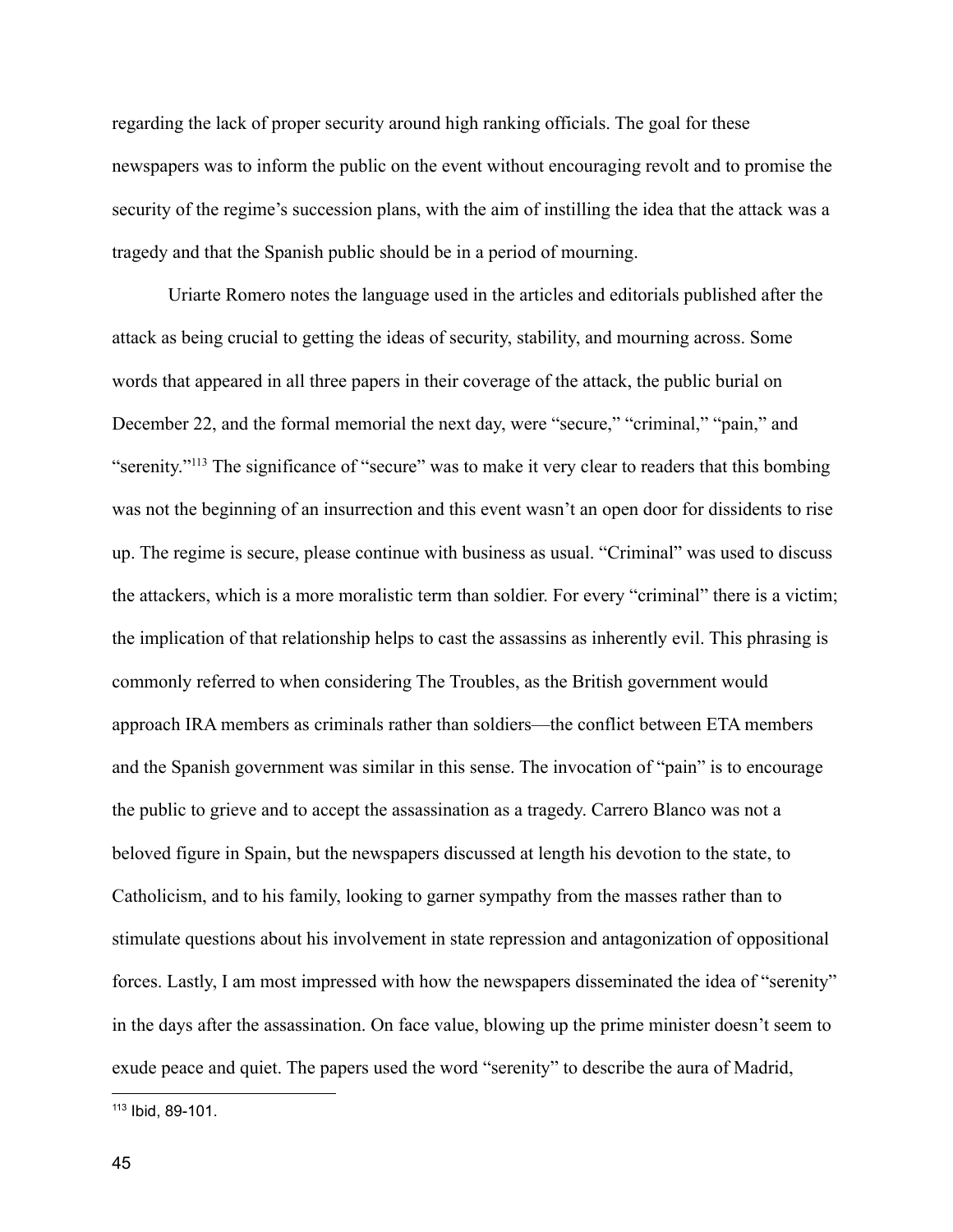which had essentially shut down on the day after the assassination.<sup>114</sup> Payne discusses how the military was placed on high alert for any demonstrations or uprisings in the days after the attack, but none came.<sup>115</sup> Considering the condemnation of the attack by the PCE and the invocation of serenity by the press, I imagine that dissidents did not want to break the silence and put themselves in danger of being isolated in an uprising.

The most iconic photographs to come out of the assassination were the ones depicting the massive crater and the wreckage caused by the bomb, but the images of Francisco Franco crying at the memorial on December 23 were of equal significance. These photos appeared in international publications, depicting Franco dressed in full military regalia. He looked old and frail, which justifies his absence at the public funeral the day beforehand. However, the Spanish papers took great caution to obscure the scene of Franco crying, with *El Correo* omitting the moment entirely. Uriarte Romero notes that *ABC* barely shows his face, while *La Vanguardia*'s shots of Franco in profile during this sequence also obscures the dictator's sobbing.<sup>116</sup> Since Franco did not have the reputation of publicly displaying grief, so these photos would shock the Spanish public if they had been widely distributed. However, the international media spread the photos of Franco crying wide and far, with many outlets using Franco's tears as a lead for their story.

Uriarte Romero's assertion that the Spanish press did not sensationalize the event, rather that they "[demanded] adhesion and trust to the political system," supports the idea that the Spanish press successfully avoided a media frenzy, a phenomena which we've seen ETA work to its advantage in the Burgos trial.<sup>117</sup> The metaphor evoked by the actions and rhetoric of the

<sup>114</sup> Payne, *The Franco Regime*. 589

 $115$  Ibid.

<sup>116</sup> Uriarte Romero, Eduardo. 87

 $117$  Ibid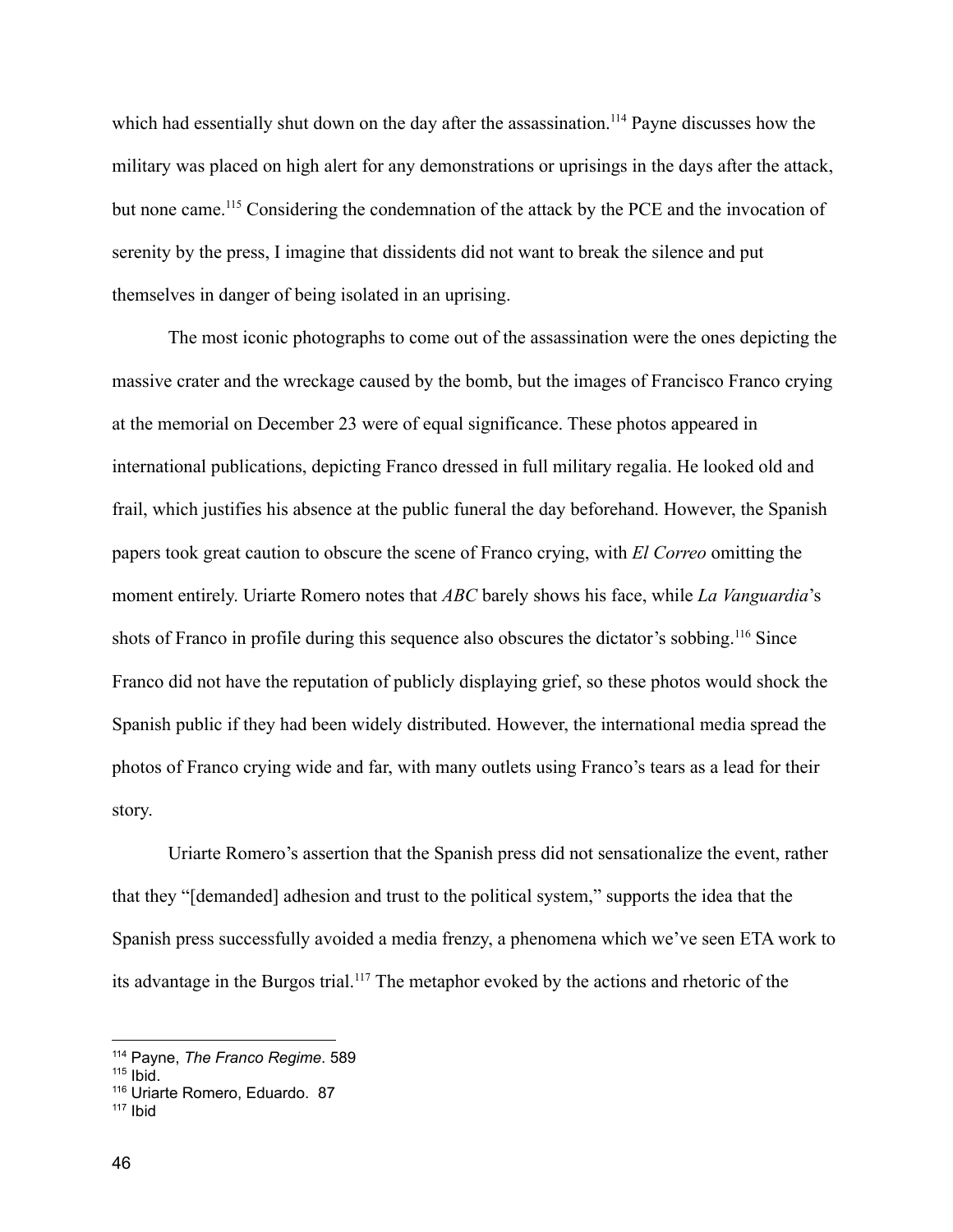Spanish press and ETA leading up to the assassination is a massive game of tug-of-war. ETA actions would pull the rope one way, the press' exaggerated response pulls the other way. But when ETA launched its greatest offense, their strongest tug at the rope, the press refused to respond in equal force, putting ETA on its backside.

In contrast to the Burgos trial, which international outlets covered with a thinly veiled bias in favor of the Basque separatists, the assassination of Luis Carrero Blanco was reported on by major outlets in a strictly factual sense, with few of the endearing details about the appealing Basque culture or the staunchness of the military tribunal. The voices of the writers seemed largely subdued in favor of objectivity. There are a few reasons for this, the most prominent being that Spain had military alliances with the United States and the United Kingdom. The assassination of a head of state in an allied country would be considered a far less trivial matter than the Burgos trial, despite the general distaste for the Franco regime and its adherents. The articles examined in this chapter are from *The New York Times*, *Newsweek,* and *The Guardian*—publications with different purposes, bases of readers, and ideological biases. These articles aren't condensed to the three days after the assassination; *The New York Times* articles are from December 21 and 22 of 1973, the *Newsweek* report was published December 31, 1973, *The Guardian* article came out on December 26, 1973. By expanding the scope to the week or so after the assassination, the facts surrounding the identity of the assassins, the reaction of the regime, and the response of the Spanish public become clearer.

*The New York Times* released their first dispatch the day after the assassination, it was released on the front page of the paper with a photo of the crater below the title, "SPAIN'S PREMIER IS KILLED AS ASSASSINS BOMB AUTO; APPARENT HEIR TO FRANCO." <sup>118</sup>

<sup>118</sup> Giniger, Henry. "SPAIN'S PREMIER IS KILLED AS ASSASSINS BOMB AUTO; APPARENT HEIR TO FRANCO", *The New York Times*. Dec. 21, 1973.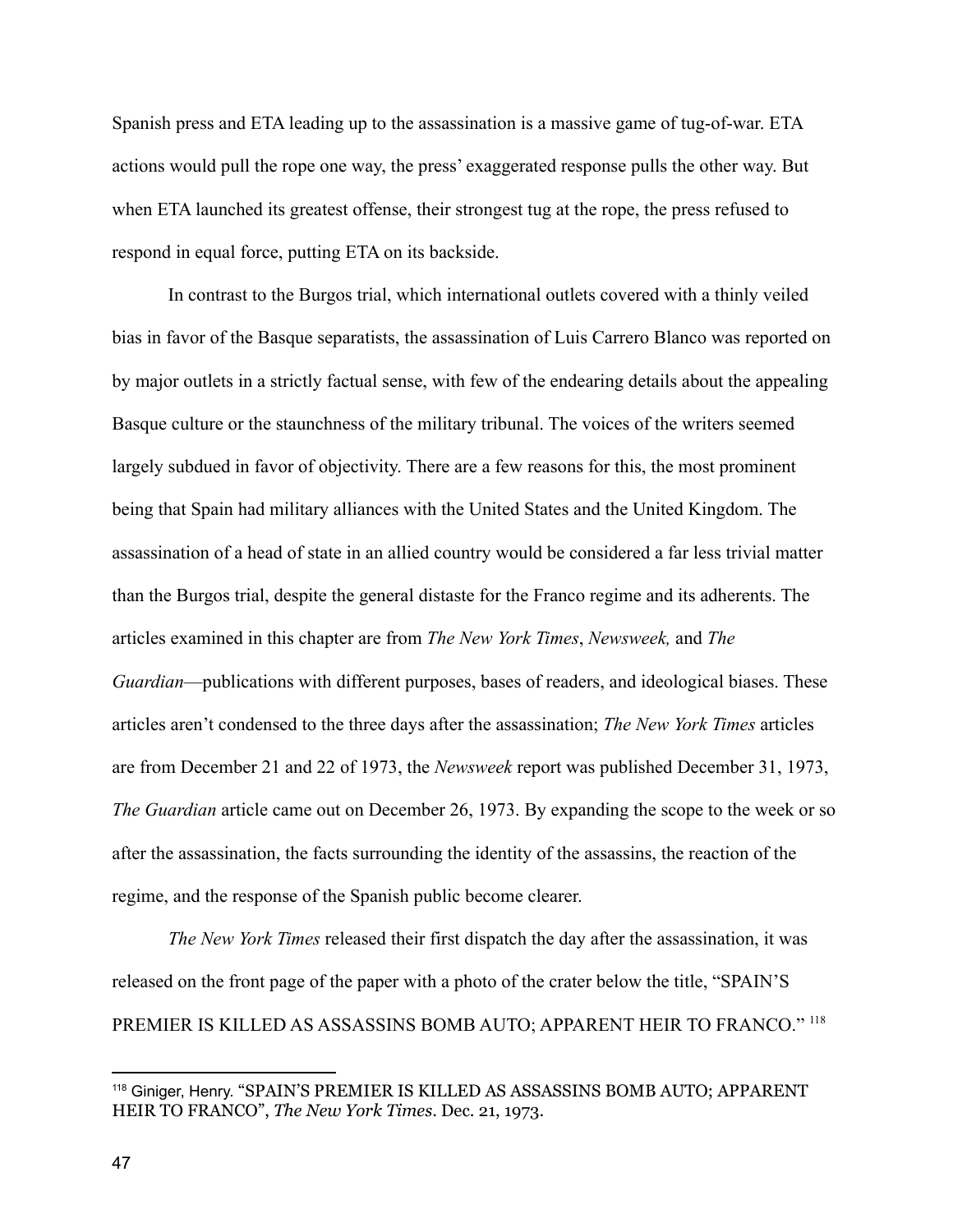It takes all of one sentence for the reporter, Henry Giniger, to make the very disputable claim of a "surface peace that had prevailed for more than 30 years."<sup>119</sup> Yes, there hadn't been any assassinations on this scale, but there had been significant conflicts in the Basque Country and Catalonia, as well as periodic revolts and strikes. I disagree with the notion that this was a nation where citizens accepted the regime peacefully. ETA is mentioned in the fourth and fifth paragraphs; notably, it's stated that this was ETA's first time acting outside of the northern Basque country.<sup>120</sup> If ETA intended for the assassination to be a display of their might, discussion of their expansion would support their cause by portraying them as a group on the rise. This is also supported by the writing on the methods of the attack, which made ETA seem extremely professional.<sup>121</sup> No Spanish outlet would mention that ETA used a remote control to trigger the explosion at the exact moment Carrero Blanco's car drove over the tunnel, but the international media would be more than happy to pick up such a sensational story.

The next day, *The New York Times* published another dispatch from Giniger, titled "Spanish Rightists Disrupt Funeral of Slain Premier."<sup>122</sup> This article gets into the political backlash from the Spanish right, as they turned the funeral into a "political demonstration" by chanting "Death to the Communist priests! Death to the Reds! Long live Spain."<sup>123</sup> The invocation of the communist priests (it is unclear why *The New York Times* capitalizes communist in this context) is a clear shot at Basque nationalism, as radical Basque priests had led protests over the collaboration between the Vatican and the Franco regime in previous decades. Former Vice President of the United States Gerald Ford was named in attendance at the funeral, but Francisco Franco curiously was not present due to illness. Later in the article,

- $120$  Ibid.
- $121$  Ibid.

<sup>119</sup> Ibid.

 $123$  Ibid. <sup>122</sup> Giniger, Henry. "Spanish Rightists Disrupt Funeral of Slain Premier." *The New York Times*. Dec. 22, 1973.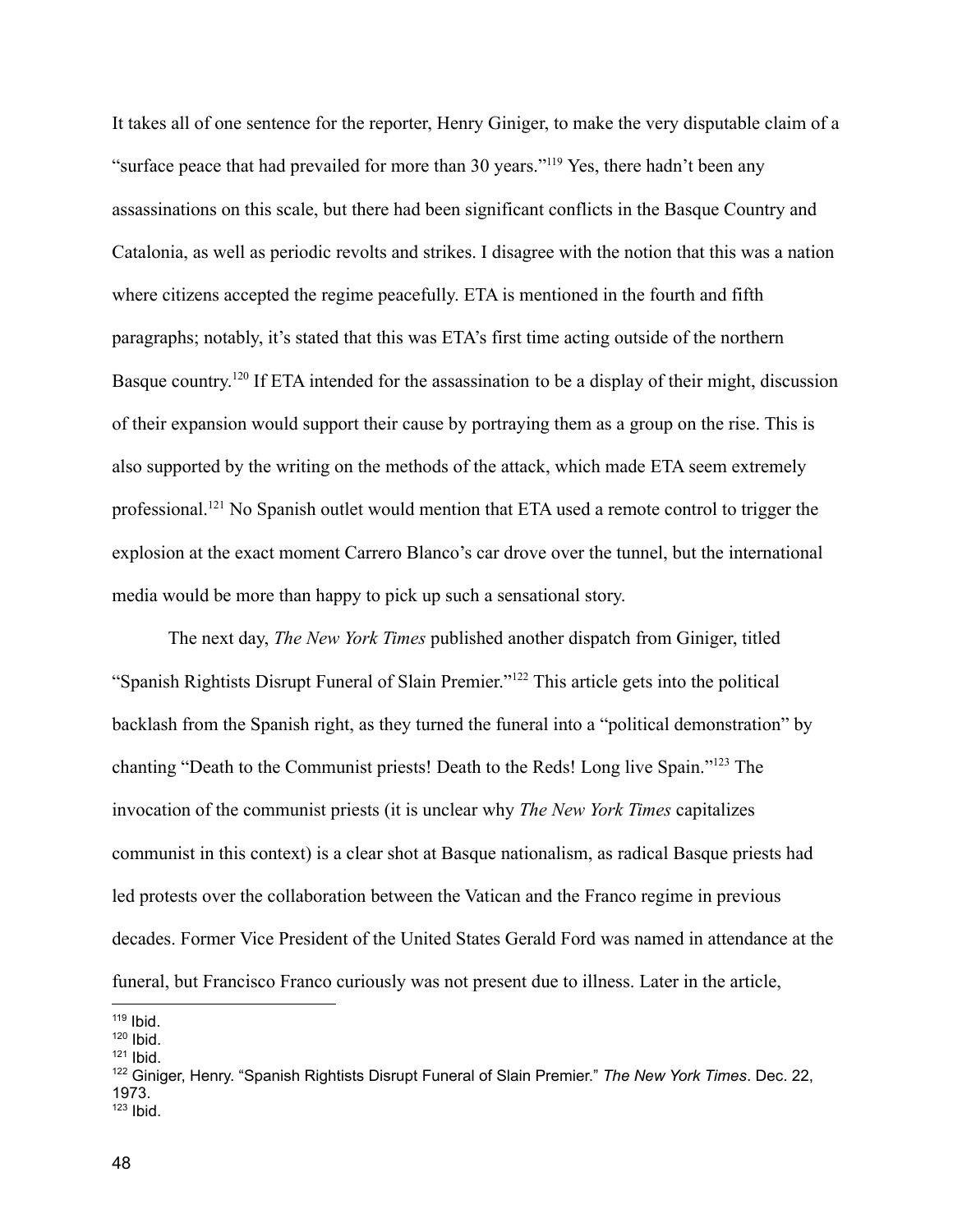Giniger goes into ETA's involvement with the assassination, expanding upon his previous article by verifying ETA's confirmation that they were the assassins. The story of ETA members pretending to be sculptors is also mentioned, which is the earliest reference I came across of ETA's assassination scheme becoming public knowledge.<sup>124</sup> Coverage like this would be relatively good news for ETA, as receiving credit for the assassination cements them in the international consciousness as a force to be reckoned with or a crafty ally to have on one's side. However, this article lacks the outright sympathy seen throughout the Burgos coverage. This may be because of Richard Eder's more radicalizing experience, having been thoroughly frisked in attendance of the military tribunal, but I think a more sensible conclusion was that Giniger's story was released into a vastly different America, one with greater detachment from the radical sensibilities of the late 60s, than the Burgos trial coverage. The notion of burnout is a useful one in finding what changed between 1970 and 1973–many had grown weary from the failures of the radical late 1960s, and the Watergate scandal did very little to boost public morale.<sup>125</sup> The audience that received the Burgos coverage would have been more sympathetic and interested in the tens of thousands who took to the streets to protest against the Franco regime; I believe the audience that received news of Carrero Blanco's assassination had less desire to find solidarity with the attackers, as the duel beasts of the Vietnam War and Watergate ruled the airwaves in 1973. This was a more demoralized America, downtrodden and distrustful—fact-based reporting without personal flourishes are a reflection of the desire for truth over embellishment.

Coverage from *The Guardian* reflected how English interests were transferred into coverage of events abroad, specifically the brutal nature of the conflict in Ireland being waged in

 $124$  Ibid.

<sup>125</sup> ROYSTER, VERMONT. "The Public Morality: Afterthoughts on Watergate." The American Scholar 43, no. 2 (1974): 249–59. http://www.jstor.org/stable/41207204.

Schaufeli, W.B. (2017). Burnout: A Short Socio-Cultural History. In: Neckel, S., Schaffner, A., Wagner, G. (eds) Burnout, Fatigue, Exhaustion. Palgrave Macmillan, Cham. https://doi.org/10.1007/978-3-319-52887-8\_5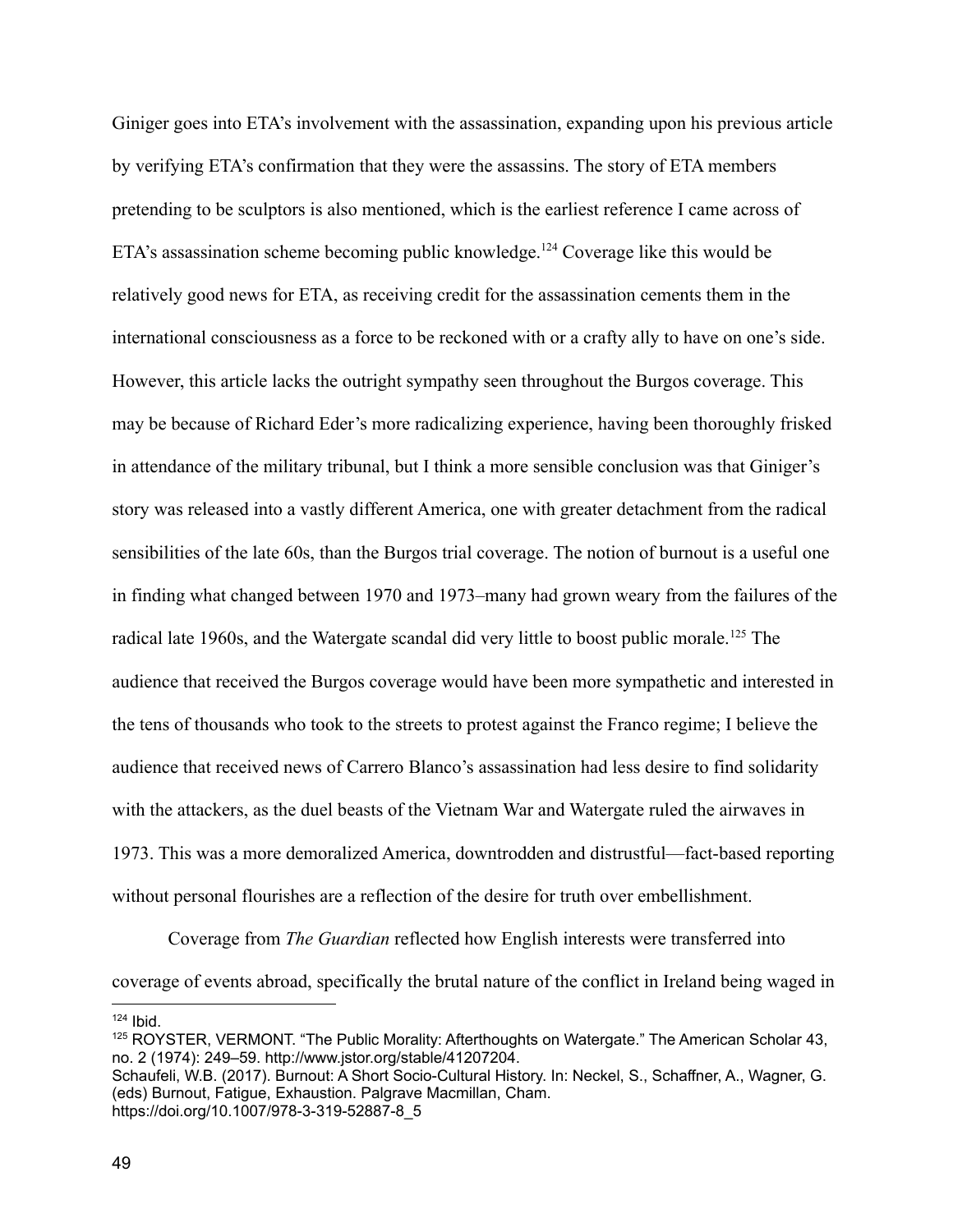this period. An article released by *The Guardian*'s Madrid correspondent on December 26, 1973, was titled "Basque assassins 'obtained explosives from the IRA," which covered a report made by *ABC* (Spain). The Troubles were well underway around the Burgos trial, but ETA hadn't formally declared their solidarity with the Irish Republican Army (IRA) until their joint communication (along with the Palestinian Liberation Organization (PLO)) in  $1971$ <sup>126</sup> According to the article, ETA received a shipment of explosions from the IRA after a secret meeting between representatives for the two groups in Andorra a few months prior to the bombing.<sup>127</sup> My interpretation of the relevance of this article is similar to Uriarte Romero's discussion of how the Spanish press puffed up the danger and volatility of ETA prior to the assassination. The IRA was extremely active at this point, to a far greater extent than ETA, but positioning them as having international allies united in their goal of destruction is powerful rhetoric in the war of hearts and minds. This article doesn't go into ETA's goals, their justification for violence, or the historical relationship between the Basques and Spanish, but strictly labels them as attackers. It's not as condemnatory as the Spanish press' use of the word criminal, but it doesn't allow for much nuance either—in this constructed reality, there are attackers and victims. Many Basques would not consider the ETA soldiers to be attackers—ETA was founded as a "subculture of opposition" that looked to redeem the years of Basque-ness lost due to oppression from the regime.<sup>128</sup> For ETA sympathizers, these men are responding to decades of attacks directed by the man who is receiving the title of "victim" as relating to this singular incident.

 $126$  Alonso, R. (2011). The International Dimension of ETA's Terrorism and the Internationalization of the Conflict in the Basque Country. Democracy and Security, 7(2), 184–204. https://www.jstor.org/stable/48602794

<sup>128</sup> Pérez Agote, Alfonzo. "Self-Fulfilling Prophecy and Unresolved Mourning," in *Empire and Terror*. (Center for Basque Studies, Reno, NV. 2005), 181. 127 "Basque assassins 'obtained explosives from the IRA," *The Guardian*. Published Dec. 26, 1973.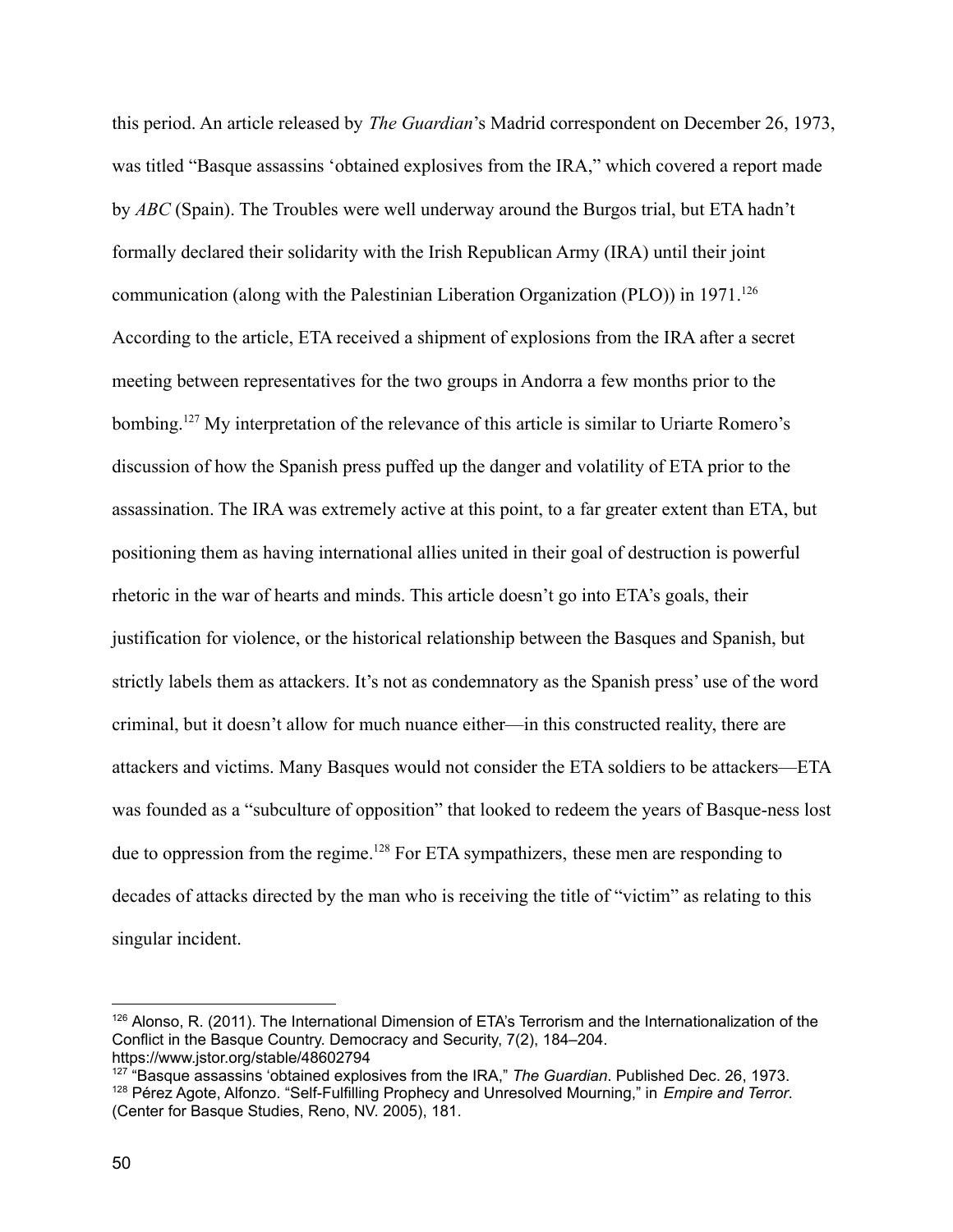The article published by *Newsweek*, titled "The Day of the Jackal," is a lovely bit of sensationalistic reporting. It's a joy to read, and there's a fantastic diagram depicting Carrero Blanco's path from a passenger in his car to a projectile in the air.<sup>129</sup> This article embraces storytelling over the factual dispatch-style reporting of *The New York Times* and *The Guardian* articles. The opening paragraph introduces the reader to Luis Carrero Blanco, "the starchy Premier of Spain and a man of unflinching habits."<sup>130</sup> After discussing the bombing in fabulous detail, the writer envelops the assassination within the political chaos of Spain—the interrupted plan of succession, miners on strike in Asturias, labor leaders on trial.<sup>131</sup> However, there is only brief discussion of ETA later in the article, naming them as the most likely assassins but welcoming the theory that "Carrero Blanco might have been done in by right-wing extremists who found even such meager moves as he had made in the direction of reform too much for their taste."<sup>132</sup> I'm fascinated by this hesitancy to name ETA as the definite assassins—ETA had claimed responsibility at this point, the regime had named ETA as the likely assassins, and it was being widely reported that ETA were the assassins. Perhaps *Newsweek* wished to cover all possible outcomes of the attack, but it still is a confounding decision on their part.

What every publication missed was that this attack was not carried out by ETA, as there was no singular ETA in December of 1973. The assassins received their instruction and permission to attack from the ETA-V sect.<sup>133</sup> At this point ETA-V was vastly outnumbered in membership by ETA-VI, but the assassination was the precipice of ETA-V's attacks becoming symbolically definitive for ETA. The attacks continued in the years to come, and in 1974 there was a further split within ETA-V, as the group divided into ETA-Político-Militar (PM) and

<sup>&</sup>lt;sup>129</sup> "The Day of the Jackal," Newsweek. Dec. 31, 1973. See: Appendix 2.

 $130$  Ibid.

<sup>131</sup> Ibid.

 $132$  Ibid.

<sup>133</sup> Sullivan, John. *ETA and Basque Nationalism*. 142.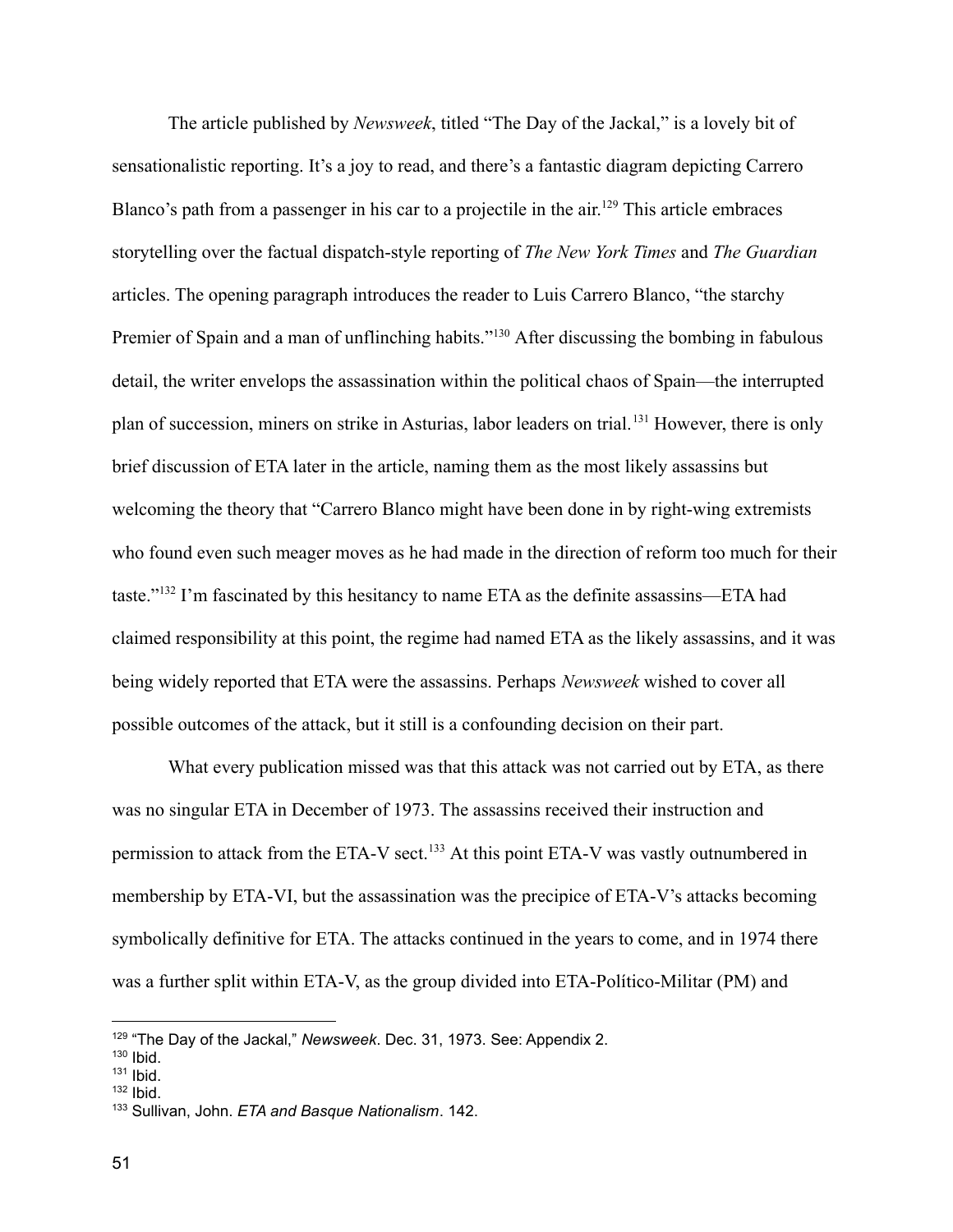ETA-Militar (M).<sup>134</sup> This split took place due to the fallout from the Cafetería Rolando bombing, an attack that targeted Spanish police headquarters in Madrid but ended up killing and wounding dozens of civilians.<sup>135</sup> The ETA-V leaders who wished to continue armed struggle as the primary means of resistance formed ETA-M, while ETA-PM's leadership looked to find a middle ground in constructing a political and military apparatus.<sup>136</sup>

This is all to say that those who favored violent revolution became more and more isolated from dissenters. Militancy is implied within ETA-M's name, and it was the longest surviving sect from the divisions of the 1970s. ETA-M would increase the violence in the years to come, while primarily avoiding political leanings outside of Basque independence. There were communists, anarchists, probably a liberal or two in the bunch—but ETA-M's sole reason for existence was fighting for the goal of liberation. Those within ETA who previously worked to convince the outside world that ETA had political justifications for its actions were essentially no longer involved with the group, or at least had no sway over the ground level actions of ETA soldiers. By focusing entirely on violent action as the means for achieving Basque independence, ETA-M put radical Basque nationalism on a path of declining returns.

<sup>134</sup> Ibid, 156.

 $135$  Ibid, 155.

 $136$  Ibid, 162.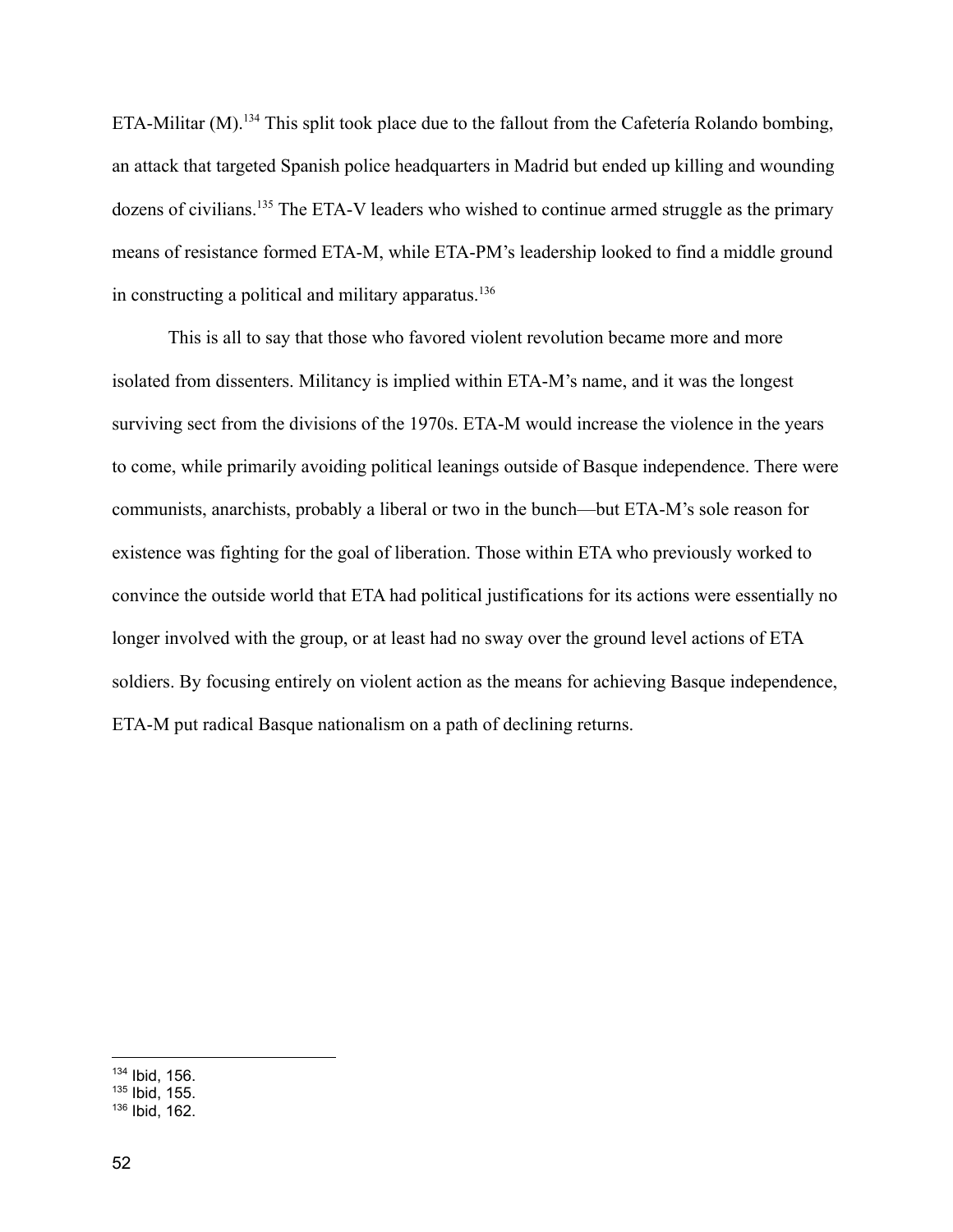#### **Conclusion: ETA dies a slow death**

I've agonized over the many paths that ETA could have taken in the early 1970s—based on what we know about the fragility of the Francoist state, the general support among Basques for independence, and the brief periods of collaboration between radically inclined Spaniards and Basques, I suppose that in some universe ETA played a prominent role in the secession of a Basque state. However, that's not the world we live in. The formation of ETA-M and the sharp uptick in violence and deaths attributed to ETA doomed the group to languish as unpopular outsiders, hated by the Spanish and increasingly scorned by the Basques.

In this project I have looked to develop an association with ETA's ambitions during the Franco regime and its public image. ETA rose to prominence in the late 1960s through their self-identification with Marxism and liberation movements, a connection that would be beneficial for the group's expansion. This also put ETA in the broad category of "anti-Franco political groups," a vast and ideologically incoherent lumping of differing political beliefs and goals, but one with significant momentum in the late-Franco period. ETA would capitalize on the discontentment against the regime through their manipulation of the proceedings in the Burgos trial, which brought international attention and support for the ETA members facing their impending doom. The trial exposed the Spanish state's widespread usage of torture and repression against Basques, while confirming that Spaniards and Basques alike would rise in protest against the Franco regime.

Behind the scenes, ETA's leadership were embroiled in ideological conflict with one another, fracturing into ETA-V and ETA-VI. These groups both identified themselves as the true ETA, but ETA-V's prevailing strength over its counterpart was its connection with ETA's foot soldiers. While ETA-VI worked to establish connections with Spanish and Basque workers,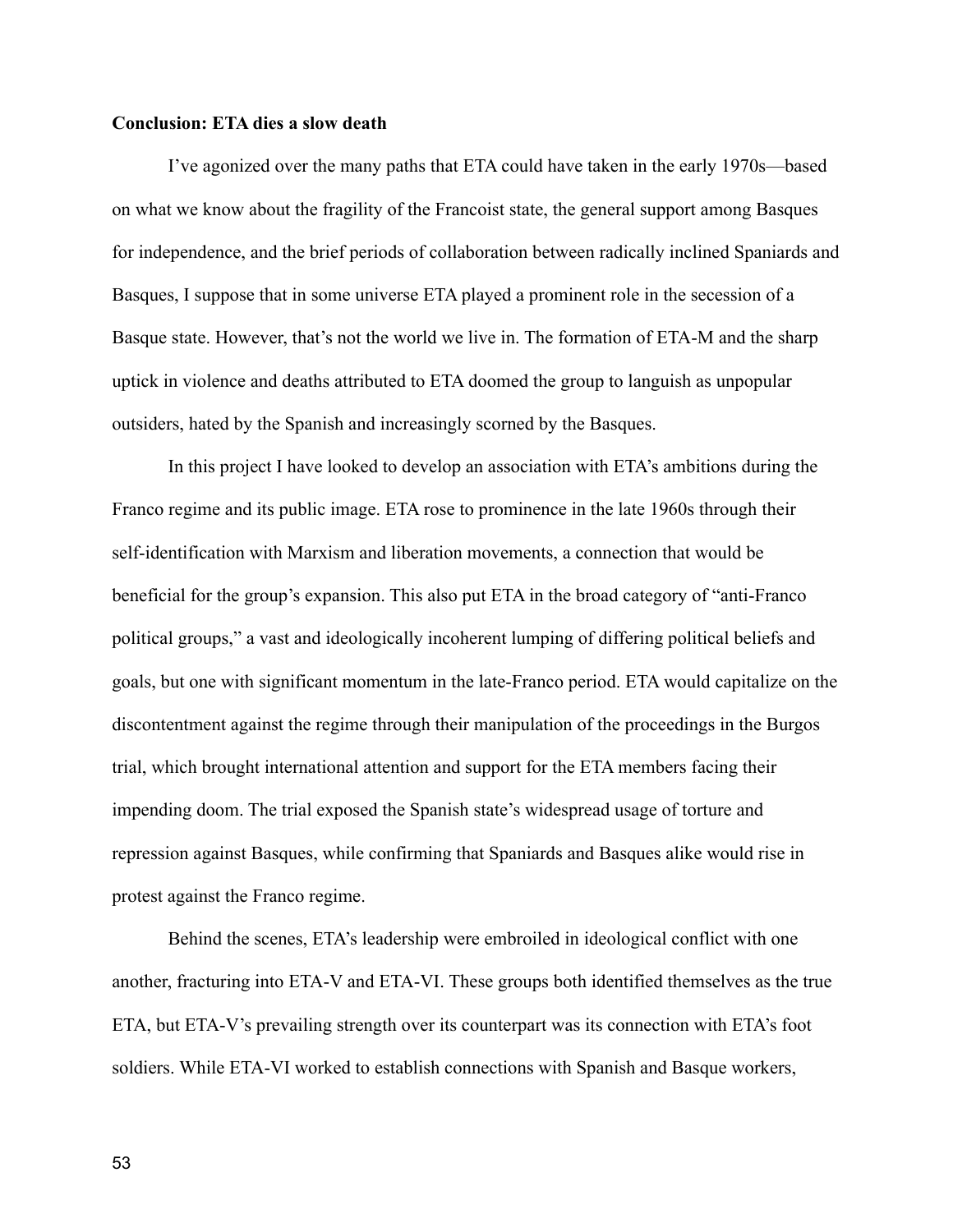ETA-V was developing a network of members committed to the advancement of armed resistance against the Spanish state. From this network came Operación Ogro, the spectacular assassination of Spanish Prime Minister Luis Carrero Blanco. This attack was intended to be ETA's greatest success, a triumph for all who wanted to get rid of Carrero Blanco and the regime he represented, with ETA receiving credit as a military force to be reckoned with. However, the outpouring of support that ETA received during the Burgos trial did not come, with the Spanish and international press minimizing the group's presence in their discussion of the events.

In these moments, representatives of ETA, whether they were soldiers, writers, lawyers or members of the group leadership, acted with an eye to the press and a finger on the pulse of the Basque Country. ETA was relatively unknown before 1968, yet it had the strategic wherewithal to assassinate the prime minister only five years later. This period of growth for ETA was fostered by the revolutionary moment taking place at the time, but it wouldn't have happened without ETA's self-conscious approach to its public image.

After the formation of ETA-M, the final product of the hardliner culls within ETA during the 1970s, ETA's killings of Spanish state armed forces and civilians alike would increase until 1980, while continuing steadily in the years to come before sharply declining in the 21st century. <sup>137</sup> The Spanish government claims that 486 members of Spanish armed forces or police were killed by ETA, while ETA also killed 343 civilians.<sup>138</sup> Most of these deaths were from bombings in public settings, which tended to maim far more people than they killed. ETA's official downfall came in the 2010s, having declared a permanent ceasefire in 2011 and officially disbanding in  $2018$ <sup>139</sup>

 $138$  Ibid. <sup>137</sup>https://web.archive.org/web/20131226085229/http://www.interior.gob.es/prentsa-3/balantzeak-21/ultima s-victimas-mortales-de-eta-cuadros-estadisticos-630

<sup>139</sup> "ETA's bloody history: 853 killings in 60 years of violence," *Associated Press*. Oct. 19, 2020. https://apnews.com/article/franco-paris-madrid-france-militant-groups-3d9686e56710eccee95d73f54b531 ee0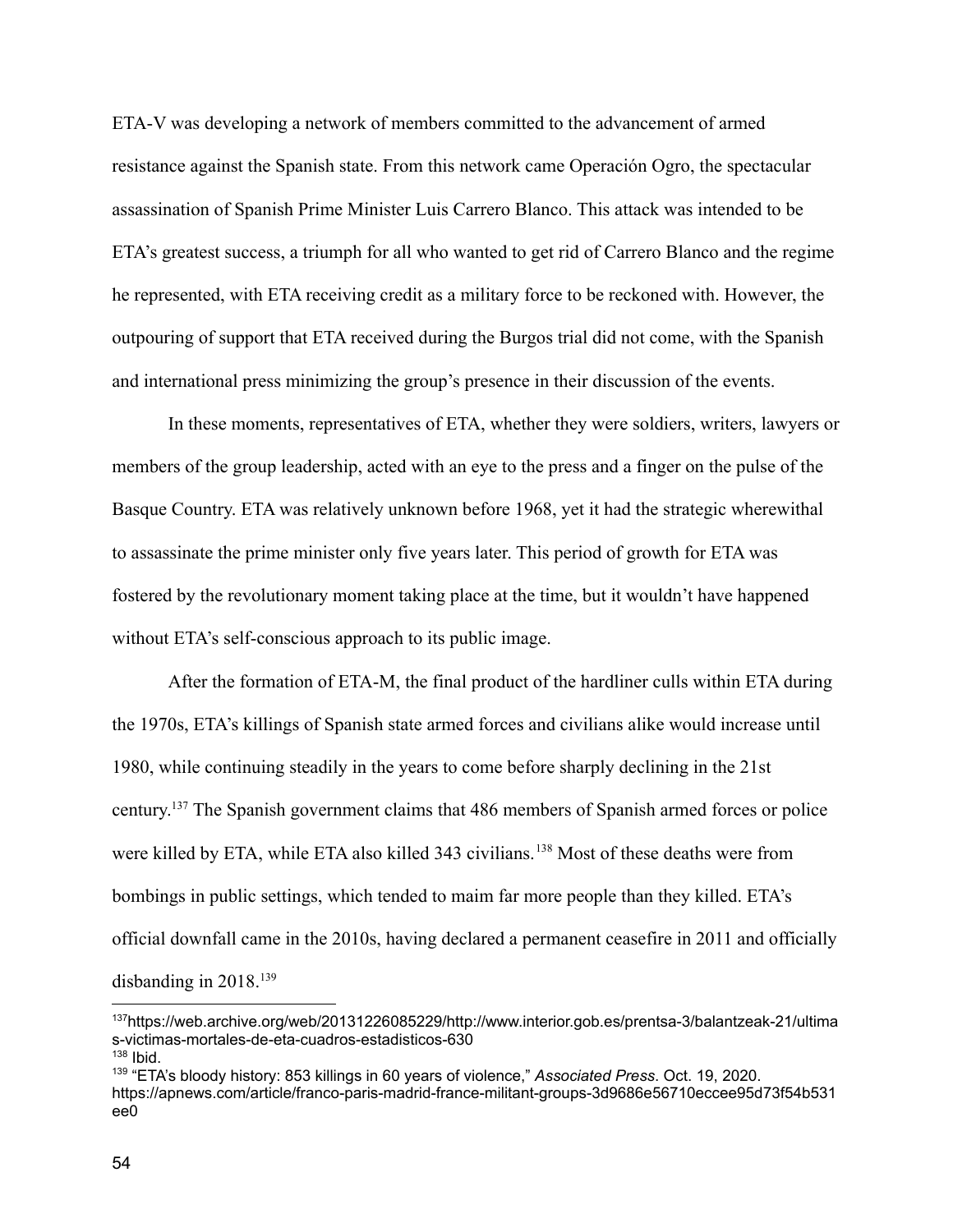I see the formation of ETA-M and the ensuing increase in killings, especially the increase in civilian deaths, to be entwined with the group's abandonment of maintaining a public façade. There were moments of press spectacle that arose in the post-Franco period that displayed abuses from the Spanish state against ETA members, but ETA had lost the advocates who rose up in support in previous years, specifically the Spanish working class. Workers striking in response to the Burgos trial's original verdict makes sense, especially considering the work ETA-VI members did in establishing connections within the underground labor movement. But no such support would come from this bloc in the future, or really from any subset of the Spanish population. The writing was really on the wall for ETA when Basques began to show contentment with the establishment of the Basque Autonomous Community in 1979.<sup>140</sup> This resolution from the Spanish government declared that the provinces of Álava, Vizcaya, and Gipuzkoa could hold their own parliament, and have control of their own police force, education system, and cultural practices.<sup>141</sup> If Basques had a governing body to represent them, no restrictions on their language or culture, and the oppressive Francoist state had been eliminated, then what would an independent Basque nation achieve for the Basques? Are hard borders, tariffs on Spanish goods, and the ability to represent Euskadi at the Olympics what ETA wanted? What does a 50 year war with the goal of liberation mean if there is nothing left to be liberated from? Did ETA just want someone to say it was all worth it, that the thousands of soldiers who died for independence had received their vengeance?

Frankly, no amount of violence could liberate the Basque Country, because class interests prevailed over the romantic ideals of an independent Basque state. The world turned away from

<sup>140</sup> Alonso Luzarra, J. "Independencia de Euskadi: idea obsoleta?," *Deia.* Mar. 13, 1983. Accessed through The Center for Basque Studies Archives.

<sup>&</sup>lt;sup>141</sup> "The Statute of Autonomy of the Basque Country." https://www.basquecountry.eus/contenidos/informacion/estatuto\_guernica/en\_455/adjuntos/estatu\_i.pdf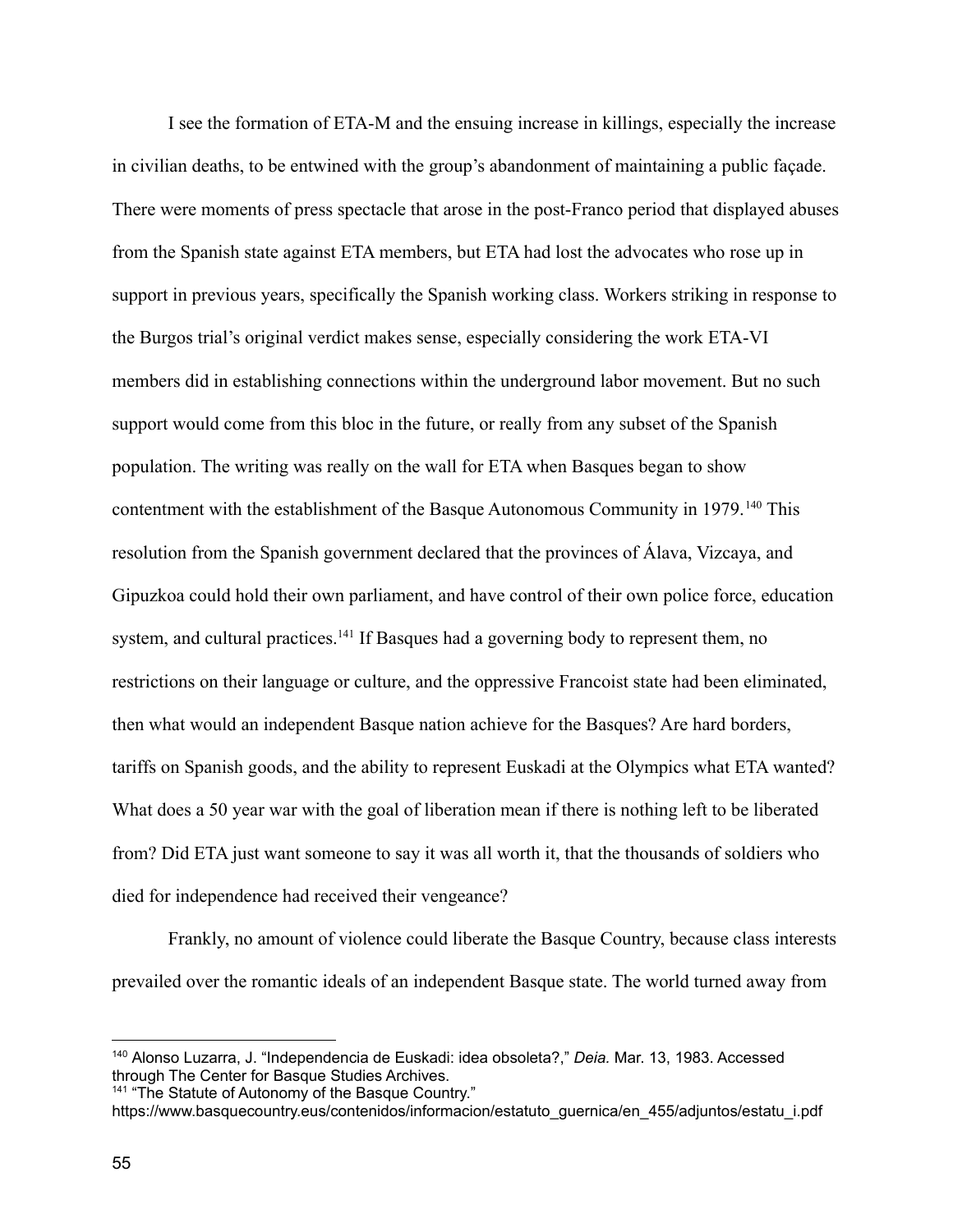ETA and made its existence untenable in the age of globalization. Spanish democracy began alongside ETA's most violent years; perhaps one could argue that even more force from ETA could have made the Spanish government give in, but the more likely reaction to intensified violence would be significant pushback from the Basque and Spanish populace. After all, the Basques only really began to sour on ETA during the drastic increase in ETA-caused deaths in 1979 and 1980.<sup>142</sup> All the while, Spain was welcomed as a major member of the European economy and as a regional political power, having joined NATO in 1982 and the European Union in 1986. The memories of resistance in Algeria, Cuba, and Vietnam were far in the past; the radicalism and revolution blowing in the winds of the late 1960s came to nothing in Western Europe.

ETA vastly overstayed their welcome in the world that was being constructed around them, leaving the egg on the existing ETA members' faces. A national liberation group represented a prior era of politics, a period of revolutionary activity that most had turned on after years of state repression and decreasing returns in popular support. ETA was a dinosaur in the modern world, but ETA members certainly not have cared less, because there was a war to be fought. Conflict was consistent and brutal between ETA members and state forces throughout the 1980s, and although killings had decreased from its high water mark in 1980, there would be major bombing events every now and then, killing a dozen civilians or so. I said that the egg was on these ETA members' faces, which is not entirely true—the egg is only on ones' face when a level of self awareness exists. The consciousness of ETA's image went out the window after the formation of ETA-M, as unflinching military action required a lot less strategic justification and

<sup>&</sup>lt;sup>142</sup> Clark, Robert. P. "The Legitimacy of Ethnonationalist Insurgency," Presented at the Symposium on Political Violence, University of Massachusetts Amherst. Accessed from the Center for Basque Studies Archives. 7.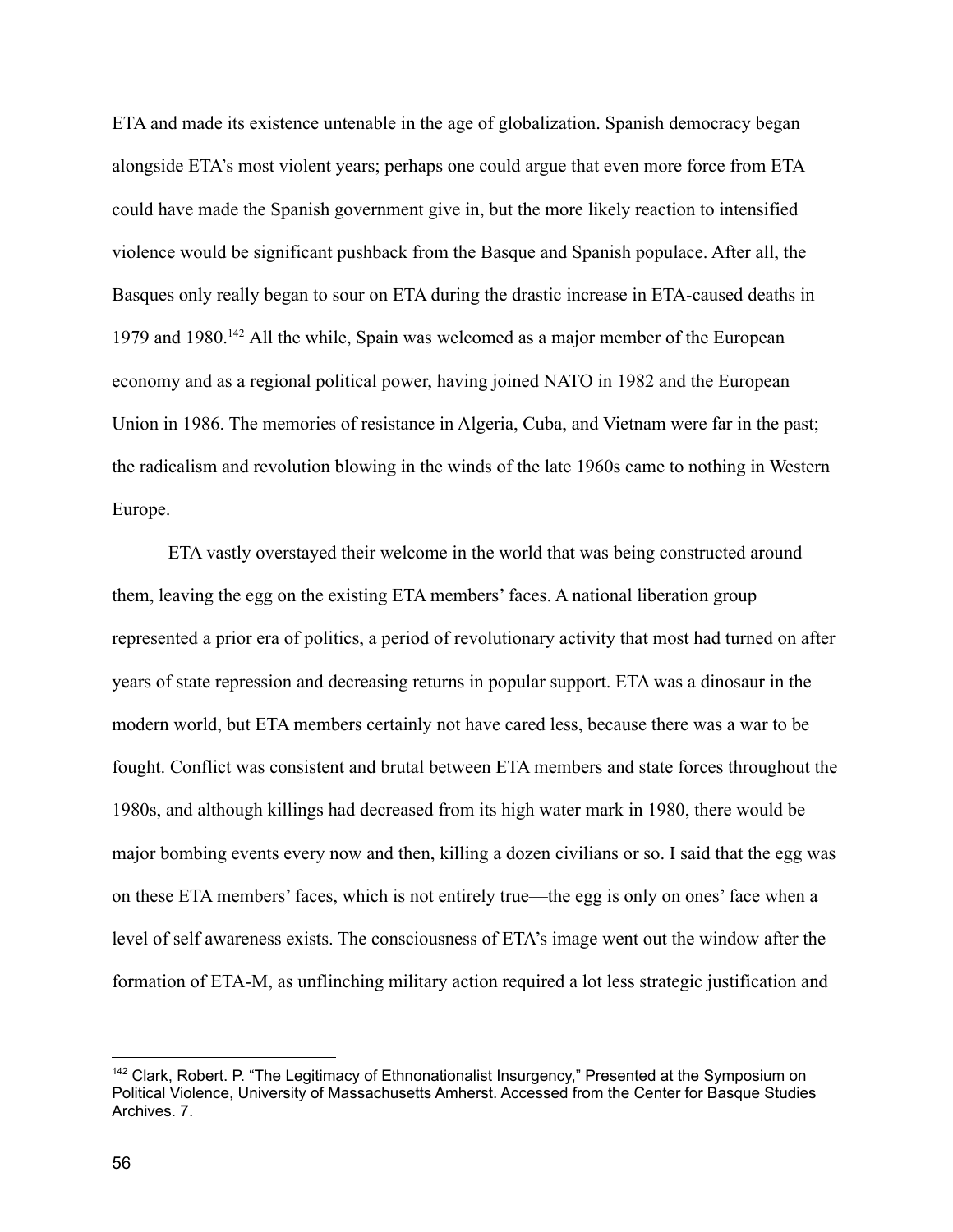press manipulation. Who needs public support when you're fighting for the grand notion of liberation?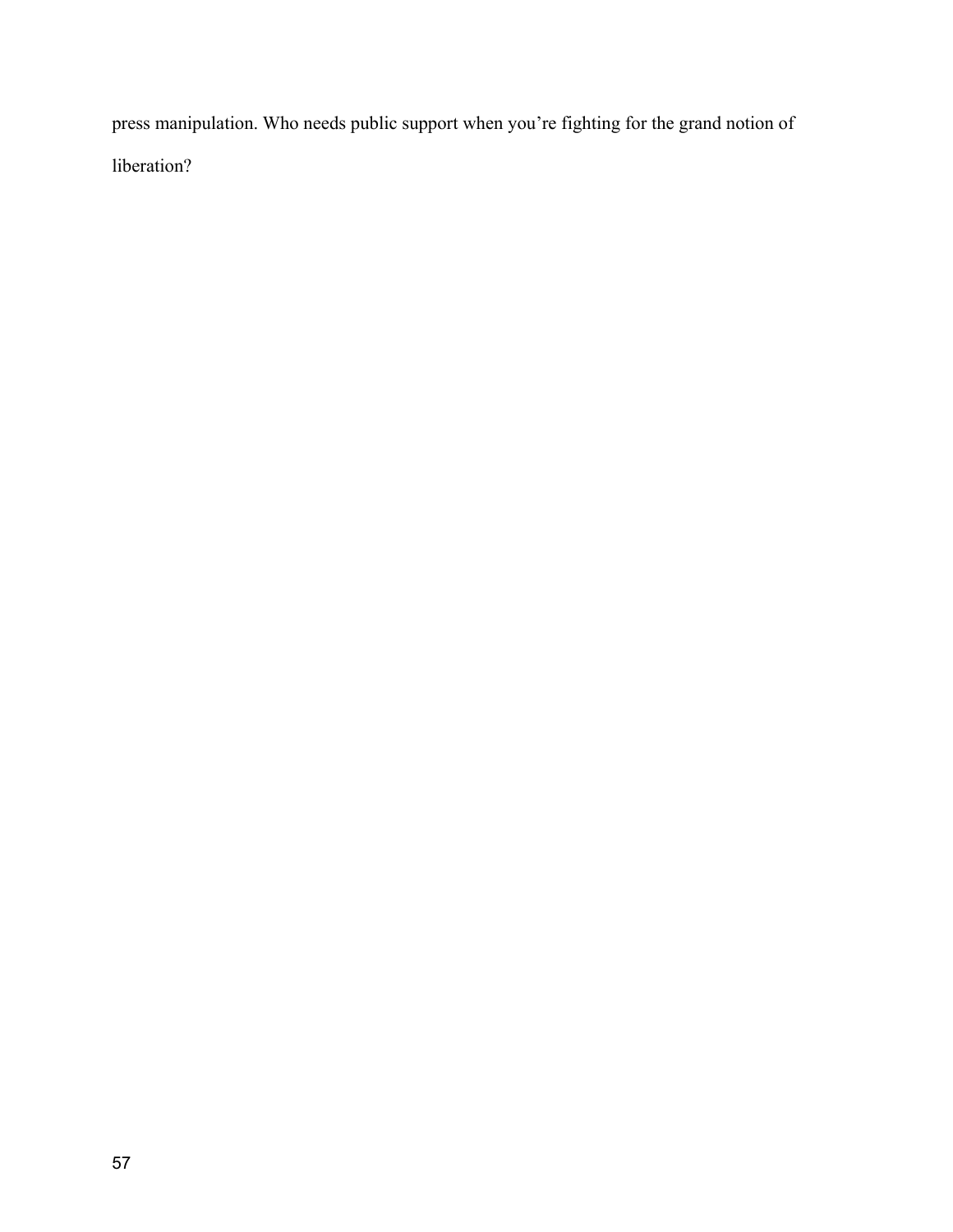### **APPENDIX 1**



Sullivan, John."Appendix 1: ETA and its divisions," *ETA and Basque Nationalism*. 294.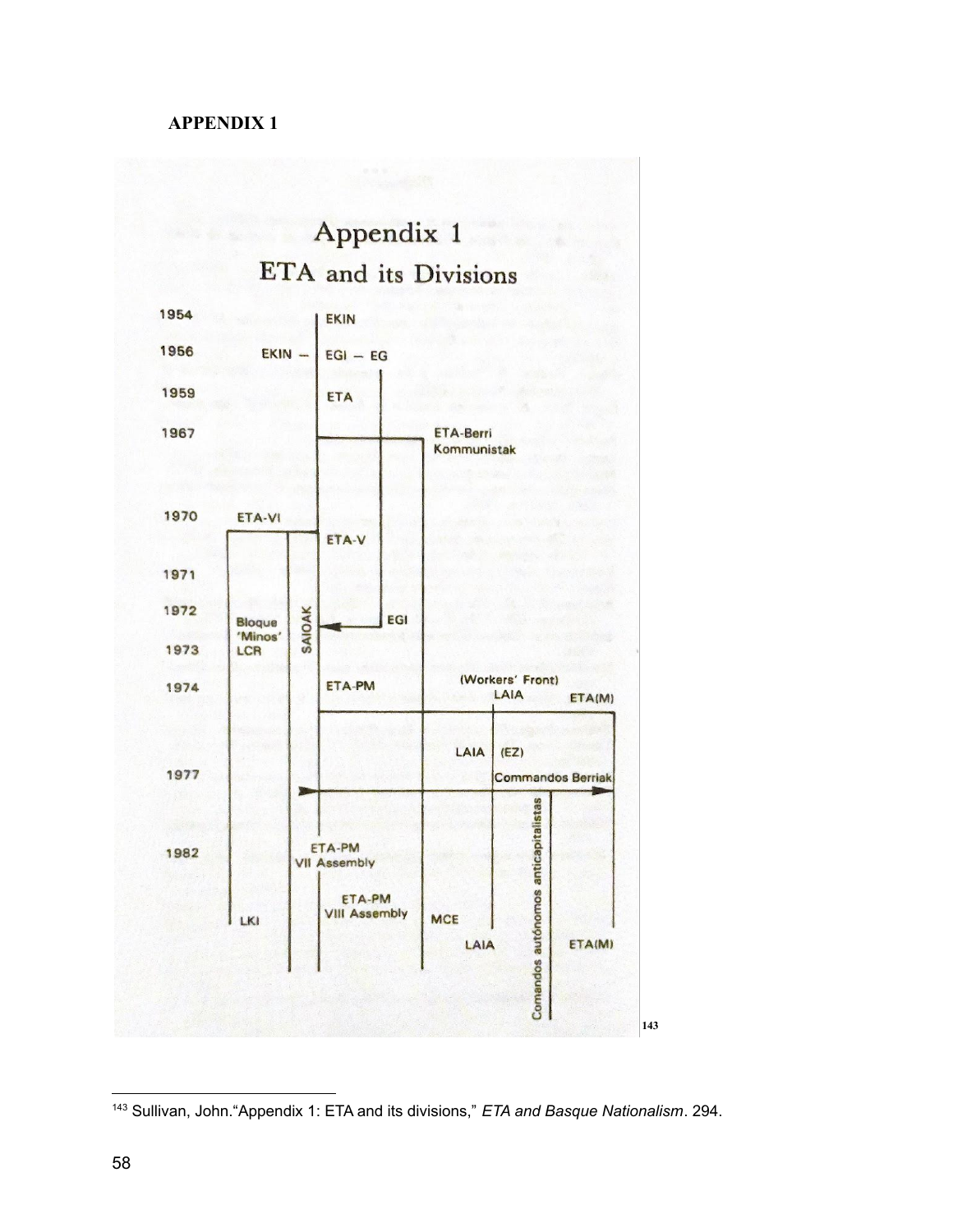## **APPENDIX 2**<sup>144</sup>



"The Day of the Jackal," *Newsweek*. Dec. 31, 1973.